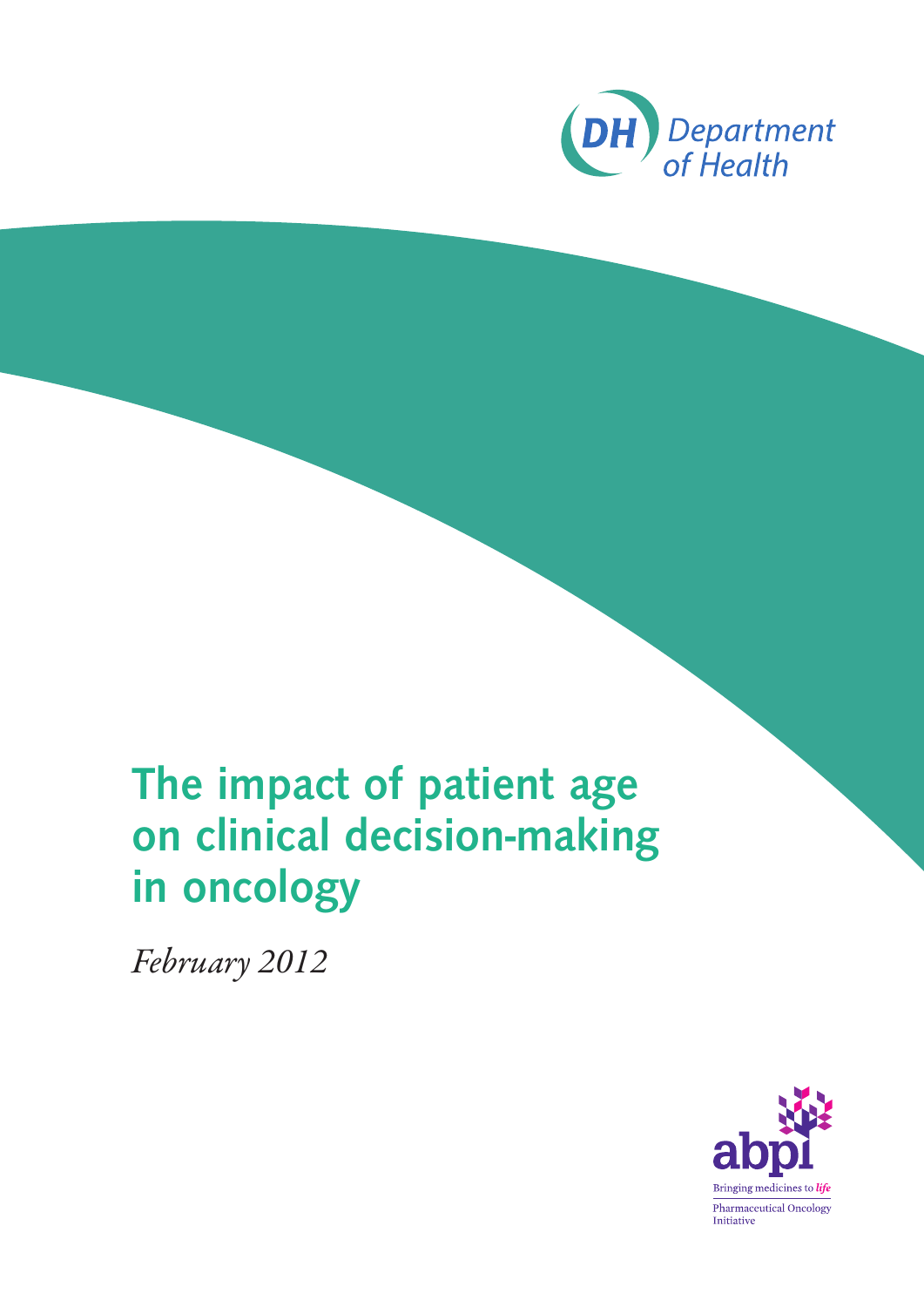### **DH INFORMATION READER BOX**

 $\Gamma$ 

| Policy                 | Clinical                        | <b>Estates</b>                    |
|------------------------|---------------------------------|-----------------------------------|
| HR / Workforce         | <b>Commissioner Development</b> | IM & T                            |
| Management             | <b>Provider Development</b>     | Finance                           |
| Planning / Performance | Improvement and Efficiency      | Social Care / Partnership Working |

Ė

| <b>Document Purpose</b>    | For Information                                                                                                                                                                                                                                                                                                                   |
|----------------------------|-----------------------------------------------------------------------------------------------------------------------------------------------------------------------------------------------------------------------------------------------------------------------------------------------------------------------------------|
| <b>Gateway Reference</b>   | 17160                                                                                                                                                                                                                                                                                                                             |
| <b>Title</b>               | The impact of patient age on clinical decision-making in oncology                                                                                                                                                                                                                                                                 |
| <b>Author</b>              | National Cancer Equality Initiative/Pharmaceutical Oncology Initiative                                                                                                                                                                                                                                                            |
| <b>Publication Date</b>    | February 2012                                                                                                                                                                                                                                                                                                                     |
| <b>Target Audience</b>     | PCT Cluster CEs, NHS Trust CEs, SHA Cluster CEs, Foundation Trust CEs, Medical<br>Directors, Directors of Nursing, PCT Cluster Chairs, NHS Trust Board Chairs                                                                                                                                                                     |
| <b>Circulation List</b>    | Directors of Finance, GPs, Voluntary Organisations/NDPBs                                                                                                                                                                                                                                                                          |
| <b>Description</b>         | This report sets out the results of a study investigating the extent to which age is<br>a factor in oncology treatment decisions. The result suggests that clinicians may<br>over rely on chronological age as a proxy for other factors which are often but<br>not necessarily associated with age, e.g. comorbidities, frailty. |
| <b>Cross Ref</b>           | Reducing cancer inequality: evidence, progress and making it happen<br>(NCEI, March 2010)                                                                                                                                                                                                                                         |
| <b>Superseded Docs</b>     | N/A                                                                                                                                                                                                                                                                                                                               |
| <b>Action Required</b>     | N/A                                                                                                                                                                                                                                                                                                                               |
| <b>Timing</b>              | N/A                                                                                                                                                                                                                                                                                                                               |
| <b>Contact Details</b>     | <b>Tim Elliott</b><br>Department of Health, Cancer Policy Team<br>Wellington House, 133-155 Waterloo Road<br>London<br><b>SE1 8UG</b><br>Tim.Elliott@dh.gsi.gov.uk                                                                                                                                                                |
| <b>For Recipient's Use</b> |                                                                                                                                                                                                                                                                                                                                   |

 $\mathcal{L}^{\mathcal{L}}(\mathcal{L}^{\mathcal{L}})$  and  $\mathcal{L}^{\mathcal{L}}(\mathcal{L}^{\mathcal{L}})$  . In the contract of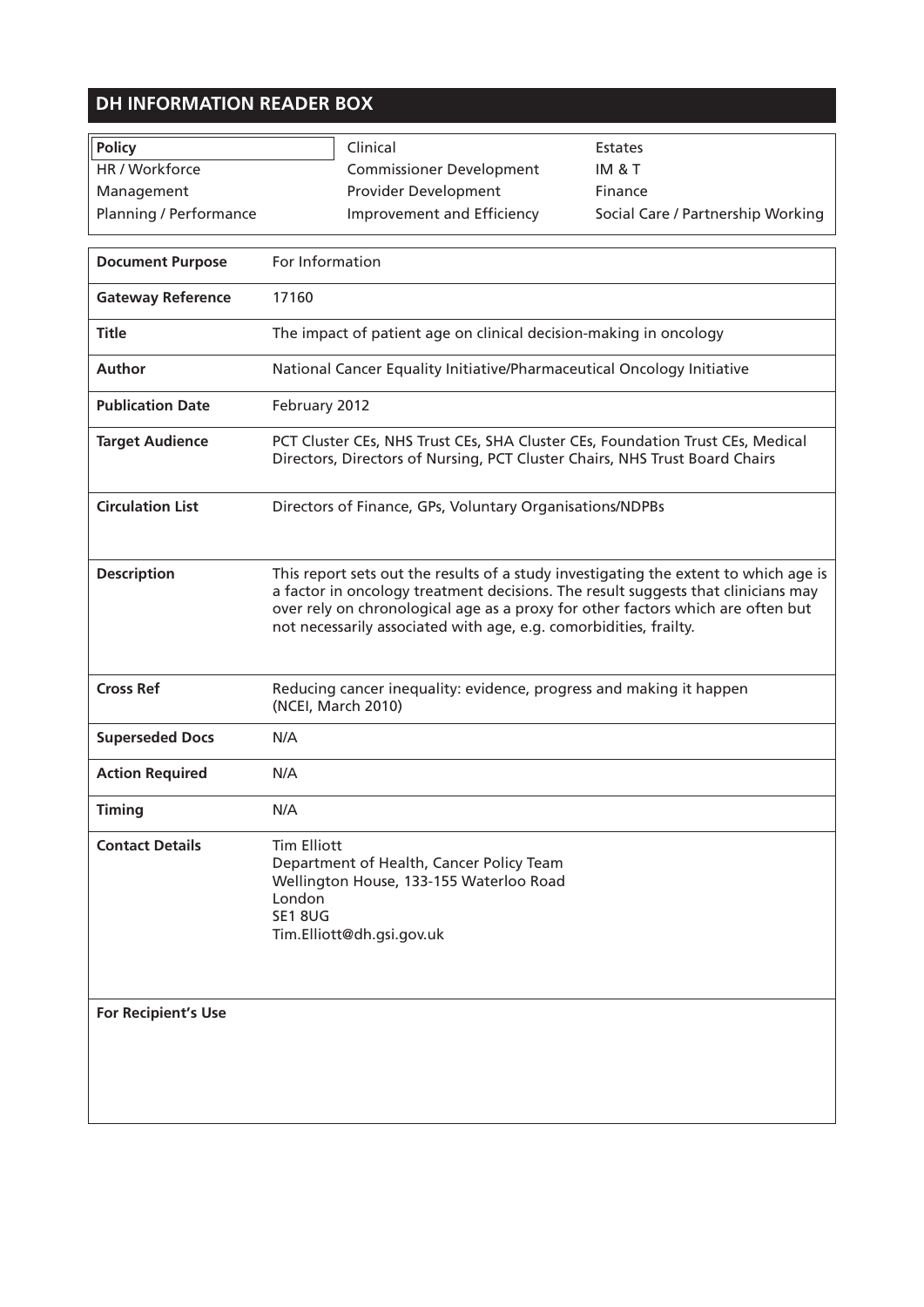# **Contents**

| Table of figures                                                                        | 4  |
|-----------------------------------------------------------------------------------------|----|
| Foreword                                                                                | 5  |
| Acknowledgements                                                                        | 6  |
| <b>Executive Summary</b>                                                                | 7  |
| 1. Introduction                                                                         | 10 |
| 2. Background                                                                           | 12 |
| 3. Project methodology                                                                  | 19 |
| 4. Clinical attitudes towards treatment decisions                                       | 28 |
| 5. Impact of age as a factor in treatment decisions                                     | 34 |
| 6. Conclusion and next steps                                                            | 44 |
| Annex 1 - background to the statistical model                                           | 48 |
| Annex 2 - clinical advisers to the project                                              | 49 |
| Annex 3 - summary of treatment options, banded according to intensity                   | 50 |
| Annex 4 - summary of treatment options, in 'more intense' and 'less intense' categories | 51 |
| Annex 5 - full questionnaire                                                            | 52 |
| References                                                                              | 60 |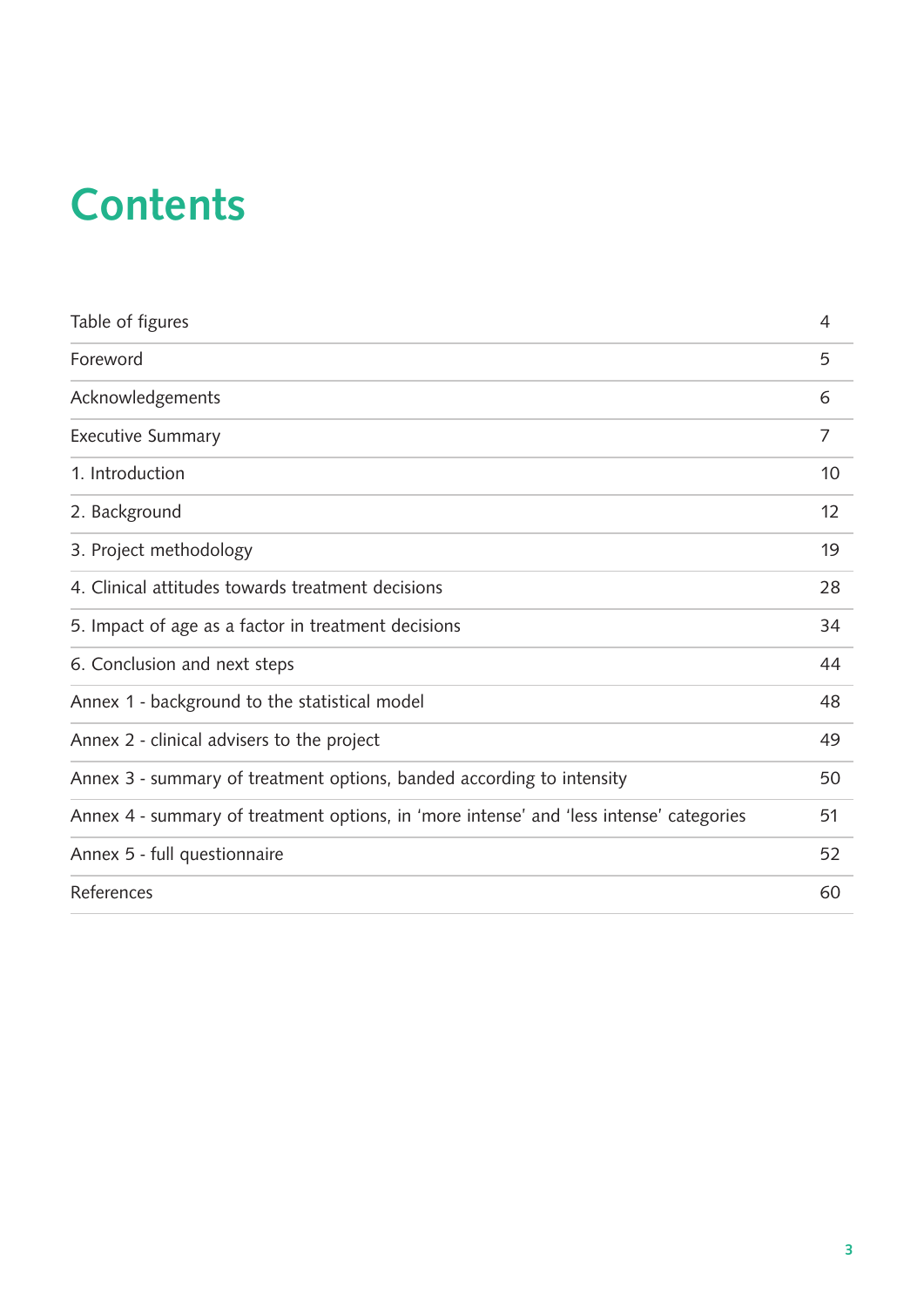# Table of Figures

| Percentage of patients with a record of a major resection, by age and cancer site,<br>patients diagnosed 2004-2006, followed up to 2007                                        | 14 |
|--------------------------------------------------------------------------------------------------------------------------------------------------------------------------------|----|
| Overall importance of the patient characteristics considered in the treatment of early<br>stage HER2-positive breast cancer                                                    | 16 |
| Factors that determine treatment intensity when curative outcome is the intention                                                                                              | 29 |
| Perceived impact of age on other patient characteristics                                                                                                                       | 30 |
| Perceived challenges in treating older patients                                                                                                                                | 31 |
| Relative influence of different factors in determining intensity of treatment                                                                                                  | 32 |
| Influence of different factors in determining the intensity of cancer treatment<br>recommended to patients in England                                                          | 35 |
| Proportion of patients who would be offered high intensity treatment, by age group<br>(England only)                                                                           | 36 |
| Proportion of patients for whom clinicians would offer more intensive treatment, by age<br>group (England only)                                                                | 37 |
| Influence of different factors in determining the intensity of cancer treatment<br>recommended to patients, across countries (a. Early Stage Cancer; b. Advanced Stage Cancer) | 38 |
| Proportion of patients who would be offered high intensity treatment, by age group<br>across all countries (a. Early Stage Cancer; b. Advanced Cancer)                         | 39 |
| Proportion of patients who would be offered more intensive treatment, by age group<br>across all countries (a. Early Stage Cancer; b. Advanced Cancer)                         | 41 |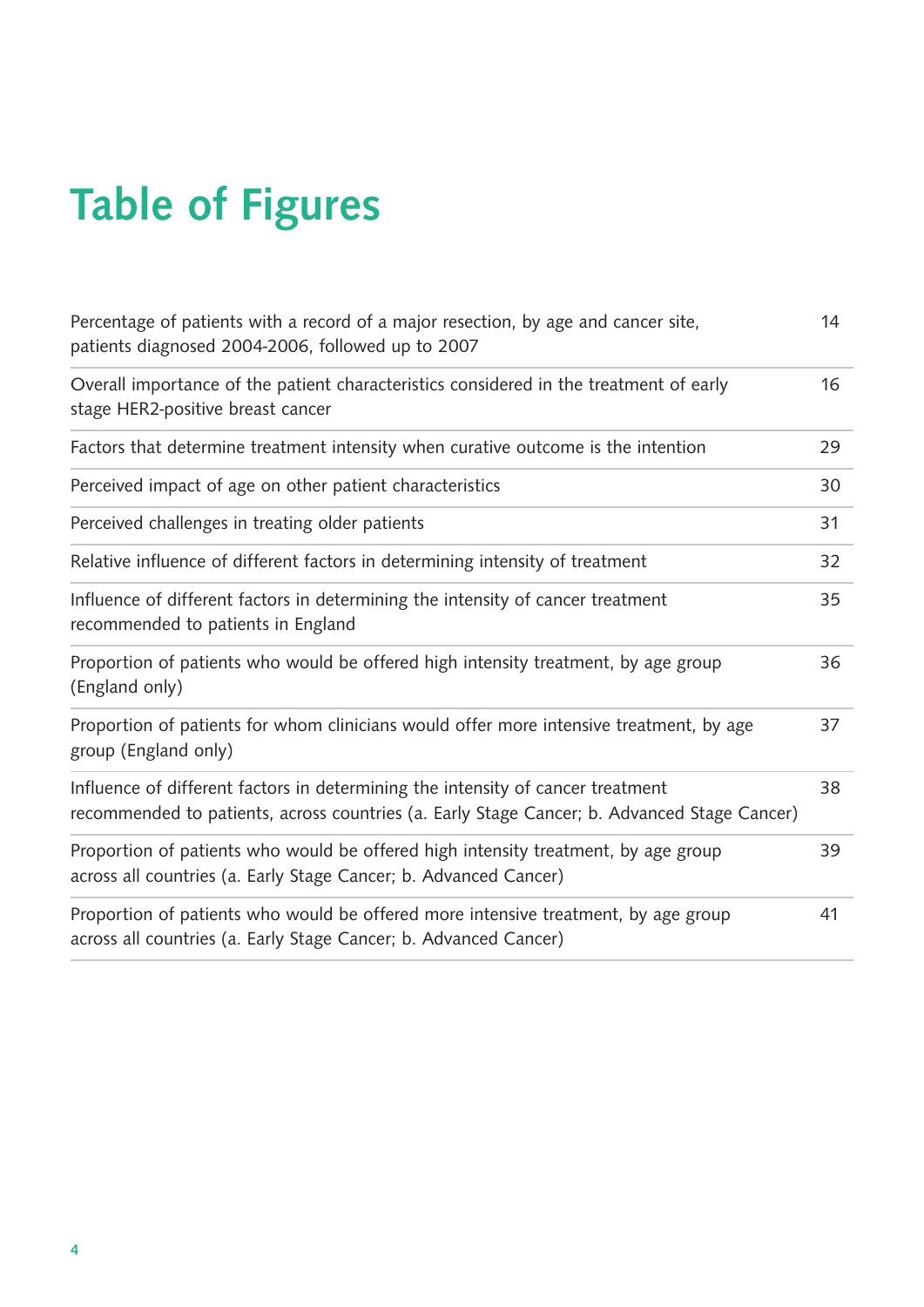# Foreword

Cancer incidence increases with age and, as the population ages, it will affect greater numbers of older people. If we are to improve cancer outcomes, it is therefore important that we do all that we can to ensure that older people are able to benefit from the most appropriate treatment, care and support.

In cancer, more intense treatment is often associated with better, and longer term, clinical outcomes. However, it can also be associated with more significant side effects which can damage a patient's quality of life and their health.

There is emerging evidence that older people are offered less intensive treatment. Age is often associated with other clinical factors, such as frailty and comorbidities – which can reduce the ability of a patient to withstand cancer treatment - so it is perhaps unsurprising to find this decline in intensive treatment. At the same time, life expectancy continues to increase and many older people are enjoying healthy ageing, allowing us to speak of biological age and not chronological age alone.

The study detailed in this report set out to investigate the extent to which age is a factor in treatment decisions. The results suggest that clinicians may over rely on chronological age as a proxy for other factors which are often but not necessarily associated with age, such as comorbidities or frailty. This finding is in contrast to the perceptions of clinicians which is that factors such as comorbidity or frailty are more important than age itself.

A similar pattern is emerging across different countries, suggesting that a concerted international effort is required to support clinicians in ensuring that the individual characteristics of each patient are considered in making recommendations about appropriate treatment. We would also welcome co-ordinated international studies of the tolerability of individual treatments.

Ensuring that this personalised approach to treatment is a reality for all patients will require action from health services, the professions, charities, researchers and the pharmaceutical industry and this report identifies a series of next steps. All have a role to play in overcoming the barriers to appropriate treatment.

We hope that all those with a commitment to improving cancer outcomes will examine the evidence presented in this report and consider what more they can do to ensure that older people affected by cancer are offered the most appropriate treatment and care.

Professor Sir Mike Richards Joanne Rule

Docre Pul

Co-chairs, National Cancer Equality Initiative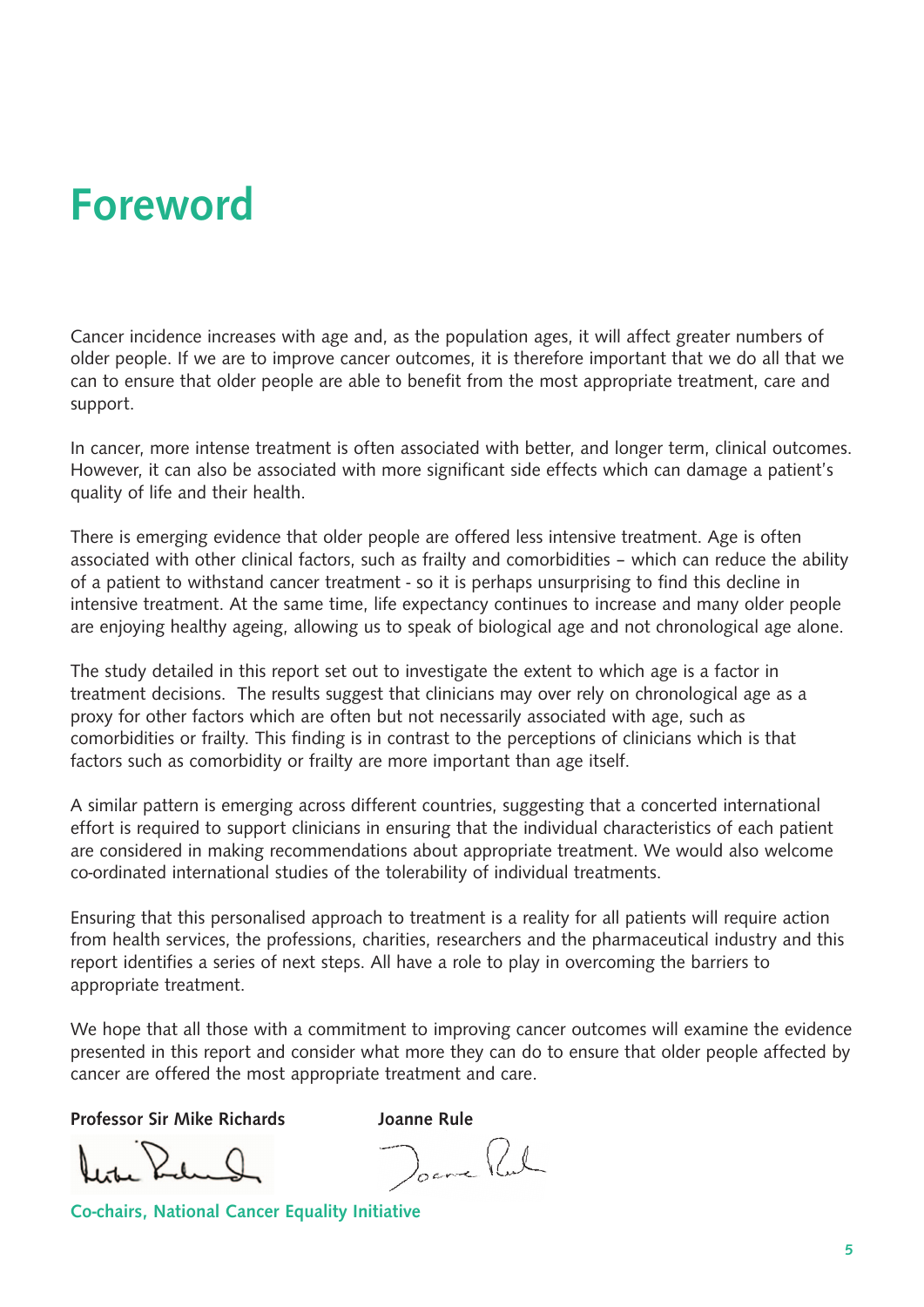# Acknowledgements

This report based on research undertaken by Kantar Health was made possible through a partnership between the National Cancer Equality Initiative and the Pharmaceutical Oncology Initiative, a group of pharmaceutical companies, all members of the ABPI (Association of the British Pharmaceutical Industry), coming together to work with and support the NHS in improving the delivery of cancer services.

The project steering group comprised:

- Joanne Rule, NCEI (project steering group chair)
- Sir Mike Richards, National Cancer Director
- Mike Birtwistle, NCEI
- Robert Day, POI
- Jackie Holding, POI
- Ana Matarredona, POI
- Nicola Redfern, POI

We are most grateful for the time and expertise of the clinical advisers to the project, who are listed in Annex 2.

The market research was funded by a grant from 11 member companies of the POI;

- Bristol-Myers Squibb
- Celgene
- GlaxoSmithKline
- Janssen
- Lilly
- Merck Serono
- Napp
- Novartis
- Pfizer
- Sanofi
- Takeda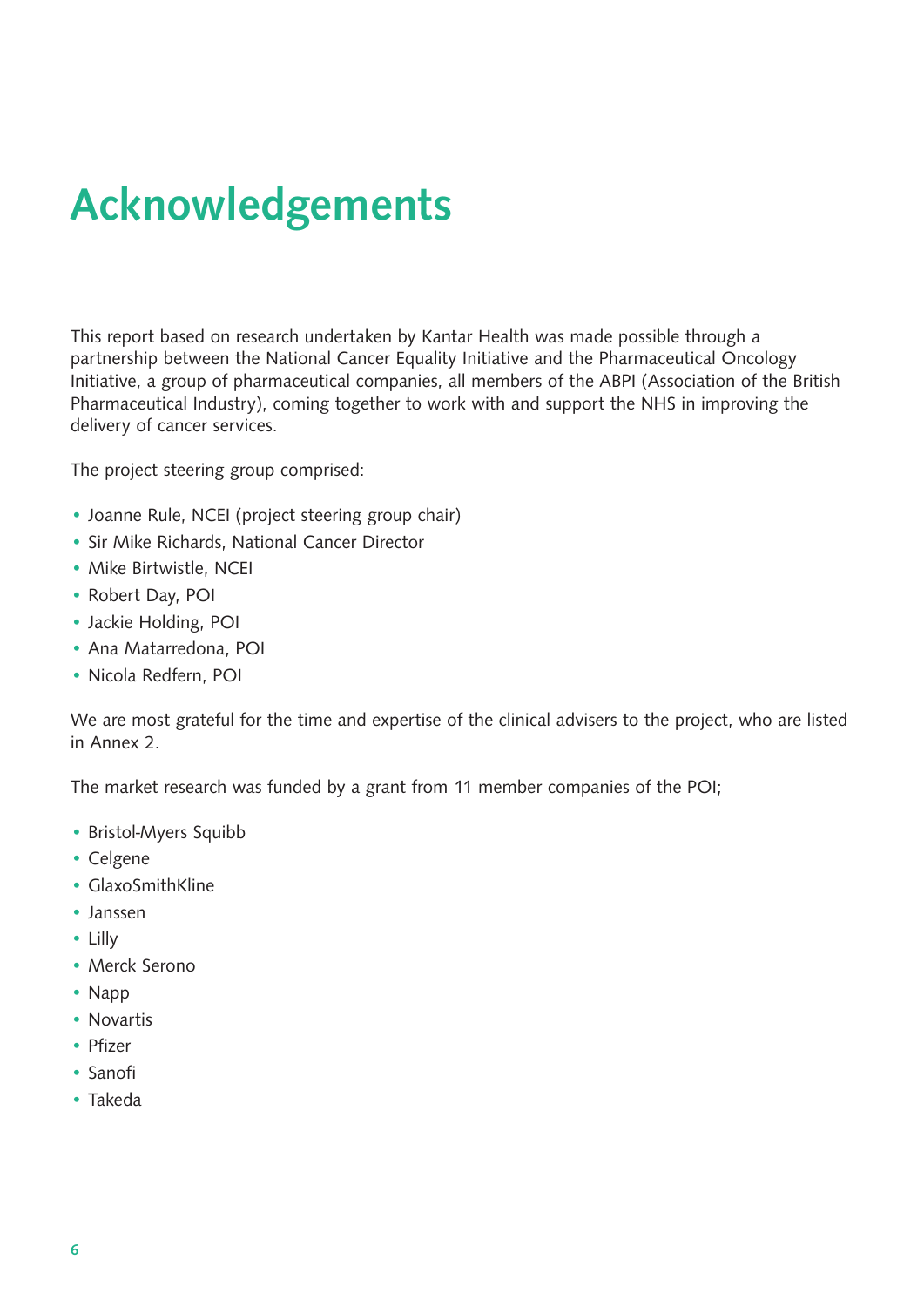# Executive Summary

Cancer is a condition which affects all age groups but where incidence increases with age. As the population ages, the number of older people diagnosed with cancer will increase and it is important that the NHS does everything it can to ensure that their needs are met. This is the ambition of the National Cancer Equality Initiative (NCEI).

Providing all patients with high quality, timely treatment is a vital part of improving cancer outcomes. However, stakeholders continue to report concerns that the general needs of older people in relation to cancer are not being fully met and that, in particular, there may be under treatment of older people. This perception is supported by evidence generated by the National Cancer Intelligence Network (NCIN) and others. The evidence is summarised in Chapter 2.

It is important to stress that there may be good reasons why older people are offered less intensive cancer treatment. Treatment for cancer is often invasive and can cause significant side effects. Age is associated with the development of comorbidities and older people may well be less able to withstand the toxicities which can be associated with cancer treatment. It is therefore to be expected that treatment rates, as well as the intensity of treatment provided, will decline with age.

The intensity of treatment provided to all cancer patients can be a key determinant of both outcomes and quality of life. More intense treatment is often associated with a greater clinical response, but is also associated with greater side effects. It is therefore important that clinicians take a range of characteristics into account when recommending a treatment approach. This will need to balance the significant benefits which can be gained from more intense treatment with the negative impact which can be caused.

There are important differences between chronological age (the length of time a person has been alive) and biological age (the condition of their body). There is a concern that chronological age alone may be used as a proxy for wider biological factors, resulting in some patients being provided with less intense treatment than might be appropriate. It is, however, important to note that estimating a person's biological age is a subjective process, although there are a variety of approaches for assessing a person's fitness for treatment. As part of wider efforts to improve the quality of services provided to older people, the NCEI has entered into a partnership with the Pharmaceutical Oncology Initiative (POI). The POI is a group of pharmaceutical companies, all members of the Association of the British Pharmaceutical Industry, which have joined together to work with the NHS to ensure that cancer patients get access to services and treatments in the UK that are comparable to the best in Europe.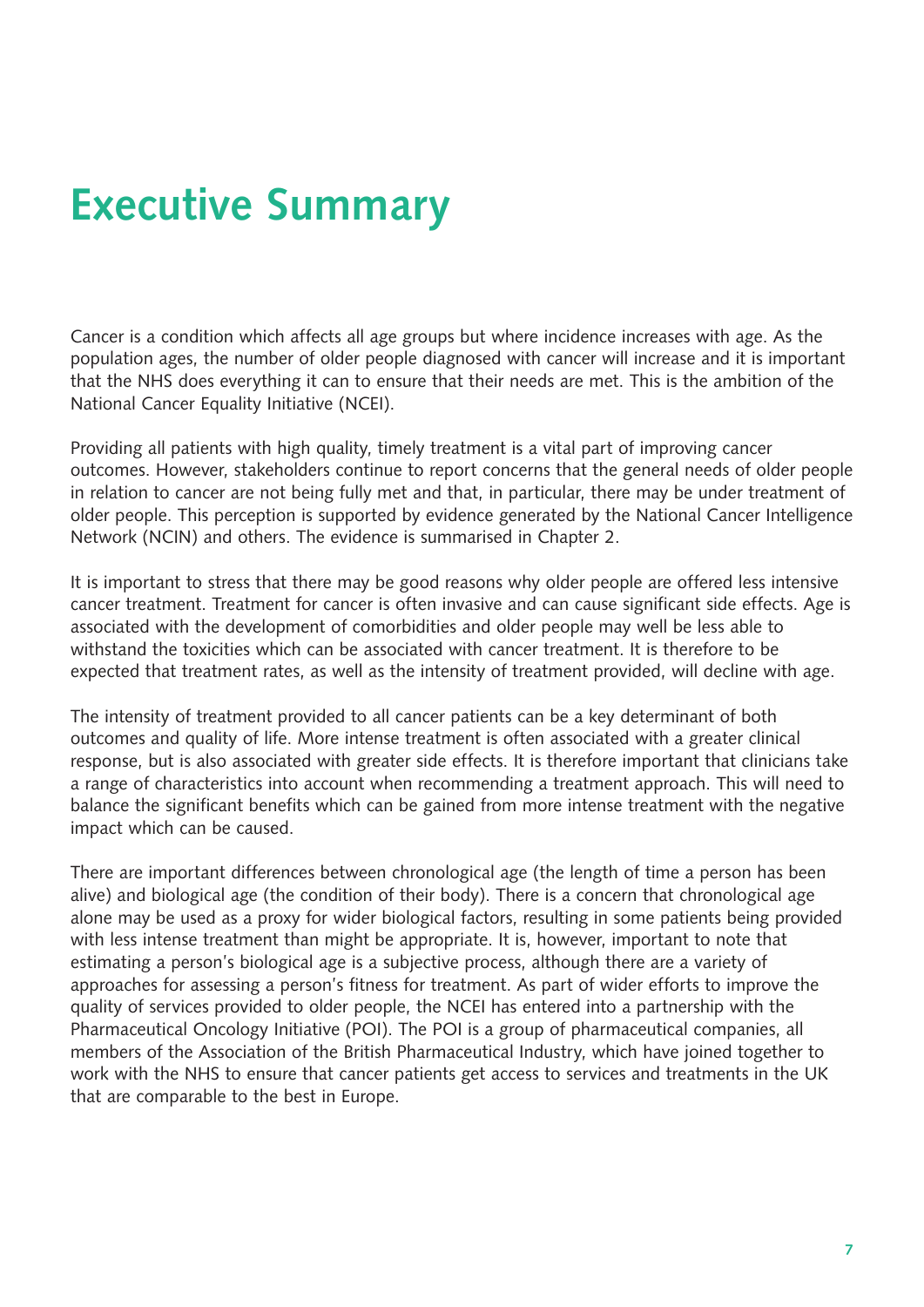The aims of the partnership between the NCEI and the POI are to:

- Explore the extent to which a patient's age is a factor in clinical decision-making;
- Examine the interplay between age and other influences on clinical decision-making;
- Assess whether similar patterns are observed across different types of cancer and different stages of cancer; and
- Investigate whether clinical approaches to the treatment of older people vary in different countries.

This report sets out the key findings from this study. The study explored:

- Clinical attitudes to age as a factor in approaches to cancer treatment. This was investigated through asking 301 oncologists and haematologists a series of direct questions relating to the factors they thought influenced their treatment decisions;
- The extent to which age influences clinical recommendations about the intensity of treatment which should be offered to patients, for both early stage and advanced disease, across a range of cancers (breast cancer, chronic myeloid leukaemia, colorectal cancer, Non-Hodgkin's lymphoma and renal cell carcinoma) and across a range of countries (England, Canada, Sweden, Germany, Denmark and Spain). This was investigated by asking clinicians to state how they would treat a series of patient scenarios with alternating variables (age, cancer stage, comorbidity and social support). A predictive model was then developed to enable an assessment of the impact of the different variables on clinical decision-making.

The research was undertaken in a qualitative phase (10 in-depth interviews with oncologists and haematologists used to test the research questions for the quantitative phase) and a quantitative phase (30 minute online questionnaires used to explore clinicians' beliefs and behaviour). Further detail on the methodology is set out in Chapter 3.

The study found a high level of consistency in the clinical attitudes observed in England and other countries. Clinicians do feel that age is an important factor to consider in patient decision-making alongside issues such as performance status, number and severity of comorbidities, stage of cancer and the potential toxicity of treatment.

In relation to treating older people, clinicians perceive that the major challenge is patients' ability to tolerate the side effects that may be associated with treatment. Other notable challenges identified relate to the relative lack of data on the efficacy of treatments in older patients. However, when asked to rank the importance of age in determining how intensively a patient can be treated, clinicians saw it as significantly less influential than other factors. Biological age – rather than chronological age – was seen as a more significant factor. Further details on the findings in relation to clinical attitudes are included in Chapter 4.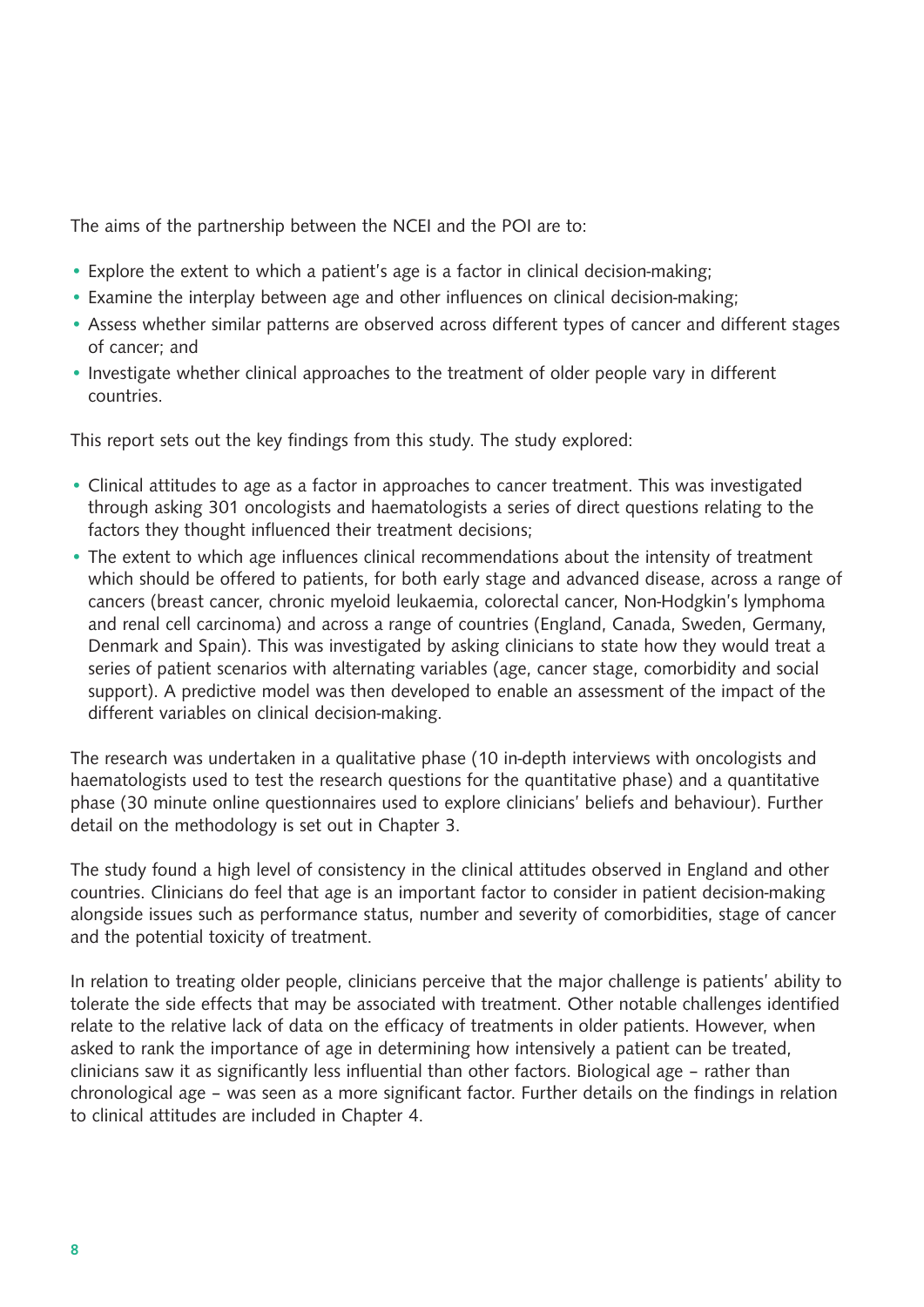The attitudes reported by clinicians were in contrast with the factors observed as being significant in the patient scenarios exercise. It is important to stress that there is no optimum level of intensity of treatment according to age, comorbidity or social support. Therefore the findings should be used to consider the relative impact of these factors, as well as their influence on intensity of treatment, rather than to assess whether the proportion of patients offered a particular intensity of treatment is appropriate.

Chronological age alone was found to be a significantly bigger factor than either comorbidities or social support in determining the intensity of the treatment they would recommend, as set out in Chapter 5. Again, there was a high level of consistency in response, with few differences being observed between clinicians in England and those in other countries.

The prominence of age as a factor translates into an impact on the level of treatment intensity which would be recommended by clinicians. There were statistically significant reductions observed in the proportion of patients in their 70s and 80s with early stage cancer who would be offered high intensity treatment, when compared with the earlier age group. For advanced cancers, there was a statistically significant reduction for patients in their 80s and a downward – although not statistically significant trend – for patients in their 70s.

The findings from the patient scenarios suggest that, contrary to the approach towards clinical decision-making that clinicians report, chronological age is a significant factor in determining the intensity of treatment that would be recommended to patients. If the approach observed in response to the patient scenarios was replicated in clinical practice, then age would indeed play a significant role in determining the nature of treatment offered to cancer patients. For example, analysis of the results from the patient scenarios suggest that, for a patient in their 70s with advanced cancer, a decade of healthy ageing would have the same impact on the likelihood of their clinician to prescribe more intensive cancer therapy, as if they were to develop a severe comorbidity that affected their everyday life.

This study suggests that age may be used as a proxy for other factors (such as comorbidities) in making recommendations on treatment and that this may lead to some patients receiving less intensive treatment, solely on the basis of their chronological age. This pattern is observed for a range of both early stage and advanced forms of cancer. It is not a phenomenon which is limited to certain countries, with a high degree of consistency being observed across six different countries.

The research findings will be relevant to a range of stakeholders committed to improving cancer outcomes, both in England and elsewhere, and place greater emphasis upon the need to assess fitness for treatment of individual patients and to support informed decision making for older people themselves. The work will be of particular relevance to the clinical community, commissioners and providers of cancer services, the pharmaceutical industry, cancer charities and older people's organisations. Chapter 6 suggests some actions which different groups may wish to consider in responding to this report.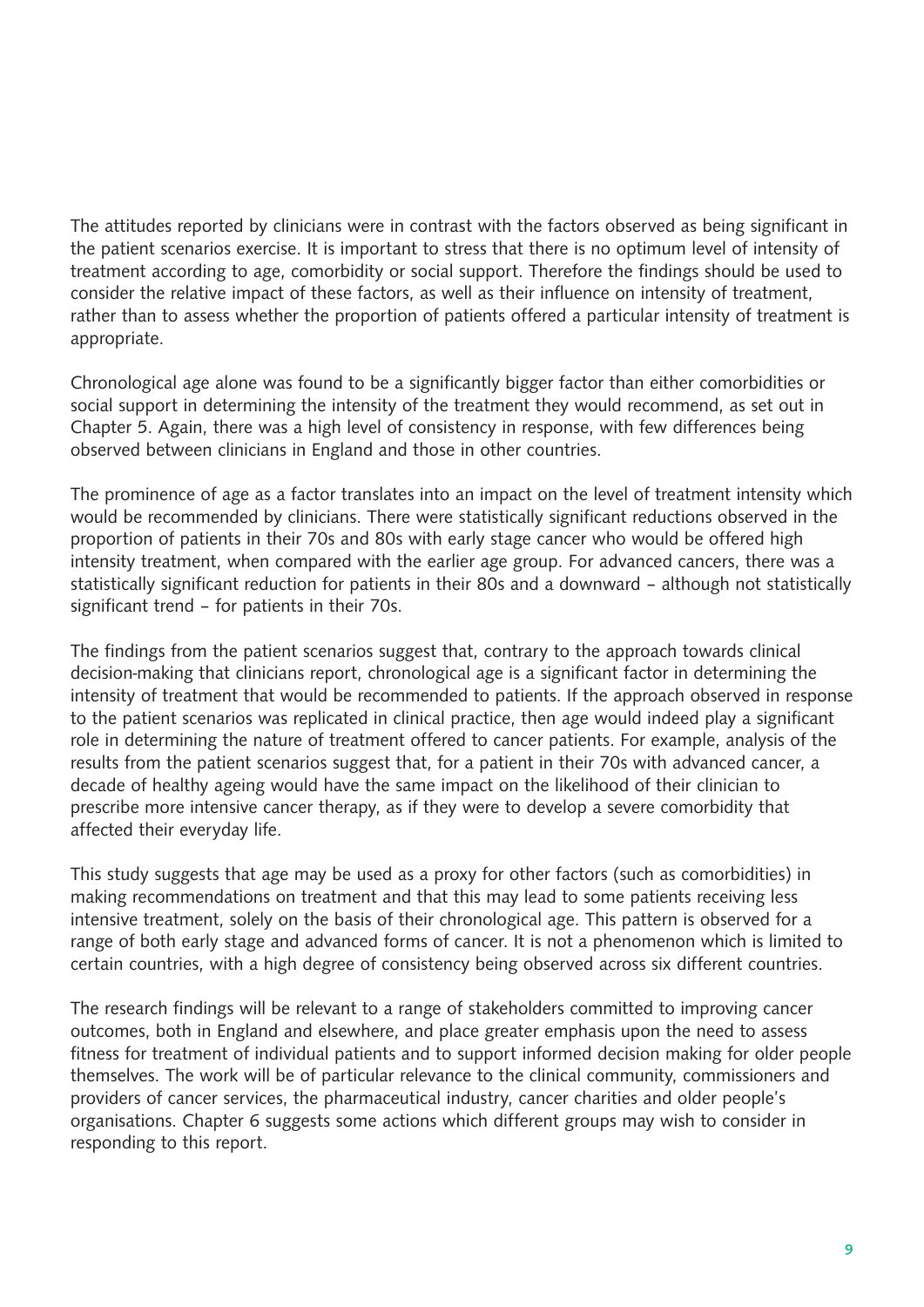# 1. Introduction

- 1.1 For the vast majority of cancers, incidence increases with age. Over a third (36%) of all cancers are diagnosed in people who are 75 or over and a further 17% are diagnosed in people between 65 and 741. As the population ages, these figures are set to increase. It is therefore important that the NHS, public health and social care services do everything they can to ensure that older people are offered the best possible cancer services.
- 1.2 Unsurprisingly, cancer mortality rates also increase with age and are therefore highest amongst the over 85s<sup>2</sup>. In 2007, over 50% of all cancer deaths occurred in patients aged over 75. There has been good progress in reducing mortality amongst younger patients, although there is much more to do. However, improvements in the outcomes achieved for the under 75s have not been matched by that in the over 75s, where reductions in mortality have been much lower.
- 1.3 The Government has set out ambitious plans to improve cancer outcomes in *Improving Outcomes: a Strategy for Cancer,* including saving an additional 5,000 lives by 2014/15. If this objective is to be achieved, then further action will be required to improve outcomes in older people. The reasons for poorer outcomes in older people are complex. Efforts are required to improve prevention, early diagnosis and the treatment of cancer in older people if outcomes are to be improved.
- 1.4 A significant focus for the National Cancer Equality Initiative (NCEI) has been to examine ways in which older people can be better supported. The NCEI aims to:
	- Bring together experts in the field to identify problems and areas of good practice, facilitating the spread of what works;
	- Work across the wider national cancer programme to ensure inequalities are both identified and addressed within individual initiatives and fully integrated within work programmes to support improvement;
	- Identify areas, in collaboration with the National Cancer Intelligence Network (NCIN), where data collection can be improved within the NHS and ensuring that data are analysed and published to support service providers to make improvements;
	- Uncover gaps in research and work with stakeholders and academic institutions to improve knowledge and evidence around cancer inequalities.
- 1.5 In developing *Improving Outcomes: a Strategy for Cancer* it became clear that there was strong interest in cancer equality issues, with over 35 submissions directly relating to the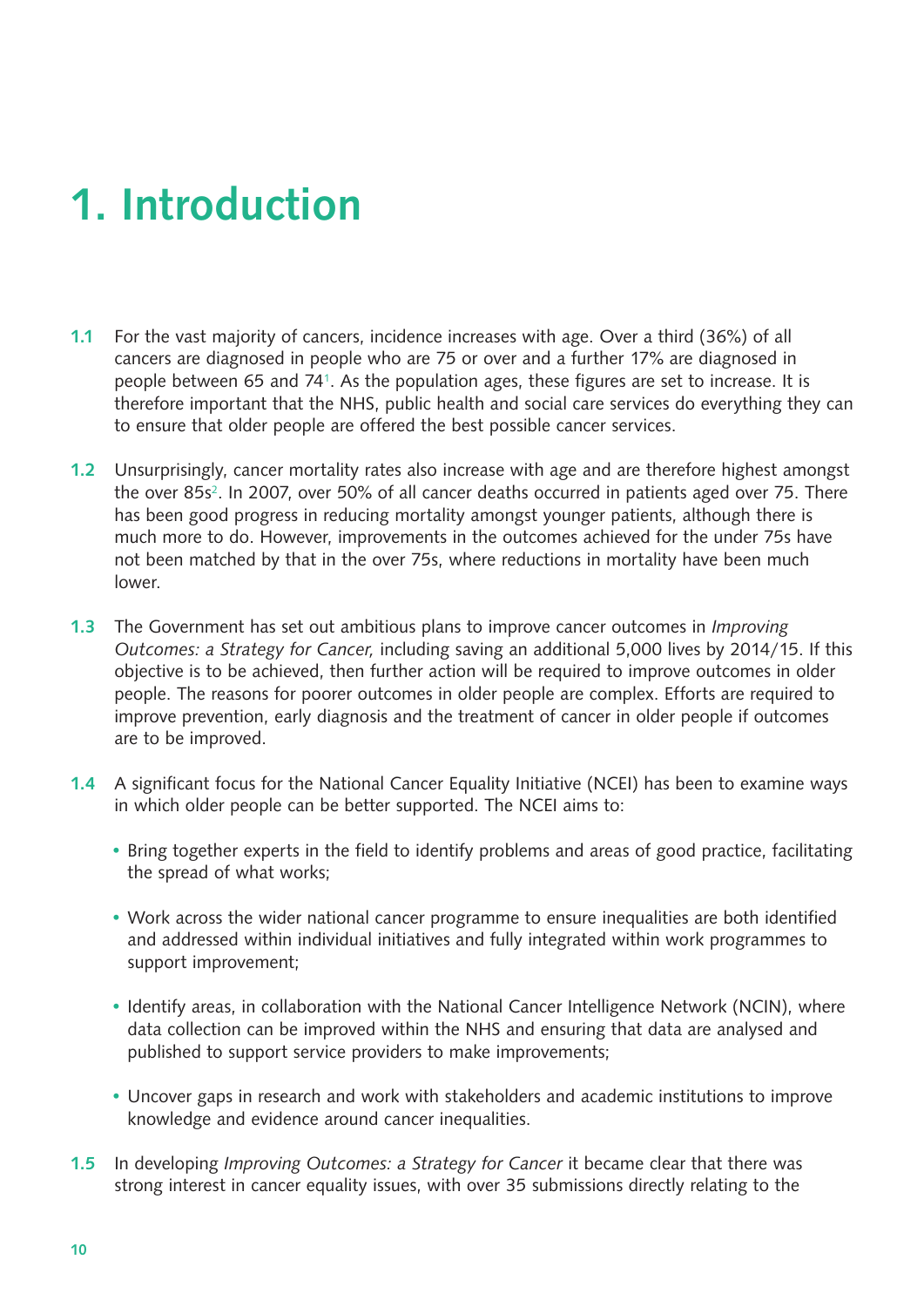subject<sup>3</sup>. Within these, a clear theme emerged that stakeholders are concerned that undertreatment may be occurring in older people and that more needs to be done to explore the extent and causes of this, as well as to better support healthcare professionals in making decisions about appropriate treatment options for older people.

- **1.6** It is important to stress that there may be good reasons why older people are offered less intensive cancer treatment. Age is associated with the development of comorbidities and older people may well be less able to withstand the toxicities which can be associated with cancer treatment. Nonetheless, there is a concern that chronological age alone may be used as a proxy for wider biological factors, such as comorbidity, which may have an impact on the ability to achieve a positive outcome for a patient. This may be in part because there is no objective way of assessing biological age, when there clearly is for chronological age.
- 1.7 In order to help address this, the NCEI is undertaking a number of initiatives to explore how cancer services can best support older people. As part of this, the NCEI has entered into a partnership with the Pharmaceutical Oncology Initiative (POI). The POI is a group of pharmaceutical companies, all members of the ABPI, coming together to work with the NHS to support improving the delivery of cancer services and to ensure that cancer patients get access to services and treatments in the UK that are comparable to the best in Europe.
- 1.8 The purpose of the partnership is to:
	- Explore the extent to which a patient's age is a factor in clinical decision-making;
	- Examine the interplay between age and other influences on clinical decision-making;
	- Assess whether similar patterns are observed across different forms of cancer, different stages of cancer and different countries; and
	- Investigate whether clinical approaches to the treatment of older people vary in different countries.
- 1.9 This report details the headline findings from the study, particularly its use of patient scenarios to understand clinical decision-making. The full data set is available to bone fide researchers. The report is intended to promote discussion and further research into how clinicians might best be supported in managing the treatment of older people, as well as the wider steps that NHS organisations might take to ensure that everything possible is done to ensure that older people affected by cancer receive the best possible treatment and care.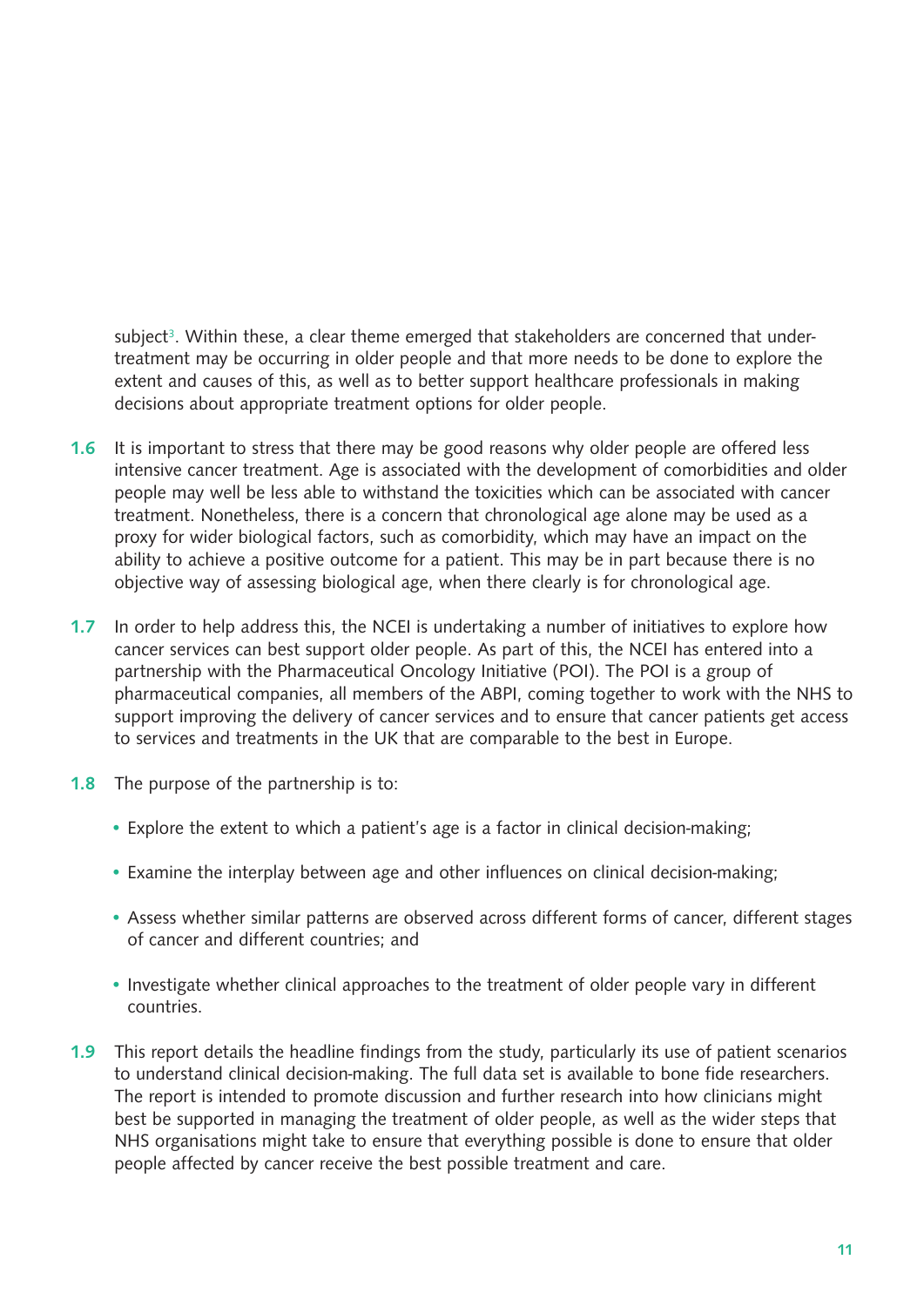# 2. Background

- 2.1 Tackling health inequalities and promoting equality of outcome in England is essential to improving outcomes and achieving cancer survival rates which match the best performing countries in the world. *Equity and Excellence: Liberating the NHS* makes clear the Government's ambition to reduce health inequalities and improve the health of those with the poorest outcomes, an ambition which is reiterated in *Improving Outcomes: a Strategy for Cancer*4,5.
- 2.2 In relation to cancer, the National Cancer Equality Initiative (NCEI) has been leading efforts to reduce inequality and promote equality. The approach to achieving this was set out in *Reducing cancer inequality: evidence, progress and making it happen,* including the national and local actions required on data collection, analysis and publication; targeted interventions; training, development and research; evaluation and monitoring; and embedding equality<sup>6</sup>. The work of the NCEI was recognised at the 2010 Civil Service Diversity and Equality Awards, where the NCEI won the award for Leading Change in Diversity and Equality.
- 2.3 This chapter summarises:
	- The imperative to improve services for older people affected by cancer;
	- Recent developments in the evidence on the treatment of cancer in older people; and
	- Some of the action underway to address the issues highlighted in this chapter.

#### The imperative of improving cancer services for older people

2.4 The *NHS Constitution* makes clear that a core duty of the NHS is to promote equality for all groups in society, including older people7:

*"The NHS provides a comprehensive service, available to all irrespective of gender, race, disability, age, sexual orientation, religion or belief. It has a duty to each and every individual that it serves and must respect their human rights. At the same time, it has a wider social duty to promote equality through the services it provides and to pay particular attention to groups or sections of society where improvements in health and life expectancy are not keeping pace with the rest of the population."*

2.5 In addition, the ban on age discrimination in NHS services and social care will take effect from 2012, meaning that NHS services will need to do everything they can to ensure that services do not unwittingly discriminate against older people.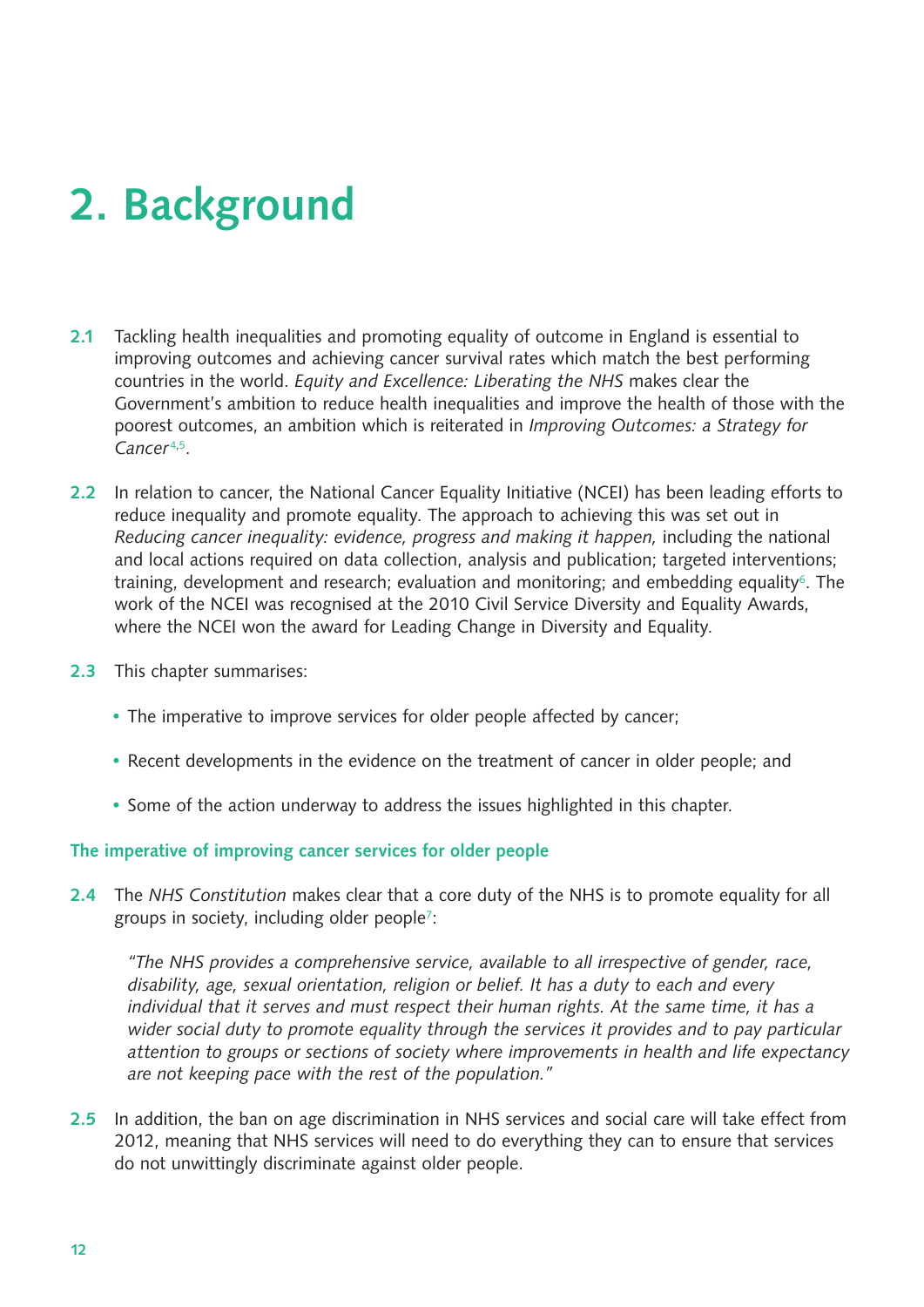- 2.6 There is also a clear outcomes case for improving services for older people. Without doing so, it will be difficult for the NHS to achieve its wider cancer outcomes objectives. Research has shown that cancer outcomes in older people (those over the age of 75) are poorer in the UK than they are in other comparable countries. It is estimated that if UK survival rates matched the highest performers in Western Europe for 75-84 year olds and outcomes in the USA for those aged 85 and over, then there would be 15,000 fewer cancer deaths every year<sup>8</sup>.
- 2.7 The reasons for this disparity are complex and are likely to include prevention issues, delays in diagnosis and treatment rates.

#### Evidence on the treatment of cancer in older people

- 2.8 There have been many advances in cancer treatment in recent years, resulting in more effective, targeted and less invasive interventions. This has increased the efficacy and tolerability of many treatments. Nonetheless, cancer treatment is still often associated with side effects which can diminish quality of life and impact on wider health. It is therefore important for clinicians to balance expected benefits and side effects when considering what treatment to recommend.
- 2.9 In general, older people with cancer receive less intensive/radical treatment than younger people9. An analysis by the NCIN has revealed the extent to which access to surgery drops off with age, as set out in Figure 1. It is notable that the age at which resection rates begin to fall is relatively young. For example, over 80% of ovarian cancer patients between the age of 40 and 49 have a record of a major resection, whereas less than 50% of patients in their 70s have a record of one.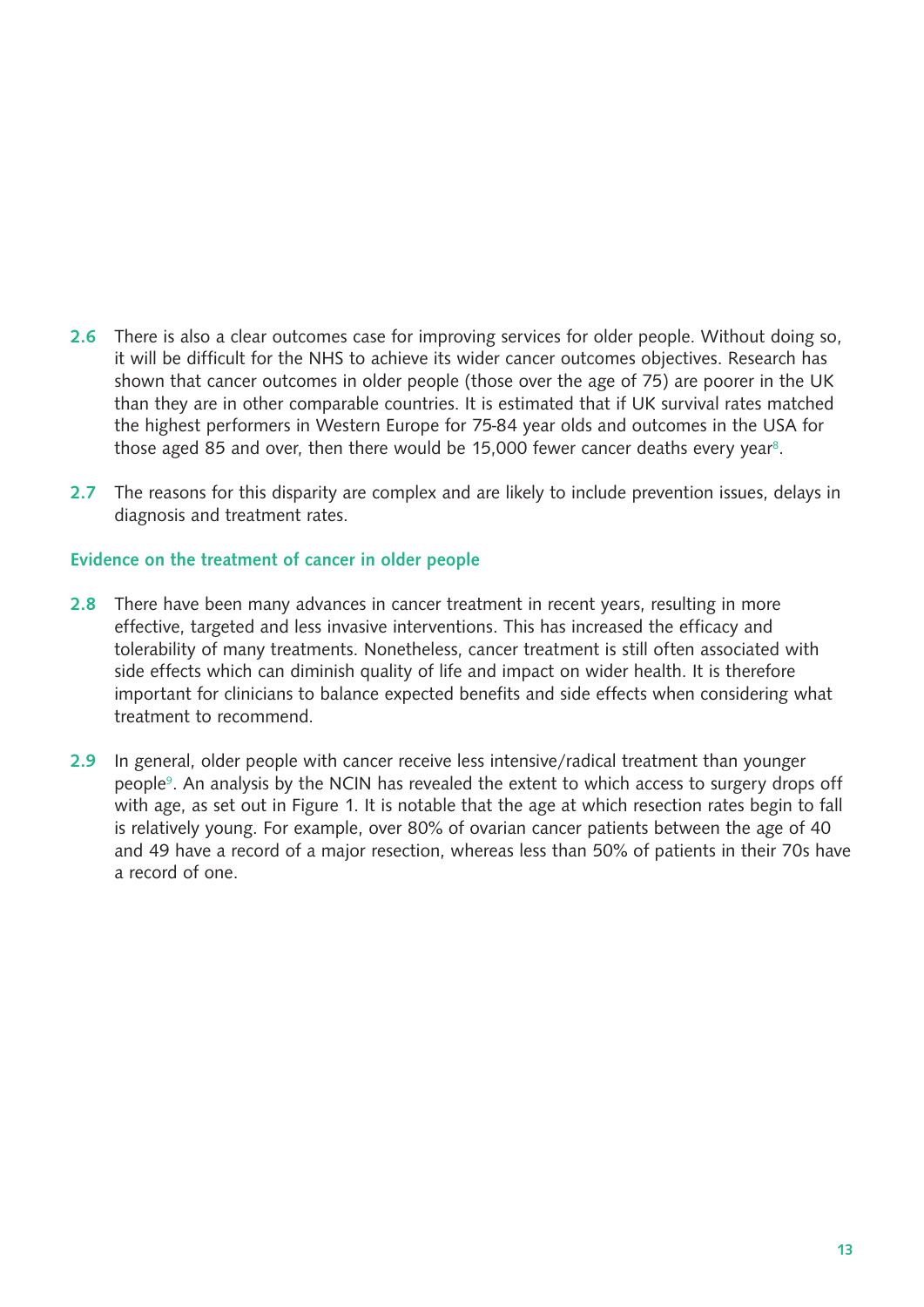

Figure 1: Percentage of patients with a record of a major resection, by age and cancer site, patients diagnosed 2004-2006, followed up to 2007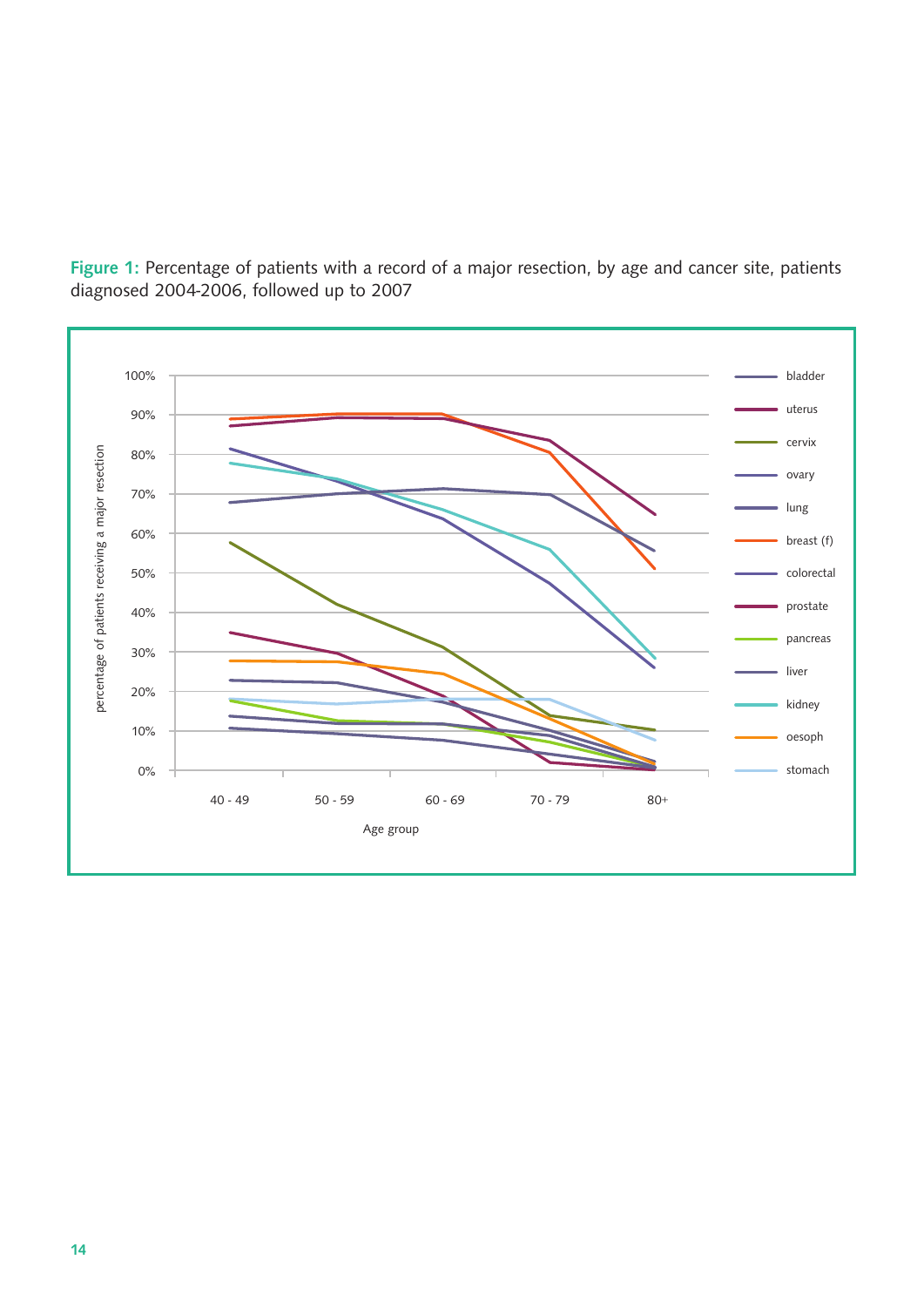- 2.10 The issue is whether or not this is appropriate for their condition. Older people may be frailer than younger people and thus less able to withstand intensive treatment. For example, percentage volume of haematopoietic marrow usually decreases progressively with age and there is a corresponding increase in fatty marrow, which is a factor in patients' ability to withstand some forms of chemotherapy<sup>10,11</sup>. Older people may also present with more advanced disease, for which some treatments may not be appropriate (e.g. surgery)<sup>12</sup>. It is therefore to be expected that overall treatments rates would decline.
- 2.11 However, there is a danger that chronological age can be confused with biological factors which may be associated with ageing. Older people are not uniformly frail and may enjoy good biological health and many years' life expectancy. For example, the life expectancy of a 70 year old woman is 16.1 years and a 70 year old man is 13.7 years. At the age of 80, life expectancy is 9.2 and 7.7 years respectively<sup>13</sup>. Therefore, for many older people, intensive cancer treatment – and its associated side effects – may be justified.
- 2.12 It follows that age alone should not be used as a determinant of treatment decision. The Government has made clear that the only acceptable criteria for not giving a clinically appropriate and cost effective treatment should be poor patient health or a patient themselves making a choice not to receive further treatment<sup>14</sup>.
- 2.13 Despite this, there is some evidence that older people are offered less intensive treatment, irrespective of their other characteristics:
	- Detailed research studies have been undertaken on the treatment given to older women with breast cancer in the North West. These have shown that older women are investigated less intensively and are less likely to receive potentially curative surgery. Older age was shown to be the major factor determining treatment even when tumour characteristics had been accounted for<sup>15</sup>; and
	- A small scale study on the use of chemotherapy and biologic treatment in early stage breast cancer found that age is a major factor in influencing clinical judgement, irrespective of other factors such as comorbidities and tumour size, as set out in Figure 2<sup>16</sup>;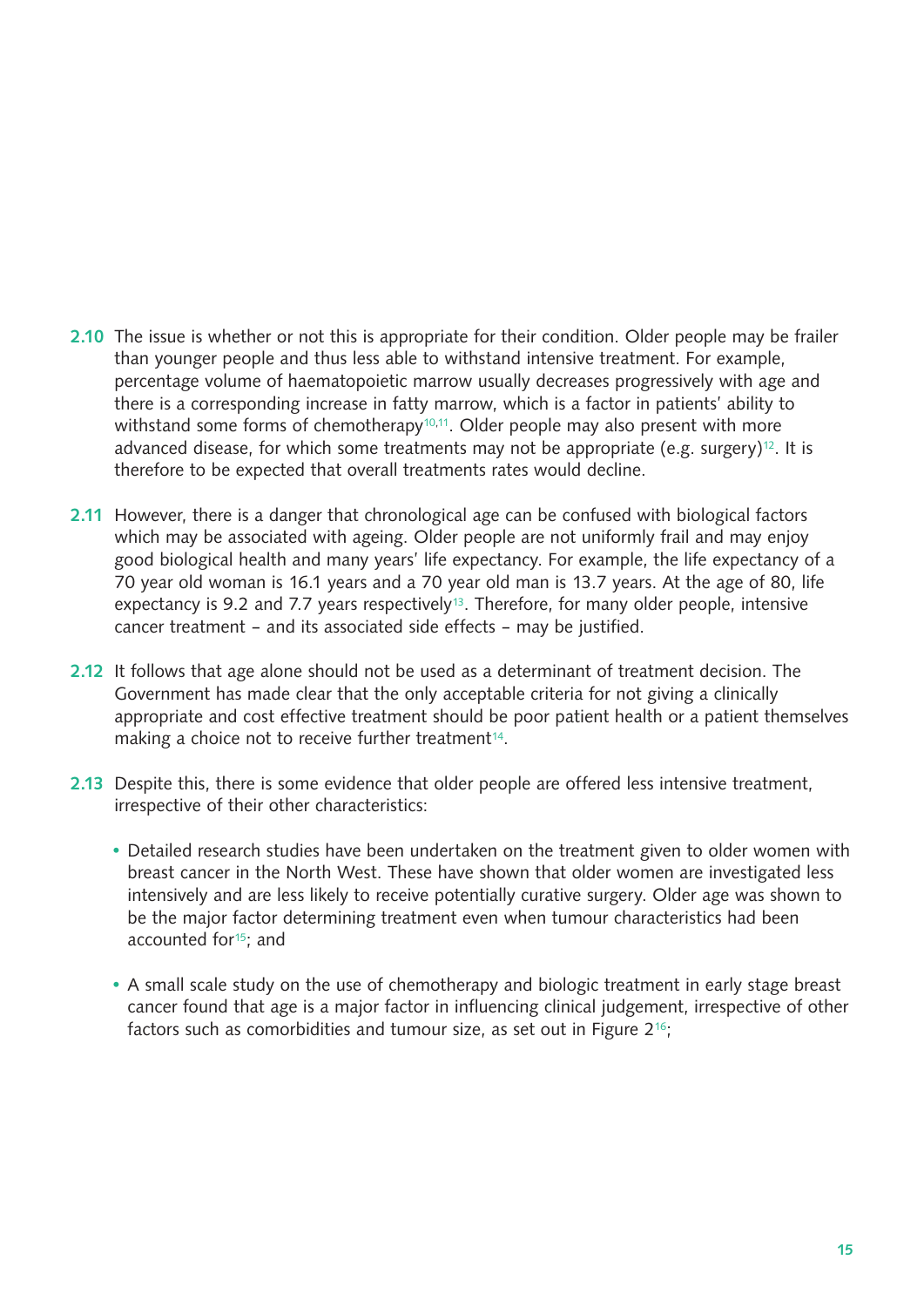

Figure 2: Overall importance of the patient characteristics considered in the treatment of early stage HER2-positive breast cancer

- 2.14 Comorbidities or patient choice alone are unlikely to explain why older people receive less intensive treatment. Potential contributory factors include:
	- Healthcare professionals may make assumptions about an older person's preferences about treatment and a decision that an older person will not be able to cope with treatment can be made without fully assessing their overall physical health<sup>17</sup>;
	- Evidence about the efficacy and side effects of treatments in older people may be lacking, with older people less likely to be included in clinical trials, in part because most trial protocols require full treatment doses, which may not be appropriate for some older patients 18, 19
	- Healthcare professionals may feel less confident about how to manage treatment in older people20; and
	- Gaps in appropriate community support for older cancer patients may mean that healthcare professionals are less willing to offer intensive treatment<sup>21, 22</sup>.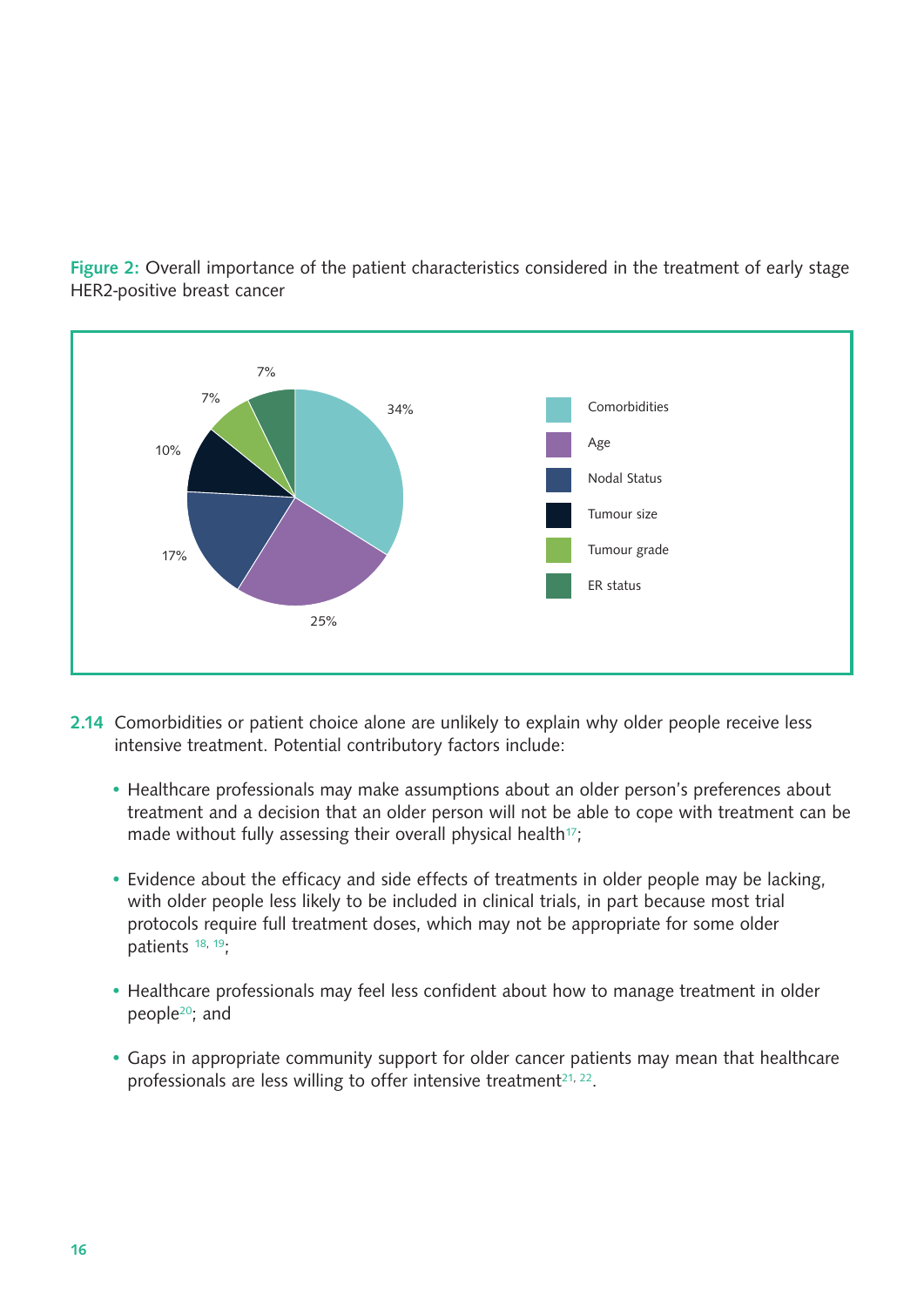#### Action to improve cancer services for older people

- 2.15 This project forms part of a wider work programme being coordinated by the NCEI on cancer and older people. A range of actions are already underway to improve the support available to older patients at every stage of the cancer pathway, including:
	- The National Awareness and Early Diagnosis Initiative is developing tailored messages about risk, signs and symptoms of breast cancer for women over the age of 70, as evidence suggests that awareness levels are particularly low in this group, despite elevated risk;
	- A partnership project between the Department of Health and Macmillan Cancer Support is identifying, testing and evaluating simpler ways to assess an older person's suitability for different forms of cancer treatment, as well as how best practical support and information to support patient/practitioner decision-making. Such approaches have been found to have an outcomes benefit in other conditions, as set out in Box 1;
	- The National Cancer Intelligence Network has analysed responses to the National Cancer Patient Experience Survey 2010 according to age, identifying areas in which older people may require additional support. The main findings from this are set out in Box 2; and
	- The NCEI is supporting Macmillan Cancer Support's Values Standard, which aims to provide a framework for commissioners and providers of cancer services to ensure that every patient is treated with dignity and respect, according to their own personal preferences and circumstances. This project will be particularly important in supporting improvements in the way older people are treated.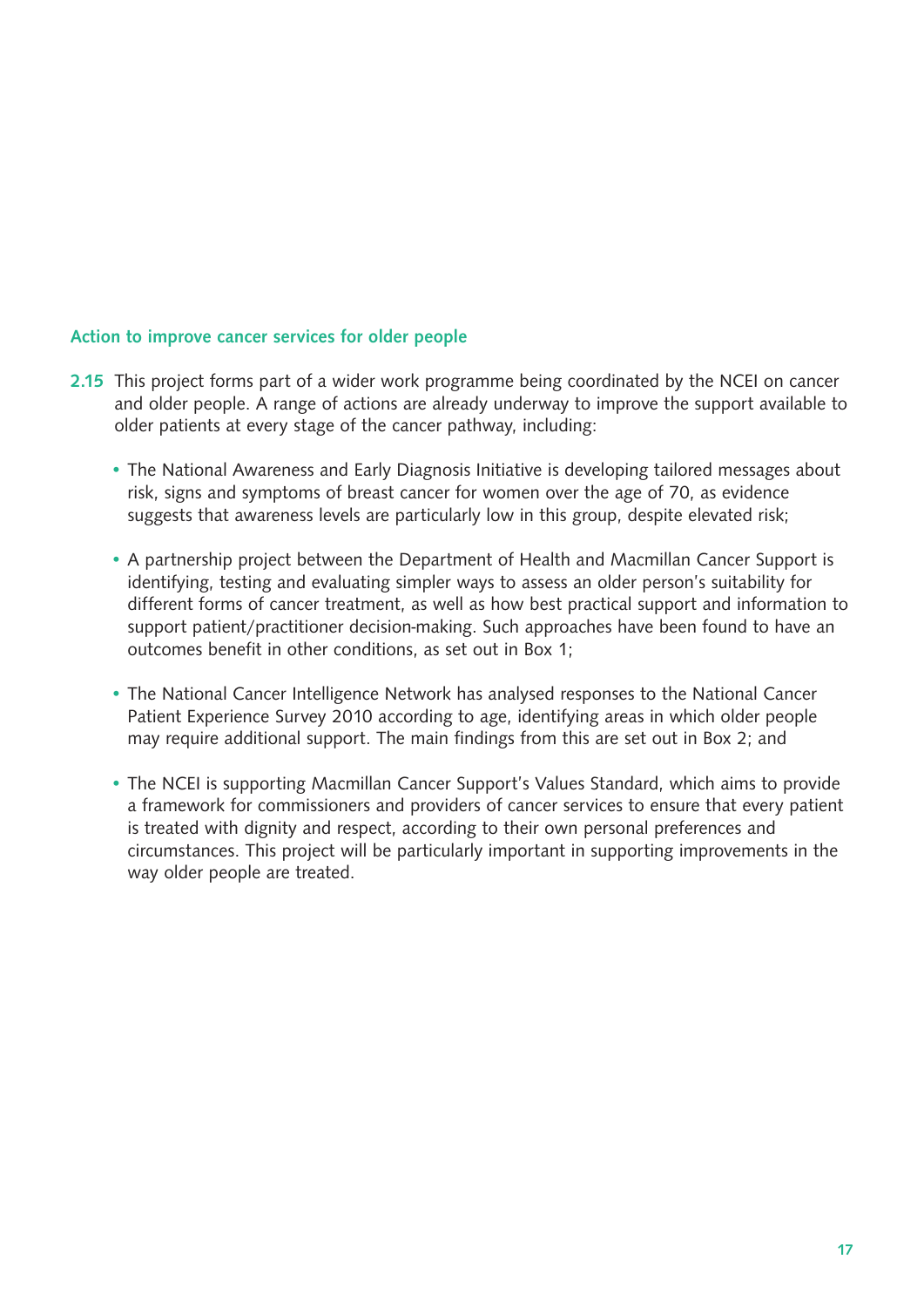#### Box 1 Impact of tailored assessment on health outcomes in older people

A recent systematic review has found that older patients who were given a tailored assessment of their health needs – known as a comprehensive geriatric assessment – after admission to hospital were significantly less likely to die or experience functional deterioration and were also more likely to be alive in their own homes at longer-term follow-up<sup>23</sup>. This approach is now being tested for cancer in a variety of pilots.

#### Box 2

#### Variations in cancer patient experience according to age

The 2010 National Cancer Patient Experience Survey enables an analysis of how the reported experience of different aspects of treatment and care varies according to age $24$ . Analysis by the NCEI and the NCIN suggests that important variations do occur according to age group, suggesting that cancer services may wish to target additional support at various parts of the cancer pathway at different age groups. For example:

- Younger people (16-25) were more likely to experience difficulties in receiving a prompt referral from primary care, were less likely to have tests explained to them in a way which they could easily understand and were less likely to understand the explanation of what was wrong with them; and
- Older people (76+) were less likely to have the potential side effects of treatment explained to them or to be given written information about these side effects; were less likely to be given a named Clinical Nurse Specialist in charge of their care; were less likely to be given information on a self-help or patient support group; and were less likely to be given information on benefits for which they may be eligible.

On all of these issues a statistically significant difference in responses was found.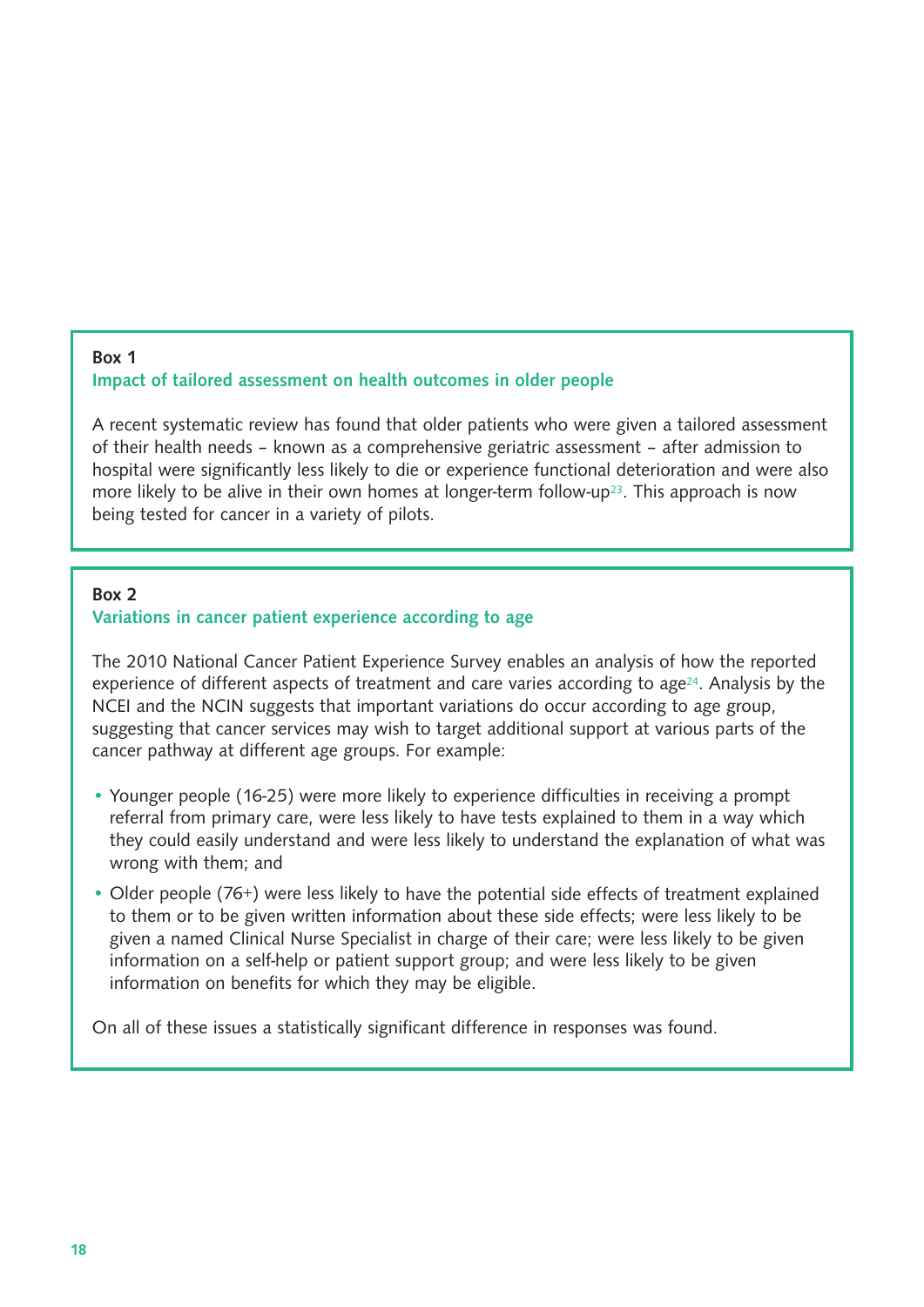# 3. Project methodology

- **3.1** As set out in Chapter 2, the evidence on the extent to which age impacts on treatment decisions is still emerging. The purpose of the study outlined in this report was to build on previous, smaller scale studies, and to further explore the extent – and reasons why – age is a factor in influencing clinical decisions in cancer treatment, beyond the extent to which it is correlated with other factors, such as comorbidities.
- 3.2 This chapter sets out the methodology used in approaching the project, including:
	- The project objectives;
	- Why a partnership approach was adopted;
	- How different forms of cancer were selected;
	- How different countries were selected;
	- The research approach used;
	- The implications of the sample size used for the project;
	- The approach used in analysing differences in treatment intensity; and
	- The limitations which are apparent in this methodology.

#### Project objectives

- 3.3 As set out in Chapter 1, the project had a number of objectives, including to:
	- Explore the extent to which a patient's age is a factor in clinical decision-making;
	- Examine the interplay between age and other influences on clinical decision-making;
	- Assess whether similar patterns are observed across different forms of cancer, different stages of cancer and different countries; and
	- Investigate whether clinical approaches to the treatment of older people vary in different countries.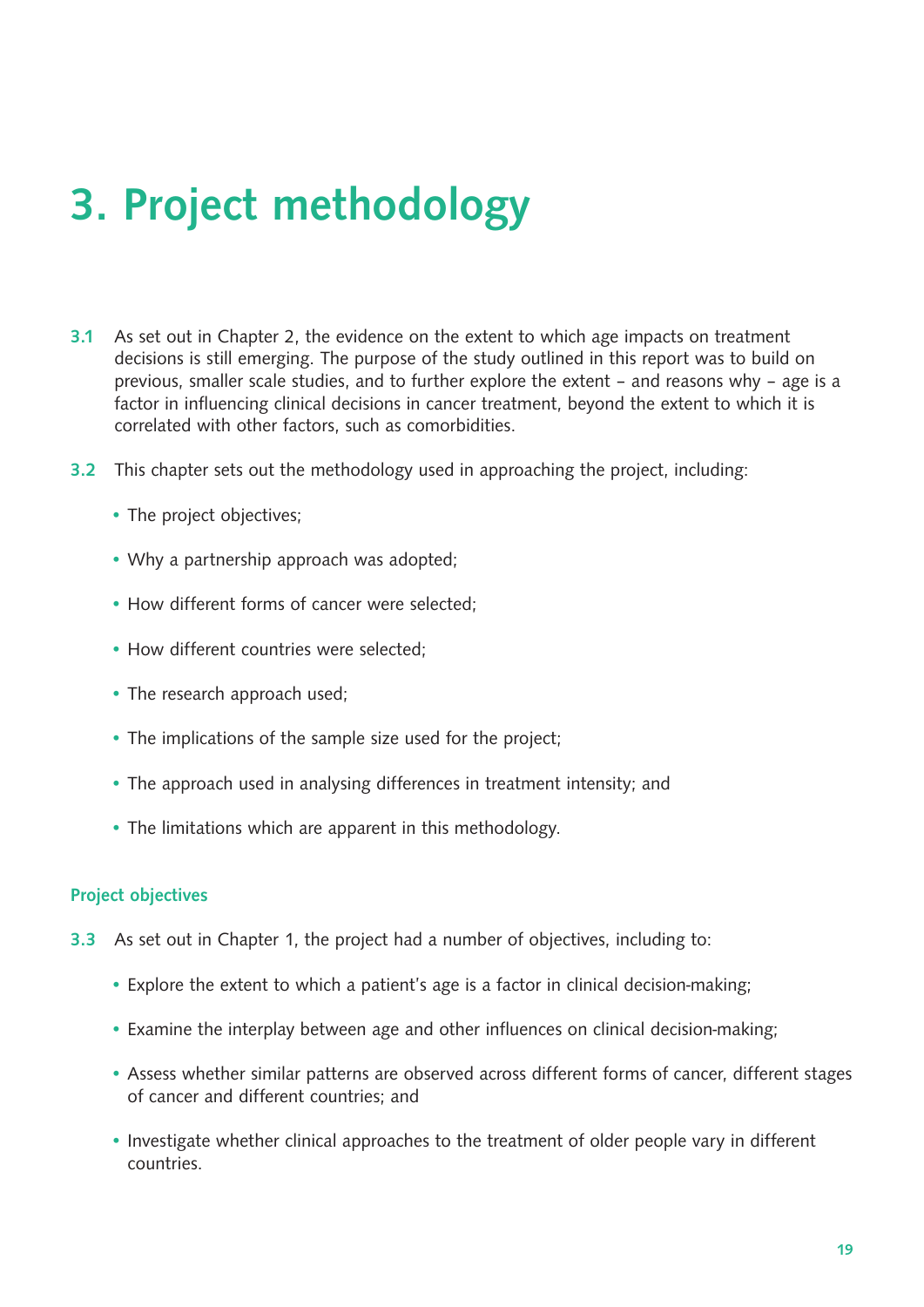#### Partnership approach

- 3.4 It was recognised that the NCEI and the POI have a shared interest in understanding that factors that influence clinical decision-making in the treatment of older people. The partnership approach to the delivery of the project, enabled access to greater resources than the public sector would have been able to provide, expertise in different approaches to treatment in different countries, as well as the use of qualitative and quantitative research with clinicians as a technique for exploring clinical attitudes.
- 3.5 The partnership has built on similar approaches used in other projects, including between:
	- The National Cancer Action Team (NCAT) and the POI, in developing commissioning and capacity planning tools to support effective planning in cancer services in England;
	- The Department of Health, IMS Health, and the pharmaceutical industry in exploring the extent and causes of international variations in drug usage<sup>25</sup>; and
	- The Department of Health, international clinicians and academics, in undertaking the International Cancer Benchmarking Project (ICBP)26.

#### Selection of different forms of cancer

- **3.6** In total, five different cancer types were selected for research so as to ensure that any findings would be applicable for the whole of cancer rather than just one particular tumour type.
- 3.7 Selection criteria included:
	- The cancers selected should include both common and rarer forms of cancer;
	- The cancers selected should include both solid tumours and haematological malignancies;
	- There should be a consistent approach to treatment in different countries, so enabling comparison;
	- Treatment options of different intensity should be available; and
	- Incidence of the cancers selected must increase with age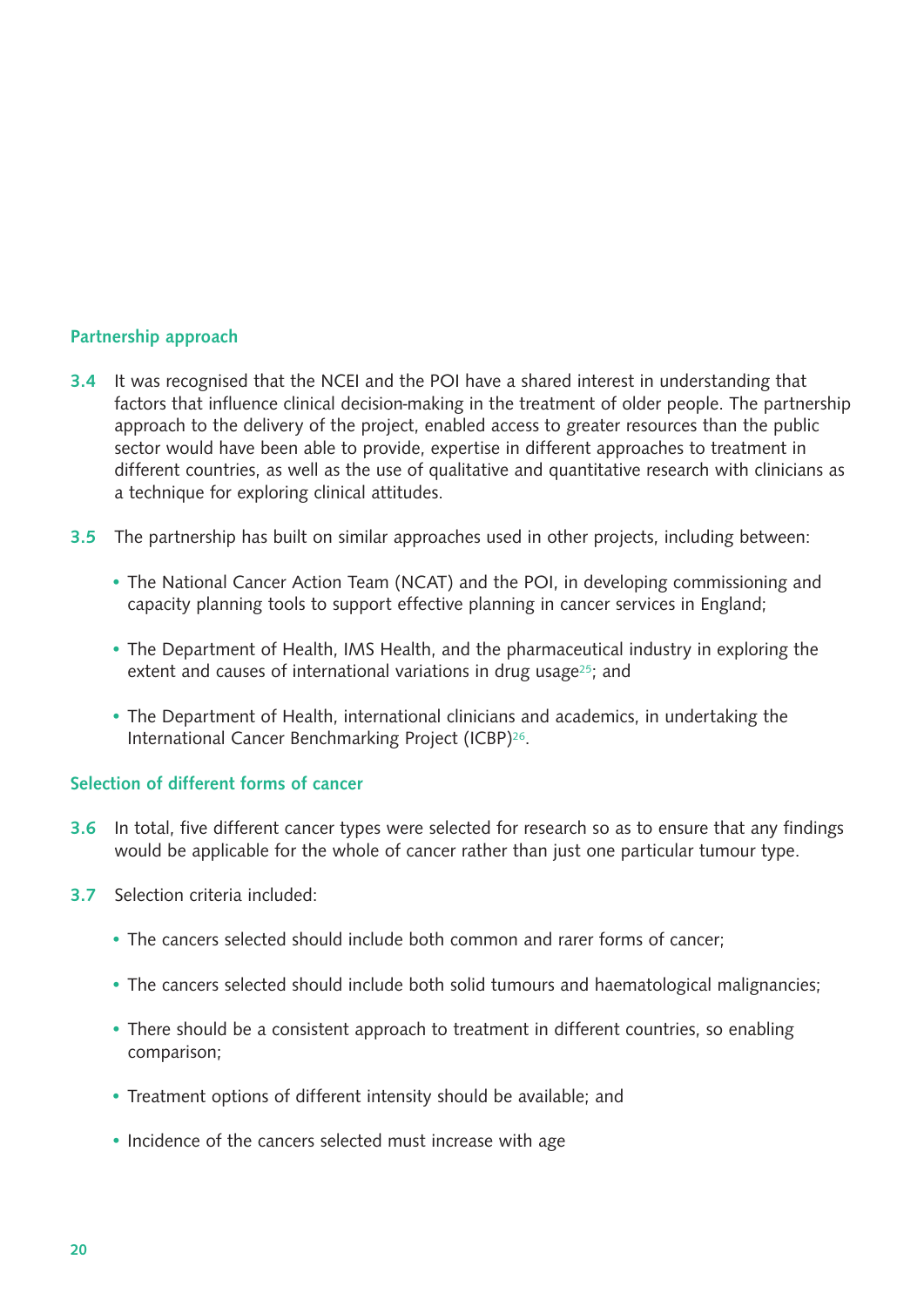- 3.8 The following cancers were selected:
	- Breast cancer (non-HER2-positive);
	- Chronic myeloid leukaemia (CML);
	- Colorectal (bowel) cancer;
	- Non-Hodgkin's lymphoma (NHL); and
	- Renal cell carcinoma (RCC) (kidney cancer).

#### Selection of different countries

- **3.9** A range of countries were also selected for research. The selection built on knowledge gained from other exercises to compare different aspects of health service delivery, including the ICBP and the *Extent and causes of international variation in drug usage*. Selection criteria included:
	- Countries with both good and poor cancer outcomes;
	- Countries with both high and low levels of cancer drug usage; and
	- Countries where it is relatively easy to interview a representative sample of oncologists and haematologists.
- 3.10 The following countries were selected for inclusion:
	- England;
	- Canada;
	- Sweden;
	- Germany;
	- Denmark;
	- Spain.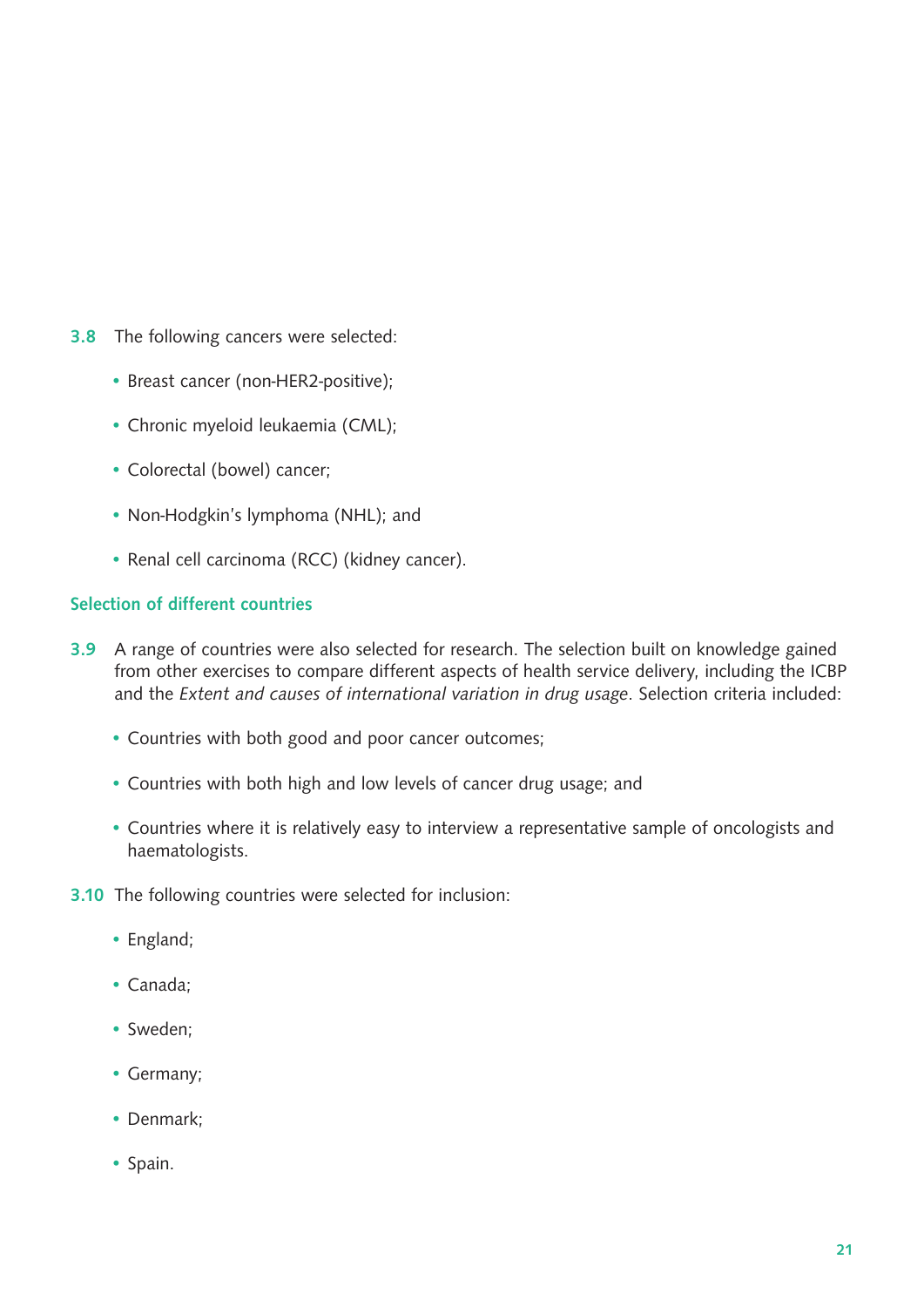#### Research approach

- 3.11 Following a competitive tender process, Kantar Health was selected as the research partner for the project. Kantar Health is a global healthcare research company with a specialism in engaging with clinicians to seek insights into how they approach clinical decisions.
- 3.12 In order to inform the research, a series of ten in-depth telephone interviews were conducted with oncologists and haematologists in England and Canada to test the research approach, validate language and ensure that the assessment criteria used in the scenarios were robust across different countries. These interviews were undertaken in February 2011.
- 3.13 Evidence from other, smaller scale, research projects had suggested that clinicians' perceptions of what influences their decision-making might differ from the factors that influence their approach to treating a particular patient. In order to explore this, two different approaches were used during a 30 minute online questionnaire:
	- Patient scenarios clinicians were shown a series of scenarios (often known as vignettes in market research) with alternating variables, as set out in Box 3, and were then asked to select of treatment options. This approach was chosen because it is the best option for understanding clinician behaviour and attitude implicitly (i.e. respondents are not aware they are being tested for any bias against age). Respondents were each asked to complete 16 scenarios to test their behaviour with regard to choice of therapy. In order to produce an accurate predictor of behaviour/therapy choice across all possible permutations/combinations of patient features, a predictive model was designed to calculate what an individual's choices might be for any given scenario; and
	- Clinical attitudes clinicians were asked a series of direct questions about what they thought would influence their treatment decisions, as well as which factors they associated with the age of their patient. The Bradley-Terry statistical technique was used to convert rank variables into probabilities, allowing more precise conclusions to be made. The analysis is aggregate in nature, and so is based on the frequency with which one factor "beats" — that is, is ranked more important or higher than — another factor in the ranking task across a set of respondents. The resulting scores are such that it is possible to conclude that a factor with a score of 20 is twice as important as one with a score of 10 (ratio scale).
- **3.14** Interviews were conducted between 11th August 2011 and 27th September 2011.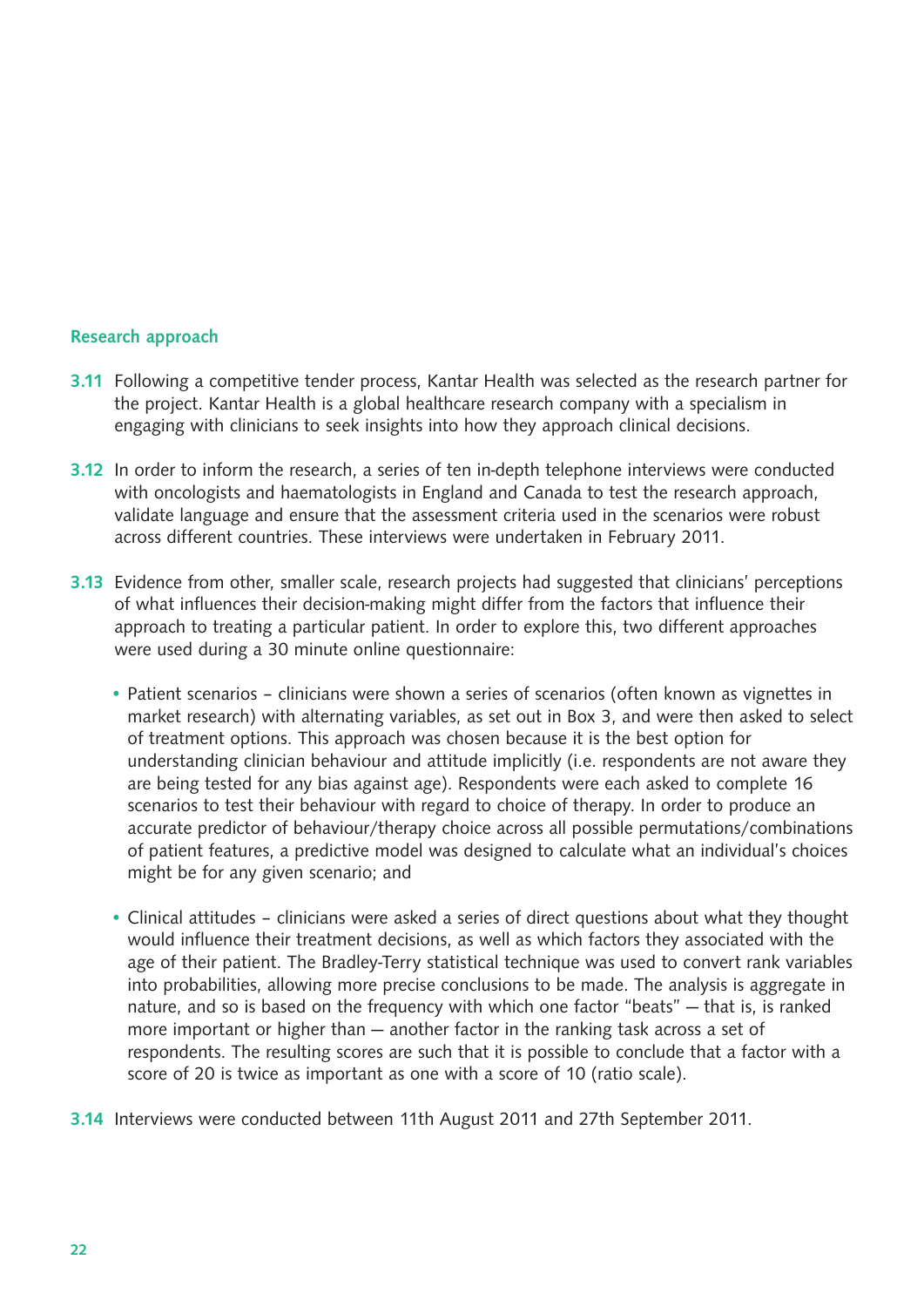#### Box 3 Variables in patient scenarios

- Patient age (50-59, 60-69, 70-79, 80-89);
- Cancer type and stage (breast, bowel, CML, NHL and renal) (early and advanced);
- Comorbidities (none, mild, moderate, severe); and
- Social support available to the patient (with a healthy spouse/partner and has support from local family members; with a healthy spouse/partner but has no support from local family members; alone but has support from local family members; and alone and has no support from local family members).

Clinicians were then presented with a range of different treatment options which varied according to intensity and were asked to recommend how they would approach treatment.

Each clinician was presented with 16 randomly generated and different clinical scenarios relevant to their cancer specialism. In total, there were 96 possible scenarios for each cancer type.

- **3.15** A summary of the theoretical basis for the model used, as well as the methodology applied in developing it, is included in Annex 1.
- **3.16** The scenarios were developed in cooperation with a series of clinical experts to ensure that the options presented were sufficiently realistic for the purpose. A list of the clinical experts is contained in Annex 2. For each cancer, a range of scenarios were generated within two basic scenarios:
	- The patient had early stage cancer, where treatment would be given with curative intent; or
	- The patient had advanced cancer, where treatment would normally be given with the intention of extending and / or enhancing the quality of life.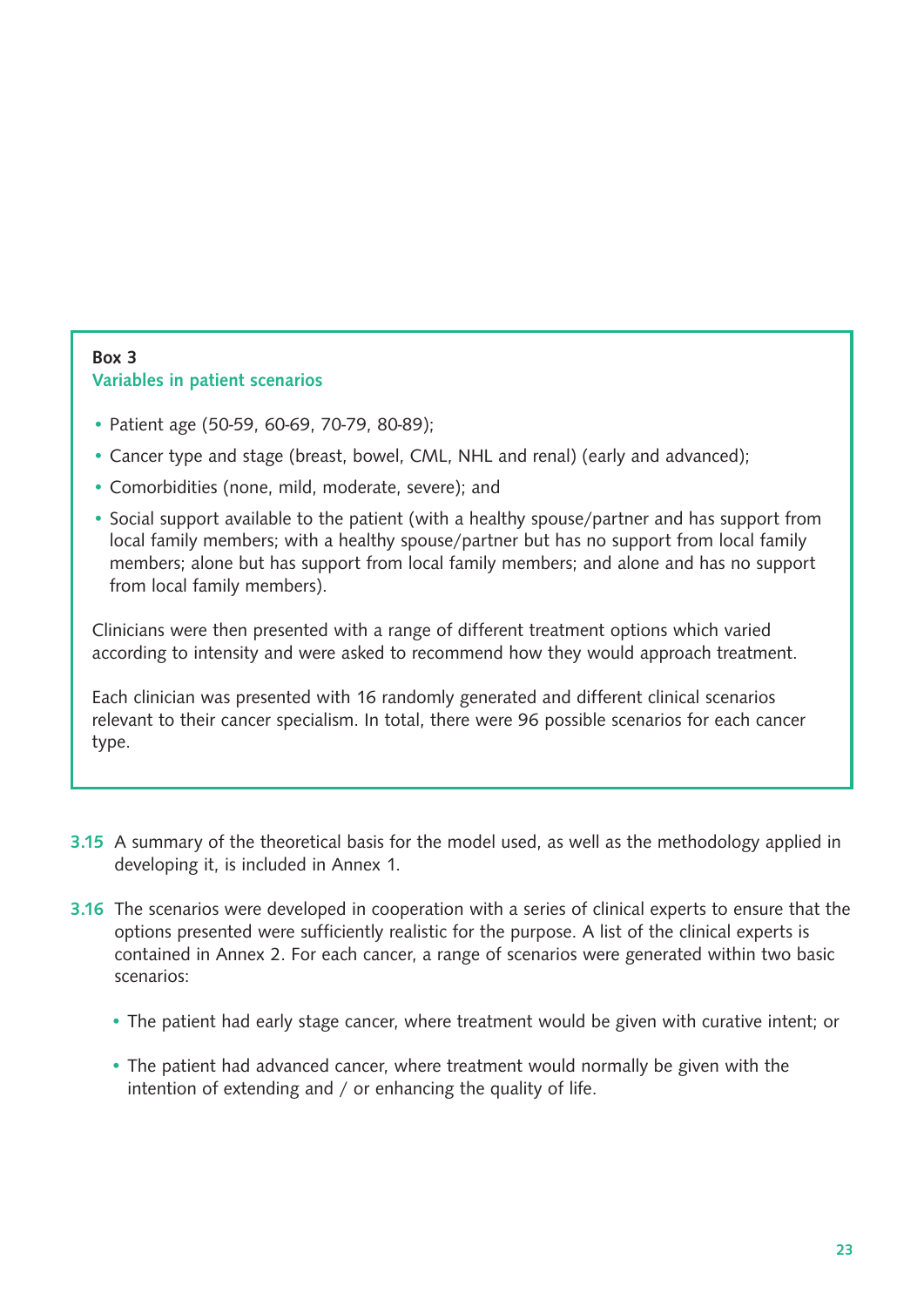- 3.17 Treatment options made available for market research respondents were based on potential therapies which could be used within the framework of high, medium and low intensity treatments across tumour types and stages, on the feedback from the clinical expert panel. They do not represent recommendations for treatment by the ABPI, NCEI or the clinical experts. For information on the recommended use of medicines, please refer to the relevant Summary of Product Characteristics.
- 3.18 An example of a scenario is show in Box 4.

#### Box 4 Example of a patient scenario

A 75 year old patient presents following a lumpectomy to remove 1.5cm mass in their left breast. The patient also had axillary lymph node clearance. Investigation has revealed that it was a grade 3 cancer that is oestrogen receptor positive (ER +), progesterone receptor negative (PR -) and HER2 negative. The cancer was fully excised with clear surgical margins. One in eight of the axillary nodes were found to be involved. Further investigations have found no malignancies.

The patient is noted to have a non-productive cough that makes them short of breath walking 1km, which has been attributed to moderate COPD. The patient is living with a healthy spouse/partner and has support from local family members. The patient has a body mass index within normal range. Full Blood Count and the Liver Function Test were found to be normal and investigations into the patient's cardiac function have revealed no abnormalities or disease.

The patient is receiving best supportive care, is willing to receive further treatment and would like your guidance on how to proceed. Which of the following would you suggest to this patient as their best therapeutic option?

- Adjuvant chemotherapy followed by breast radiotherapy and then adjuvant endocrine therapy
- Adjuvant breast radiotherapy followed by adjuvant endocrine therapy
- Adjuvant endocrine therapy
- Observation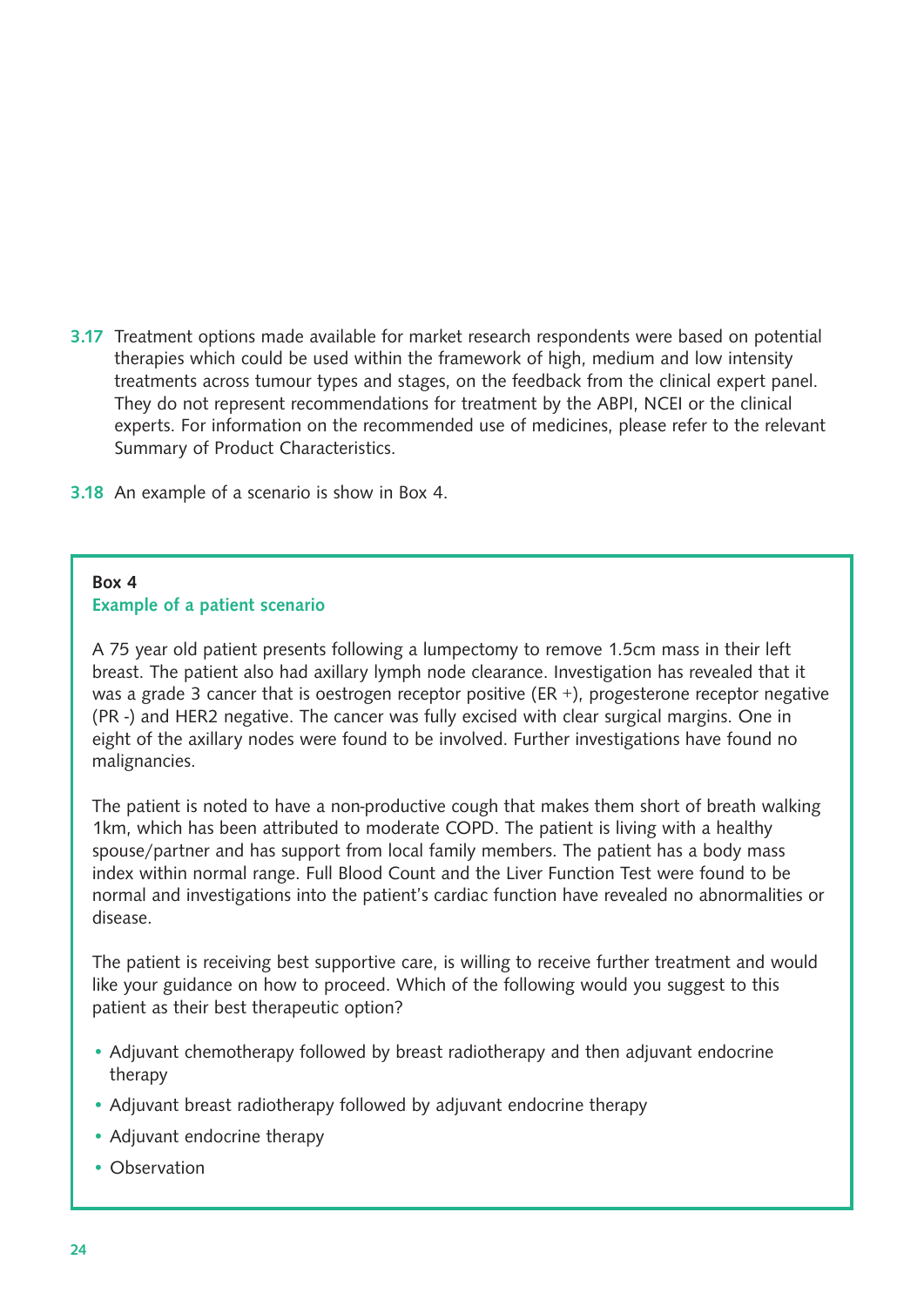#### Sample size

3.19 Participants were recruited from Kantar Health's online panel of clinicians<sup>27</sup>. In total, 301 oncologists and haematologists were surveyed as part of the project. The distribution of participants according to country and cancer type is set out in Box 5.

|                         | England | International<br>total | Canada | Denmark        | Germany | Spain          | Sweden |
|-------------------------|---------|------------------------|--------|----------------|---------|----------------|--------|
| <b>Breast</b><br>cancer | 32      | 30                     | 6      | 6              | 6       | 6              | 6      |
| CML                     | 30      | 27                     | 6      | $\mathsf 3$    | 6       | 6              | 6      |
| Colorectal<br>cancer    | 32      | 30                     | 6      | 6              | 6       | 6              | 6      |
| <b>NHL</b>              | 30      | 31                     | 6      | 6              | 6       | $\overline{7}$ | 6      |
| <b>RCC</b>              | 30      | 29                     | 6      | $\overline{4}$ | 6       | $\overline{7}$ | 6      |
| Total                   | 154     | 147                    | 30     | 25             | 30      | 32             | 30     |

#### Box 5 Distribution of respondents

- 3.20 The statistical model used and the relative number of respondents recruited from each country provides a sound basis for interpretation of the results in two ways:
	- Analysis of behaviours in specific therapy areas it is possible to compare clinical practice for a particular cancer in England with that in the other countries; and
	- Analysis of behaviours in particular countries it is possible to compare clinical practice for all cancers in one country against clinical practice for all cancers in other.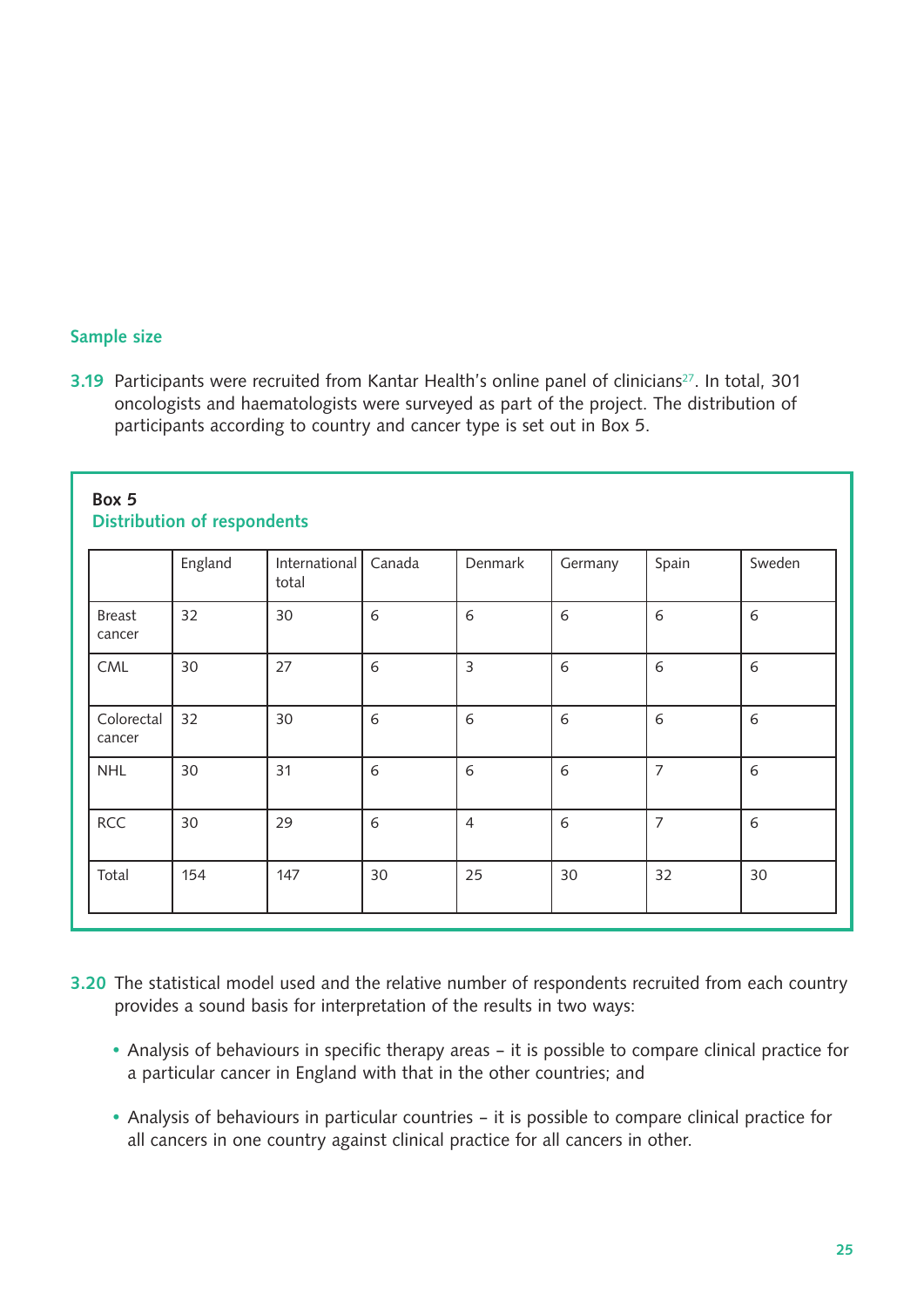**3.21** It is not possible to compare differences in the results between two non-English countries or indeed between cancer types within a non-English country, due to the relatively small sample size.

#### Analysing intensity of treatment

- **3.22** In order to compare different types of cancer, it was necessary to offer the range of specific treatment options which doctors might choose from, based on advice from clinical experts and also to categorise them, for purposes of later analysis, according to intensity. The following categories were used:
	- High intensity the patient is offered a treatment with the highest likelihood of efficacy but also the highest likelihood of side effects, alongside best supportive care;
	- Medium intensity the patient is offered an intermediate option, alongside best supportive care;
	- Low intensity the patient is offered a treatment with some efficacy but also a gentler side effect profile, alongside best supportive care; and
	- No active treatment the patient is offered best supportive care only.
- **3.23** It was then possible to assess the proportion of patients who would be given a particular intensity of treatment by country or cancer type. A summary of the different treatments offered for each cancer, banded according to intensity, is included in Annex 3.
- 3.24 Following feedback from the clinical experts, it was noted that for some cancers there was clearer distinction between different bands of intensity than there was for others. In order to adjust for this, the findings were therefore also analysed according to two categories:
	- More intense treatment; and
	- Less intense treatment.
- 3.25 A summary of the different treatments offered for each cancer, re-banded according to these categories of intensity, is included in Annex 4.
- **3.26** In both cases, findings have been analysed for statistical significance at the 95% confidence interval.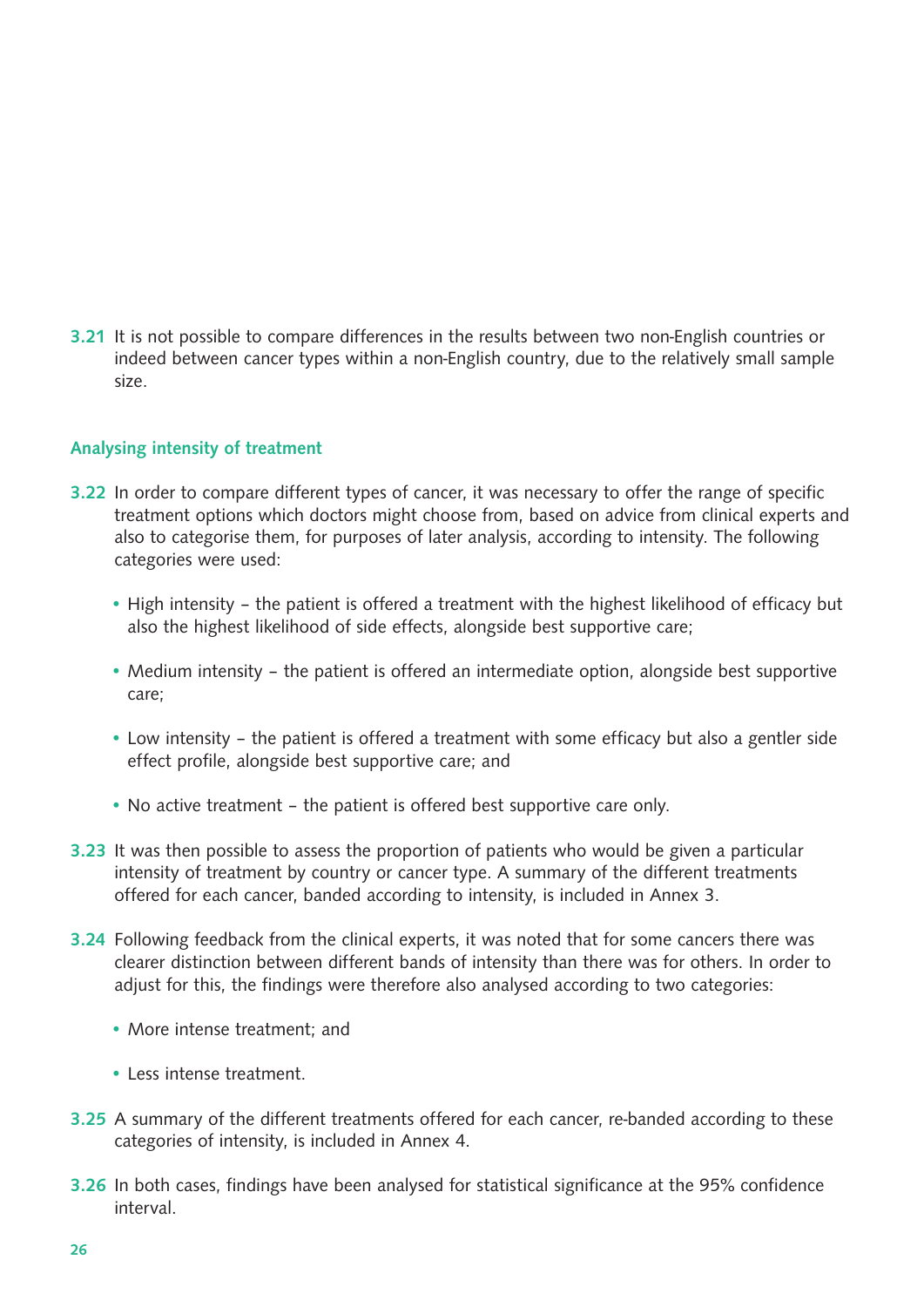3.27 The full questionnaire used in the research is included as Annex 5.

### **Limitations**

- 3.28 A study of this nature and complexity, covering a range of cancers, stages, treatments and countries, has not been attempted before and it is important to note that there are inevitable limitations to the findings and analysis. These include;
	- The sample size was restricted by the budget available, making it more challenging to secure statistically significant findings. However, it was of the size necessary to explore the particular issues highlighted in the report;
	- The range of comorbidities described in the scenarios was by necessity limited to the chronic obstructive pulmonary disease (COPD). This was considered by clinical experts to be relevant to treatment decisions for all forms of cancer considered, but may not be the most relevant comorbidity for particular cancers;
	- Comorbidities may impact upon different treatment regimens in different ways. It is therefore possible that the comorbidities used in the scenarios – which had to be fixed in scope to enable comparability – may have a disproportionate impact on different treatment regimens;
	- The statistical model used can only predict behaviour at a certain level in this case bands of intensity;
	- Not all cancers are the same and treatments for different cancers will have different efficacy and side effect profiles, making comparability between intensity inexact;
	- The study sought information on treatment intention, rather than clinical practice. It is possible that clinicians may intend to treat in a different manner from their actual practice; and
	- Due to the complexity of the study, it was not possible to seek information on intended duration or dose reduction.
- **3.29** Nonetheless, the study provides a new perspective the role of age as a factor in clinical decision-making, across a range of different cancer types and countries.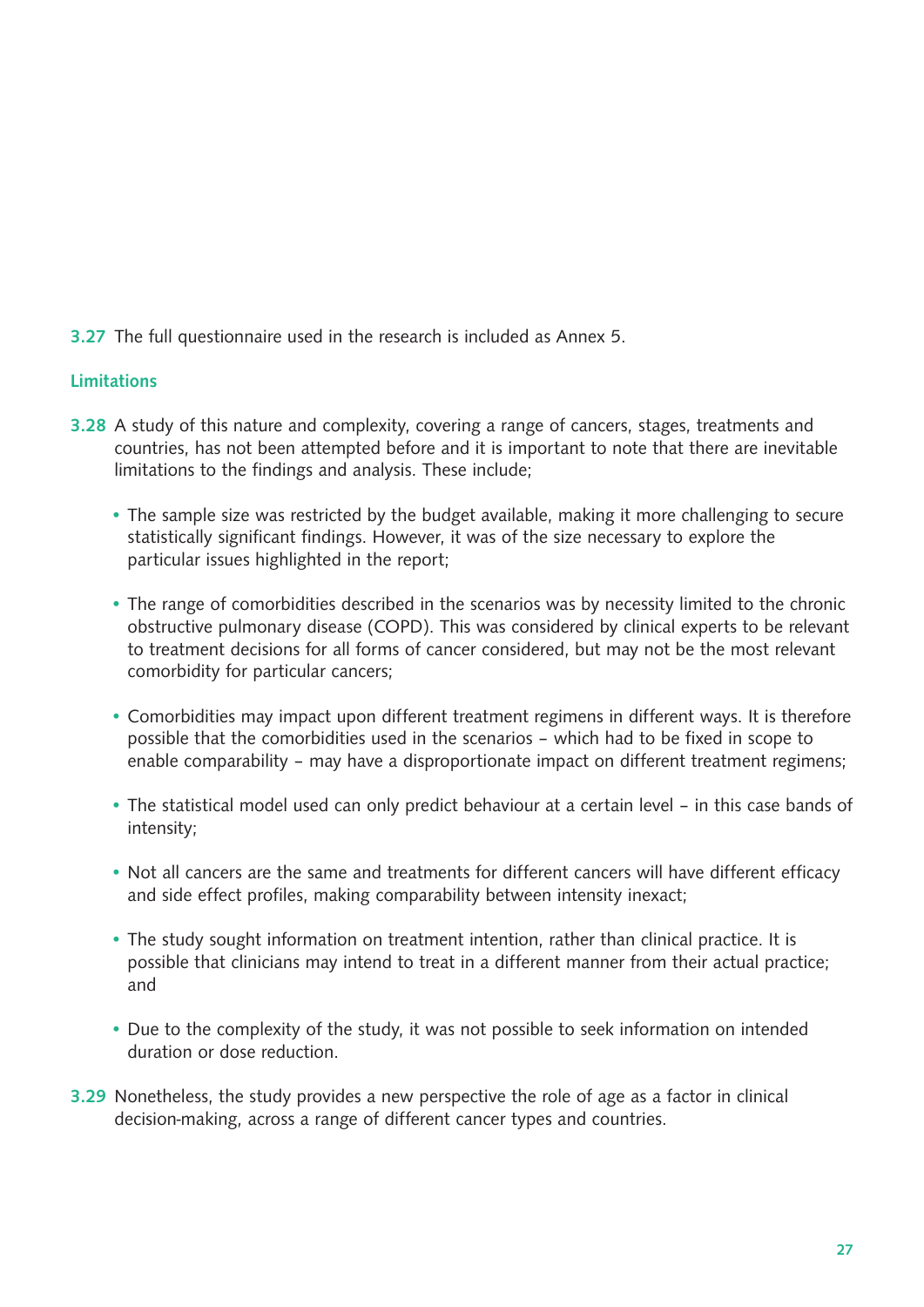# 4. Clinical attitudes towards treatment decisions

- 4.1 Cancer treatment involves assessing a range of complex patient characteristics in order to recommend a series of interventions which both maximise potential efficacy and minimise potential side effects. It should be noted that as well as offering potential efficacy, modern cancer treatments can also improve a patient's quality of life. Nonetheless, treatments can be associated with significant toxicity.
- 4.2 For different patients, the trade-off between improved survival prospects and minimising side effects will vary and it will be important that clinicians present all appropriate options, alongside information about their implications, to patients so that they may make an informed decision about what is best for them. Patients will also often want advice from a clinician about which option is most appropriate. The role of clinical judgement is therefore of critical importance in cancer treatment.
- 4.3 This chapter explores clinical attitudes towards treatment decisions, including the factors that they feel are most important in determining the most appropriate options for patients.

#### Key factors in clinical decision-making

- 4.4 When asked to list spontaneously factors which would be important in influencing decisions about the intensity of treatment, the five factors most commonly reported were:
	- Performance status;
	- Comorbidities;
	- Patient's age;
	- Stage of cancer; and
	- Potential toxicity of treatment.
- **4.5** The full findings are set out in Figure 3. There is a high degree of consistency between the choices of clinicians in England and those from other countries. The only statistically significant differences are for performance status (a bigger factor in England) and patient age (a bigger factor in other countries).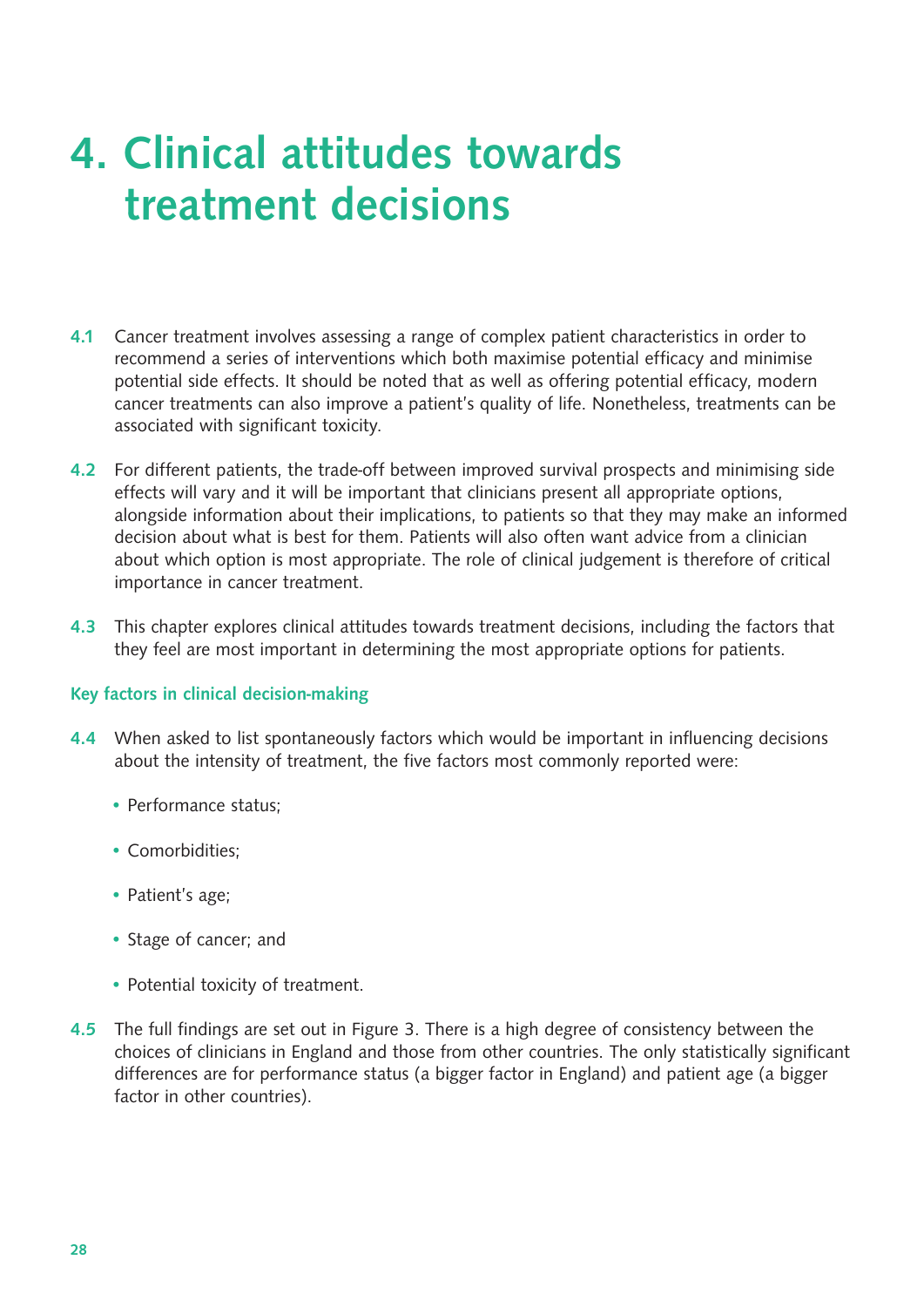

Figure 3: Factors that determine treatment intensity when curative outcome is the intention

4.6 In both England and the comparator countries, the perception of 'old' is 78 years (range 65- 100, Q18). Most clinicians asked directly did not consider that age affected the intensity of the treatment they could administer to a patient. Asked why, 40% cited the importance of biological age, comorbidities and performance status. (Q15). All respondents were then asked about the influence of chronological age on patients (Q17). Figure 4 sets out those answers where there was a statistically significant difference. Given this, and the close association between age and other factors which might influence treatment – such as comorbidities or performance status – it is not surprising to see that age is a characteristic which clinicians envisage taking into account.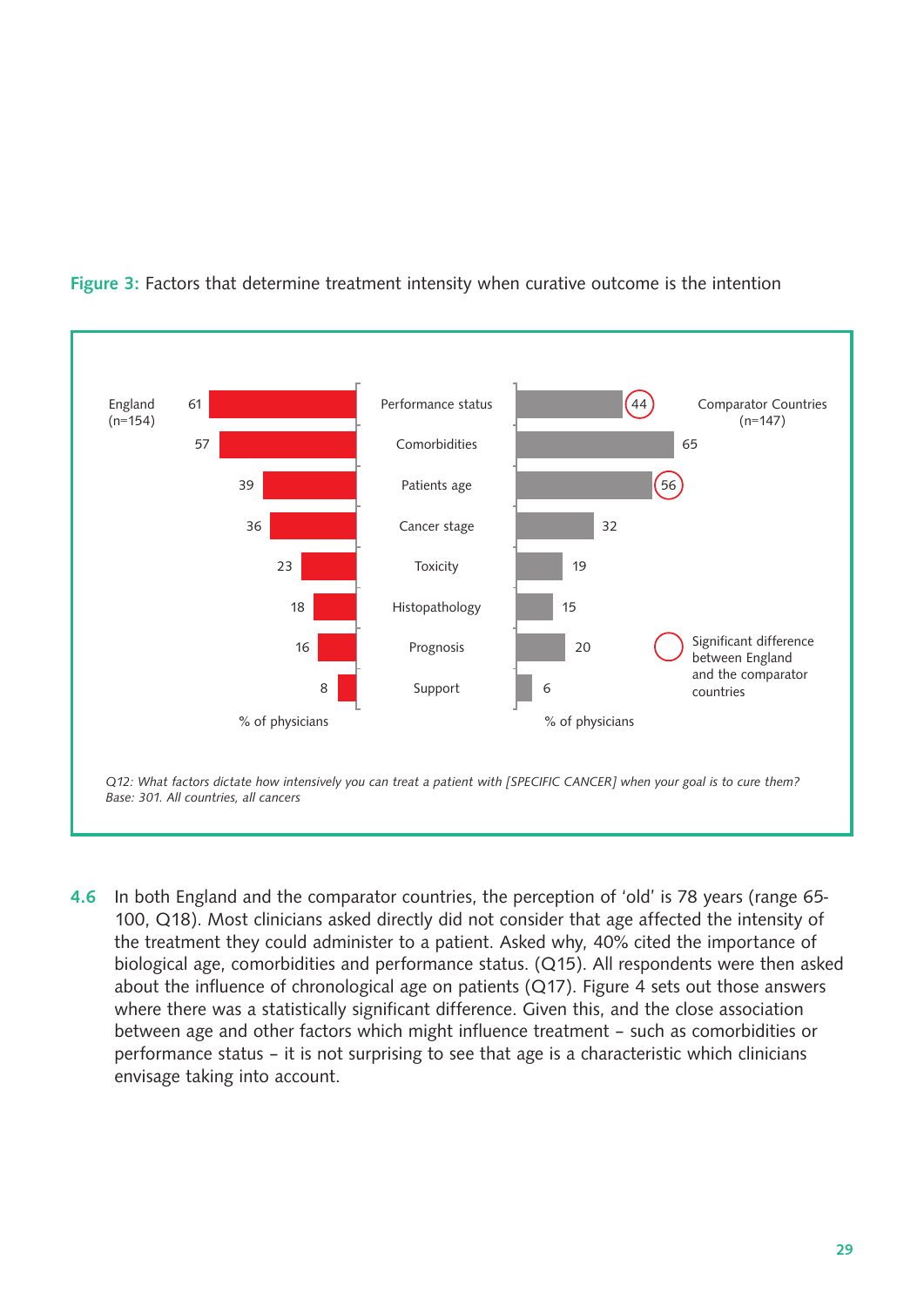

### Figure 4: Perceived impact of age on other patient characteristics

#### Relative importance of age in clinical decision-making

4.7 In relation to treating older patients, clinicians perceive that the major challenge is patients' ability to tolerate treatment, as set out in Figure 5. Other notable challenges identified relate to the absence of clinical trial data on the efficacy of treatments in older patients. Again, there is a high level of consistency between responses from clinicians in England and those from other countries.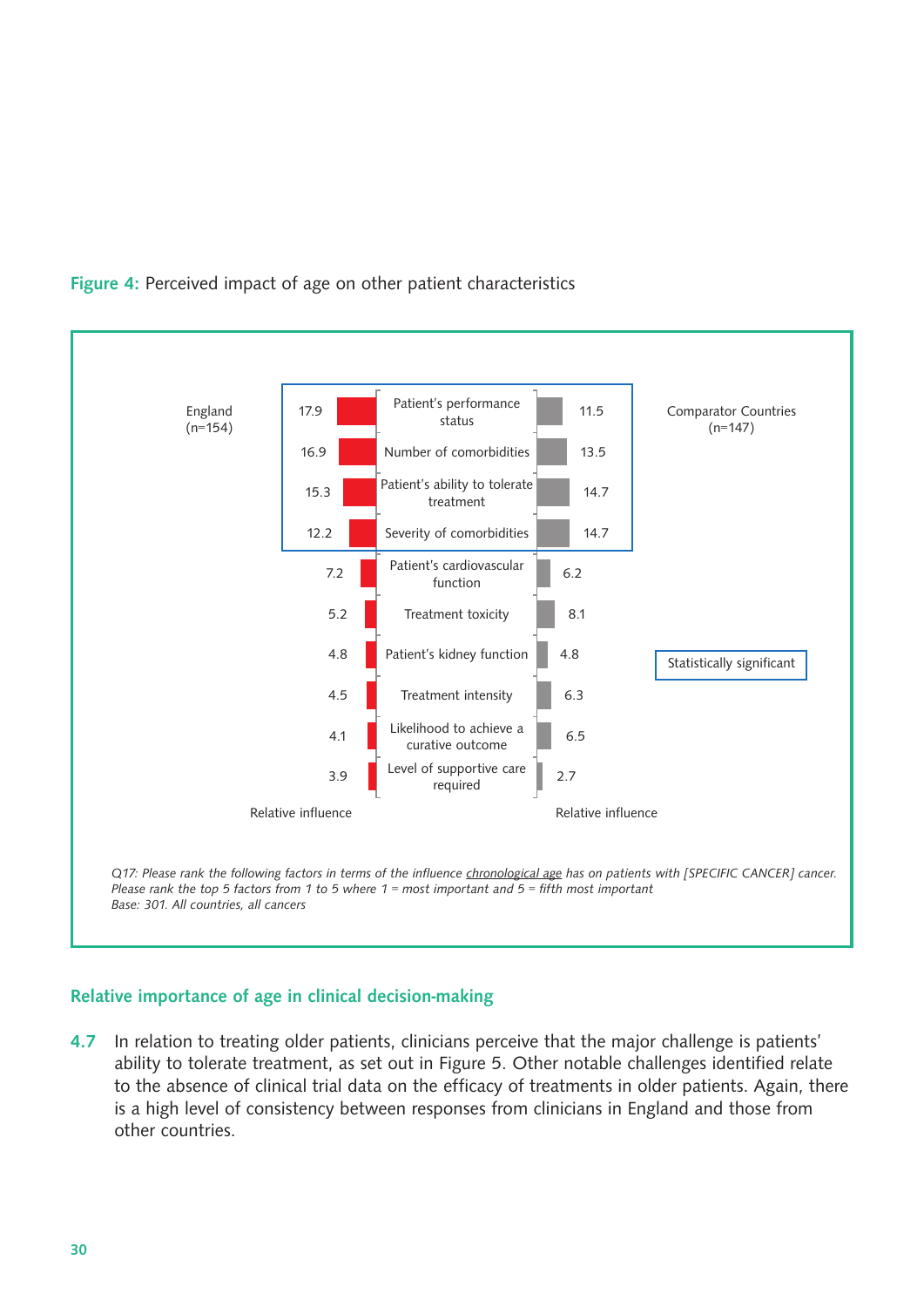

Figure 5: Perceived challenges in treating older patients

4.8 In is notable that a number of the perceived challenges in treating older patients relate to the potential side effects that intense treatment may cause. This makes the findings from the National Cancer Patient Experience Survey summarised in Box 2, whereby older people were less likely to be given information about side effects or access to a named Clinical Nurse Specialist (who can play an important role in managing side effects), particularly concerning. This may be an issue on which cancer services and clinicians would wish to work to improve the support available to patients. Respondents (39% of English clinicians, 31% of the comparator countries), when asked in question 22 what treating older patients 'is all about' and invited to complete a sentence, said that it is all about patient-centredness rather than toxicity (3% of both groups.)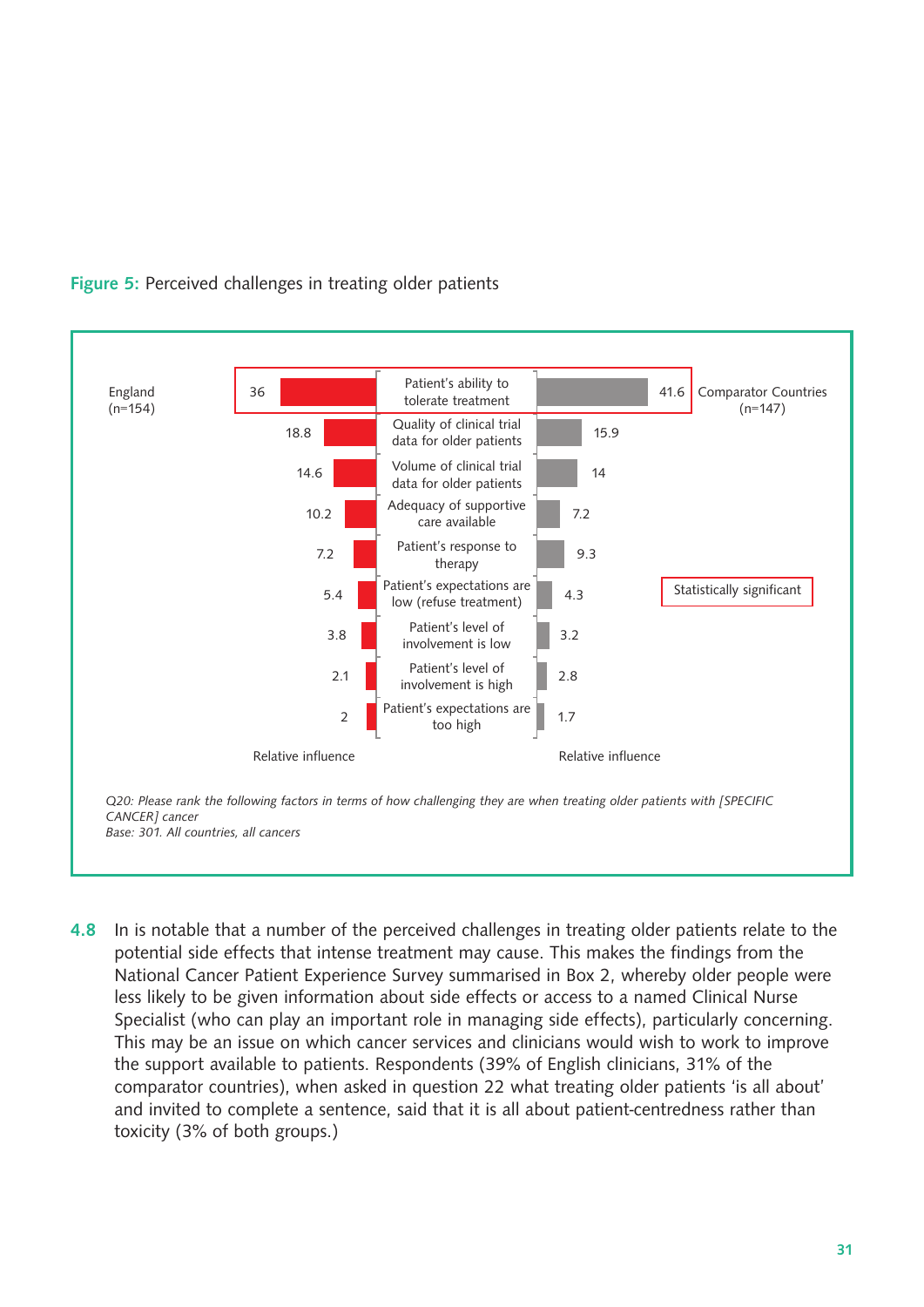4.9 When asked to rank the importance of age in determining how intensively a patient can be treated, its influence was significantly less than other factors, as set out in Figure 6. In this exercise, clinicians were asked to consider both chronological and biological age. The difference in significance between biological and chronological age suggests that – at a theoretical level – clinicians recognise there are differences between the two concepts.



Figure 6: Relative influence of different factors in determining intensity of treatment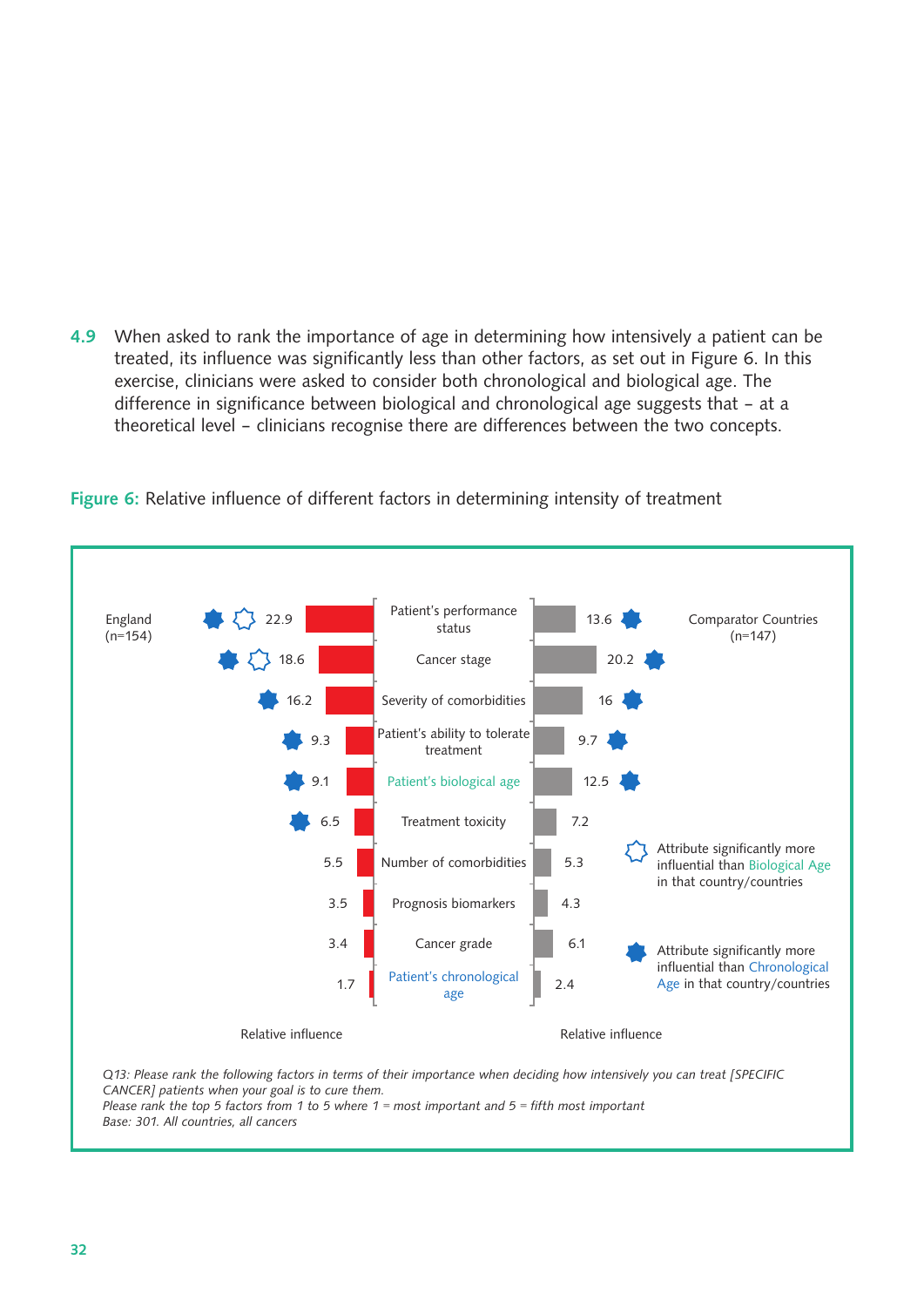- 4.10 Amongst English clinicians, performance status, cancer stage, comorbidities, ability to tolerate treatment, biological age and toxicity of treatment were all significantly more influential than chronological age. In addition, performance status and cancer stage were significantly more influential than biological age. Again, there was a high degree of consistency between the responses of clinicians in England and those in other countries.
- 4.11 In terms of the way in which clinicians report the factors that will influence their decisionmaking, this suggests that factors which may be associated with age (such as comorbidities, performance status and ability to tolerate treatment) – but not chronological age itself – are important determinants of decisions on intensity of treatment.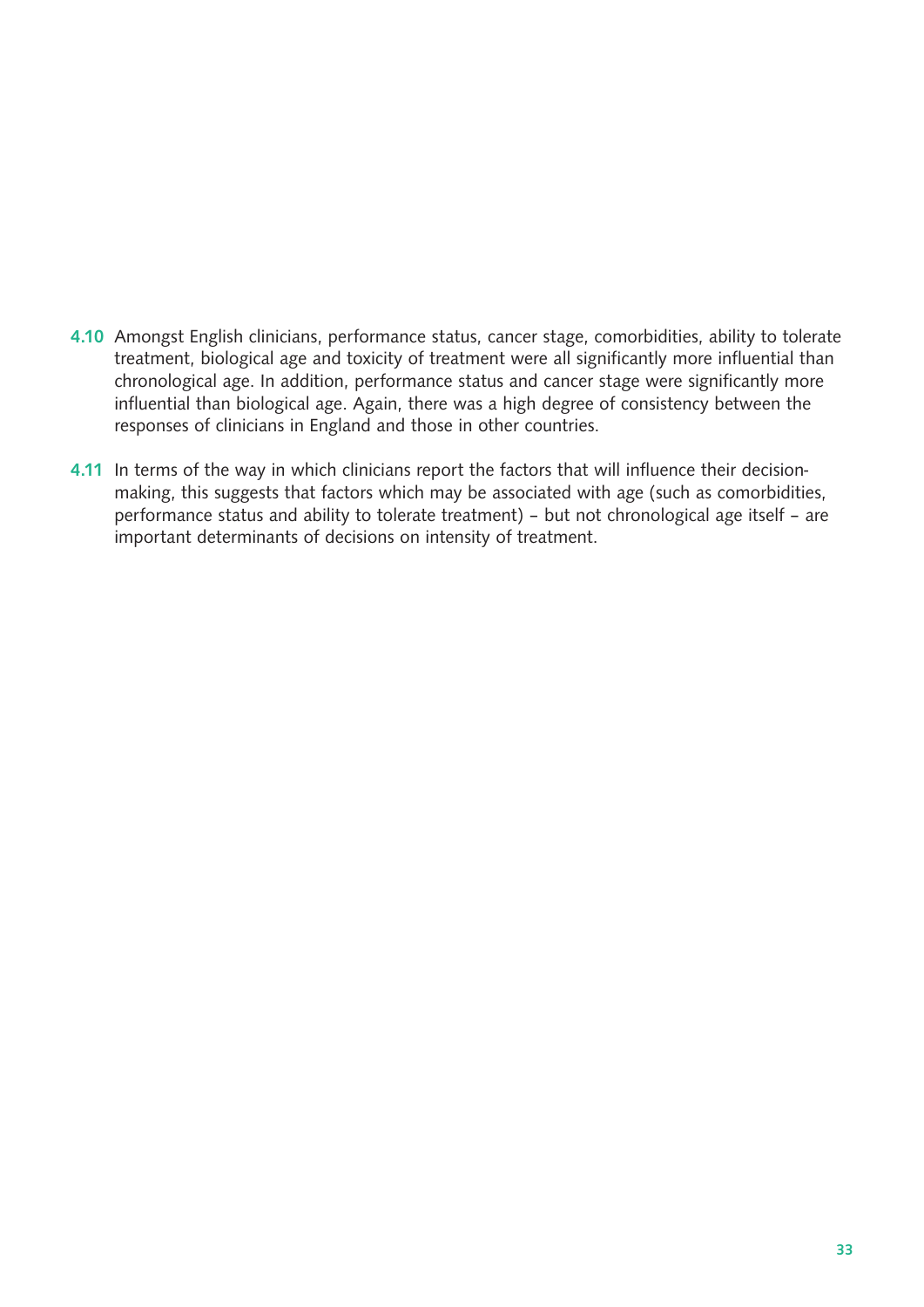# 5. Impact of age as a factor in treatment decisions

- 5.1 The use of patient scenarios enables an analysis of the way in which clinical attitudes translate into clinical decision-making. This chapter sets out the key findings from this part of the project, including:
	- The impact of different factors on clinical decision-making for both early stage and advanced cancers; and
	- Patterns across countries.
- 5.2 A conjoint analysis model was used to both design and analyse the patient scenarios, specifically a Logit Hierarchical Bayesian Individual modelling approach was deemed the most appropriate for this study. In conjoint models, clinicians evaluate patient profiles that combine two or more characteristics / attributes. Clinicians are presented with a range of scenarios where the attributes (e.g. age) vary according to pre-determined levels (e.g. 75+ year old patients). For each scenario the clinician must decide which treatment they feel is most appropriate. Statistical analysis is then used to both assess the influence that each attribute has on clinician behaviour and how the preference for prescribing a particular therapy varies by levels within an attribute.
- 5.3 The conjoint analysis used in the study enables the identification of the influence that age, comorbidity and social support have on clinical decision-making. It is important to stress that there is no optimum level of intensity of treatment according to age, comorbidity or social support. Therefore the findings presented in this chapter should be used to consider the relative impact of these factors, as well as their influence on intensity of treatment, rather than to assess whether the proportion of patients offered a particular intensity of treatment is appropriate.
- 5.4 Findings are presented at an 'all cancer' level, with the intention of publishing cancer-specific data at a later date. As mentioned in Chapter 3, findings are analysed according to four categories of severity ('high,' 'medium,' 'low' and 'no treatment') and then according to two categories ('more' and 'less' intense). For the four-category analysis, results are presented in terms of the proportion of patients who were recommended high intensity treatment. For the two-category analysis, results are presented in terms of the proportion of patients receiving more intense treatment.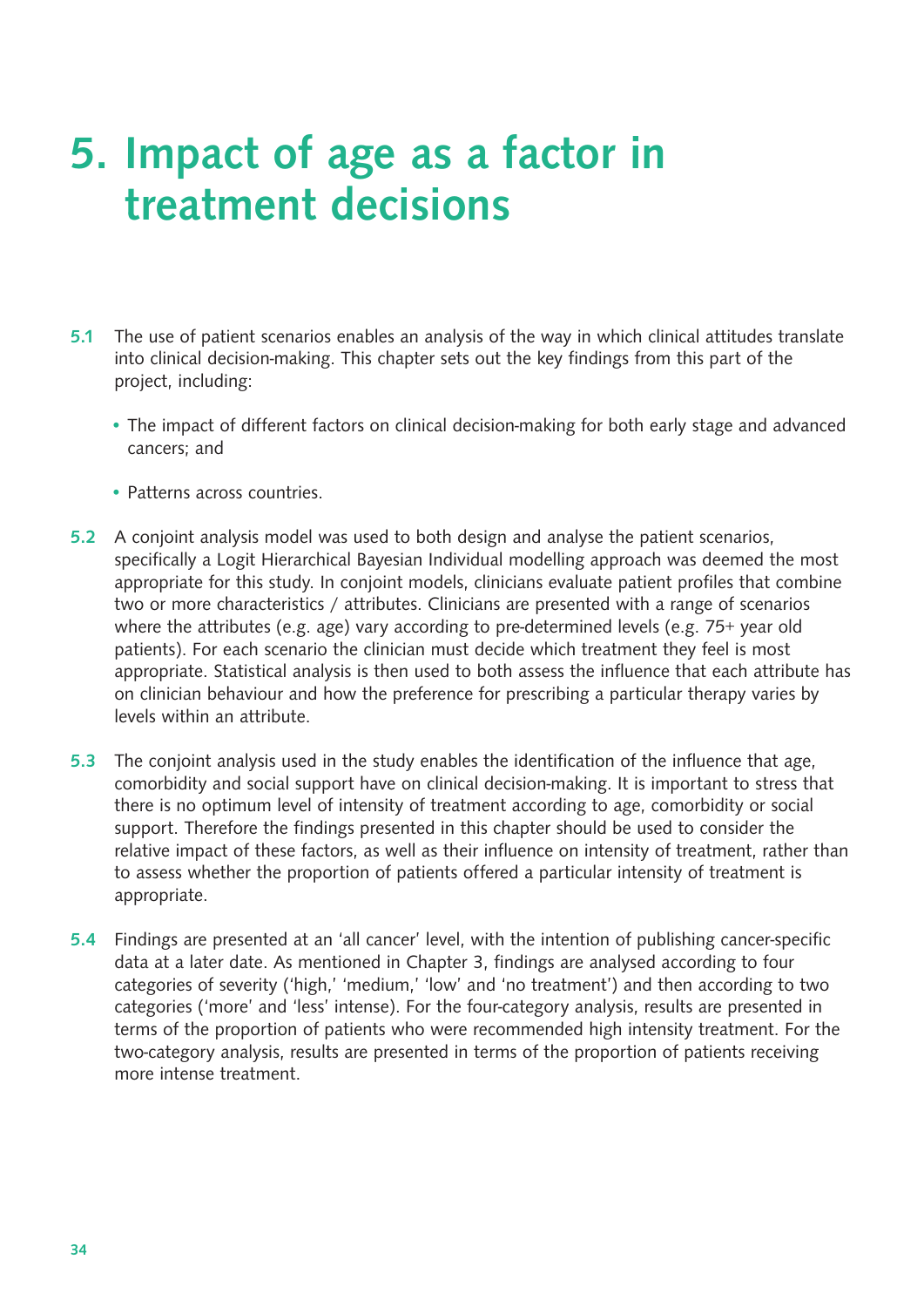#### Role of age in clinical decision-making in England

- 5.5 Given that the focus of the National Cancer Equality Initiative is England, the attitudes and behaviours of clinicians in England have been assessed in detail.
- 5.6 Chapter 4 shows that English clinicians do perceive age to be an important factor in clinical decision-making. They also recognise that a number of factors which may influence the intensity of treatment they recommend to patients are linked to age, such as performance status and the existence of comorbidities. However, clinicians do not consider age itself to be a particularly important factor in determining the intensity of treatment they would recommend.
- 5.7 Despite this belief, the findings from the patient scenarios show that age alone is a significantly bigger factor than either comorbidities or social support in determining the intensity of the treatment they would recommend, as set out in Figure 7.



Figure 7: Influence of different factors in determining the intensity of cancer treatment recommended to patients in England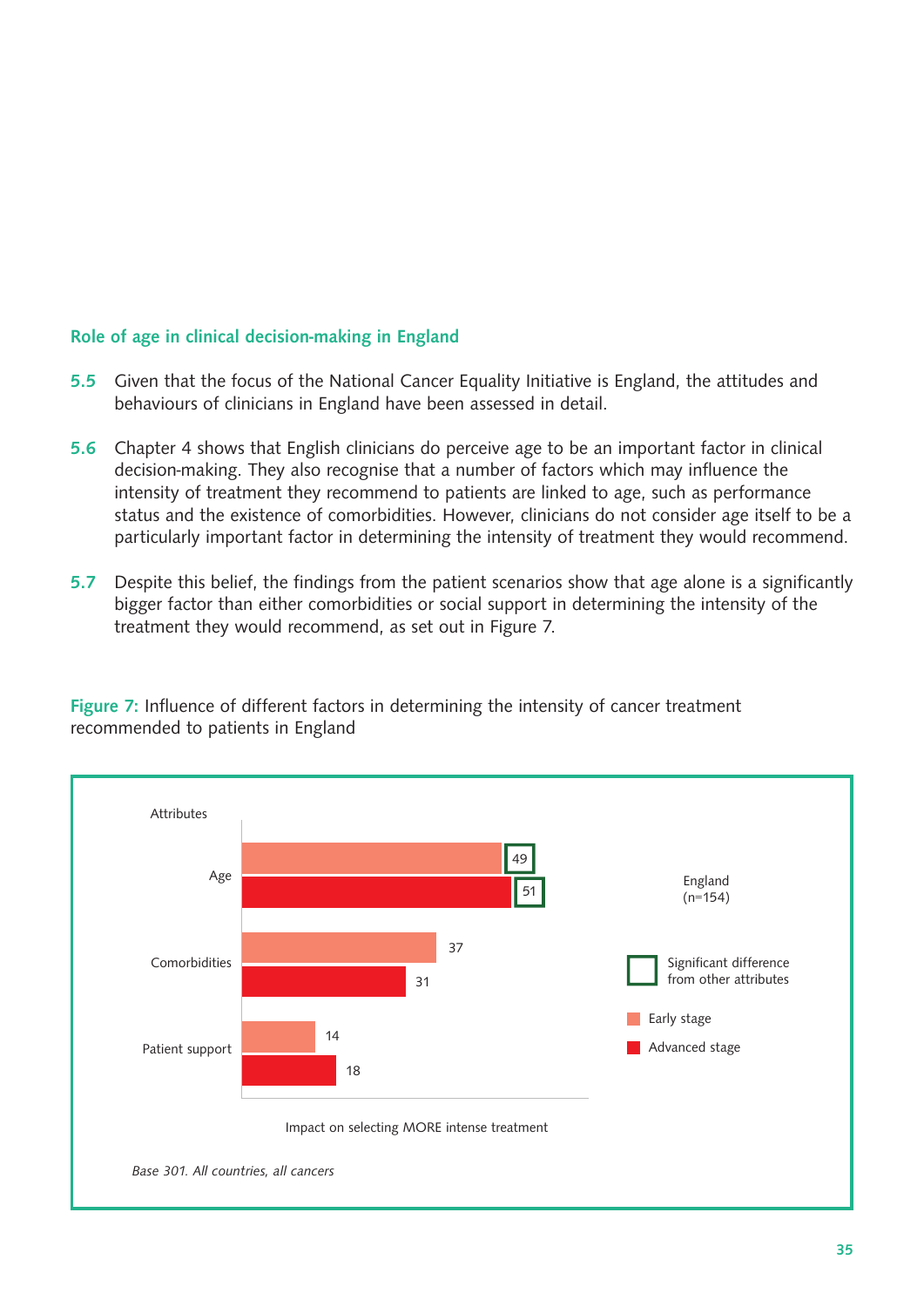5.8 The impact of this finding on the level of intensity of treatment that clinicians would recommend for different age groups is notable. Figure 8 shows that for both patients in their 70s and 80s with early stage cancer, there were statistically significant reductions in the proportion who would be recommended to have more intensive treatment. For advanced cancers, there was a statistically significant reduction for patients in their 80s and a downward – although not statistically significant trend – for patients in their 70s.

Figure 8: Proportion of patients who would be offered high intensity treatment, by age group (England only)

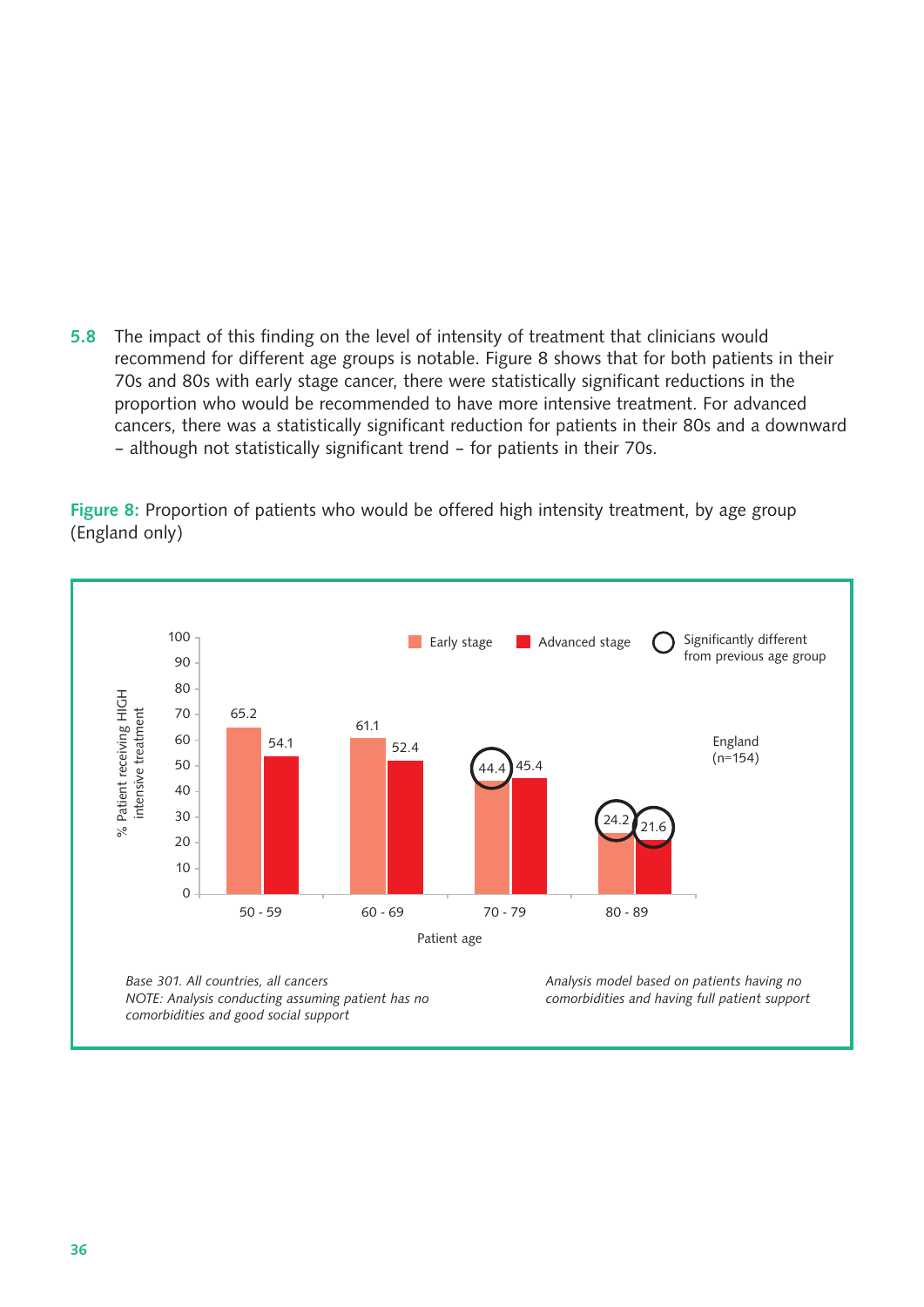5.9 When the results were reanalysed according to whether the recommended treatment is more or less intense (grouping treatments deemed as being of high and medium intensity together), a similar pattern is observed. For patients in their 70s and 80s with early stage cancer, there were statistically significant reductions in the proportion who would be recommended to have more intensive treatment. For advanced cancers, there was a statistically significant reduction for patients in their 80s and a downward – although not statistically significant trend – for patients in their 70s. These findings are set out in Figure 9.

Figure 9: Proportion of patients for whom clinicians would offer more intensive treatment, by age group (England only)

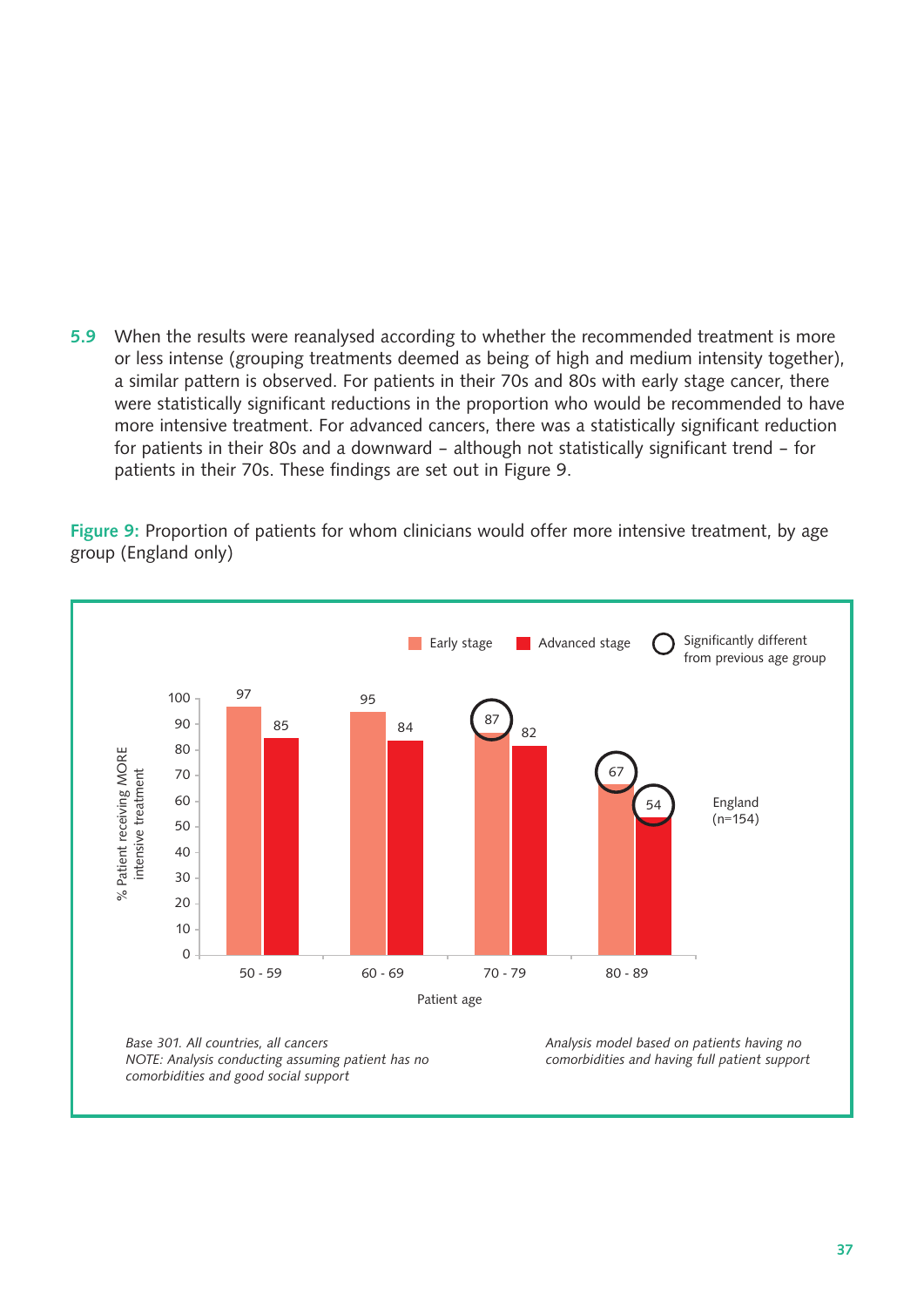#### Role of age in clinical decision-making in all countries

5.10 As with the clinical attitudes report in Chapter 4, there were remarkable similarities in the way in which clinicians from different countries responded to the patient scenarios. Figure 10 shows that, across all countries and for both early and advanced stage cancer, age is the most significant influence on the intensity of treatment that clinicians would recommend, followed by comorbidities and then social support. Although the impact of age is lower in Canada and Denmark, the difference with other countries is not statistically significant.

Figure 10: Influence of different factors in determining the intensity of cancer treatment recommended to patients, across countries (a. Early Stage Cancer; b. Advanced Stage Cancer)

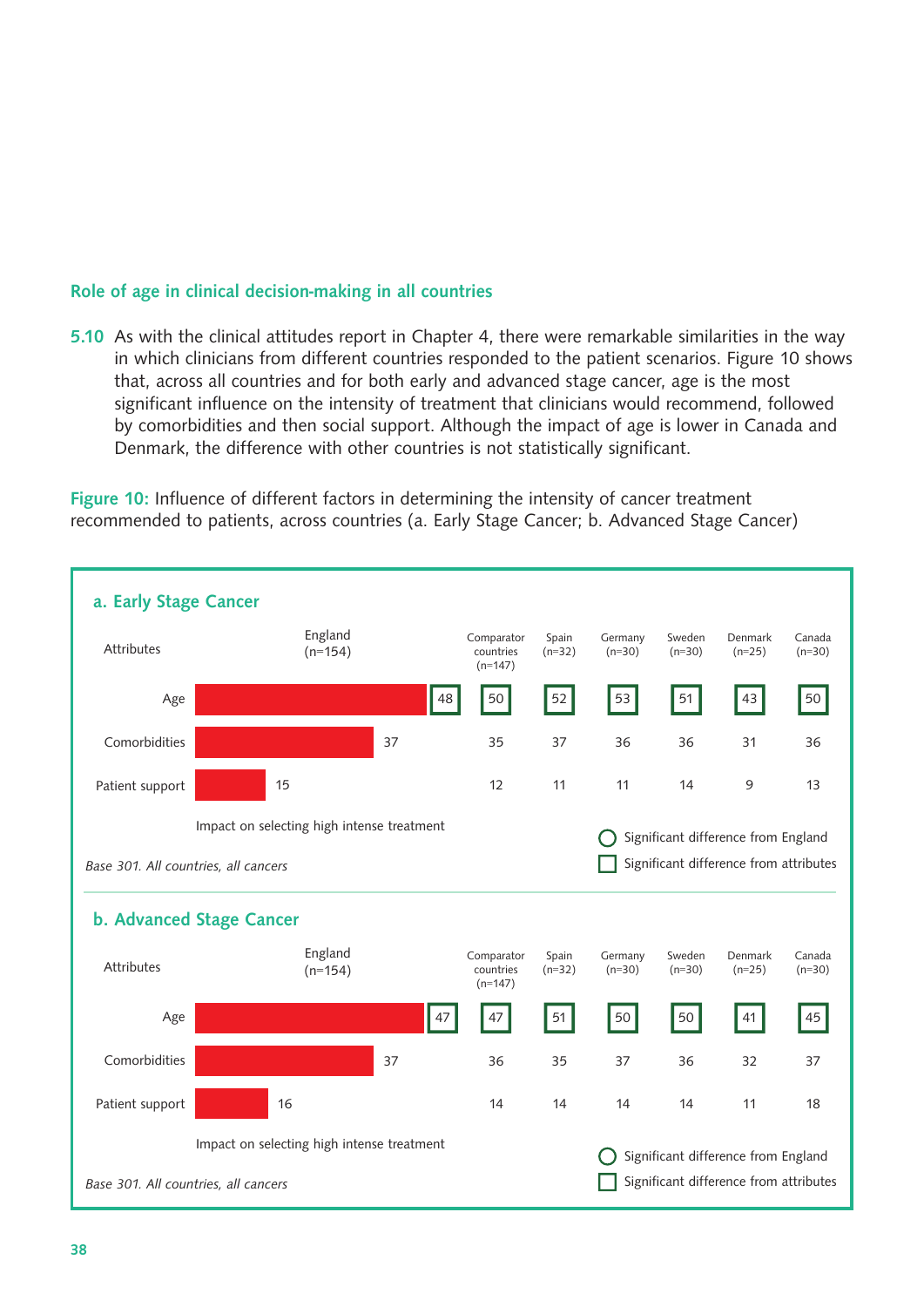5.11 There is a similar impact on the intensity of treatment that clinicians in all countries would recommend for different age groups. Figure 11 shows that statistically significant reductions were observed in the proportion of patients in their 70s and 80s with early stage cancer who would be offered high intensity treatment, when compared with the earlier age group. For advanced cancers, there was a statistically significant reduction for patients in their 80s and a downward – although not statistically significant trend – for patients in their 70s.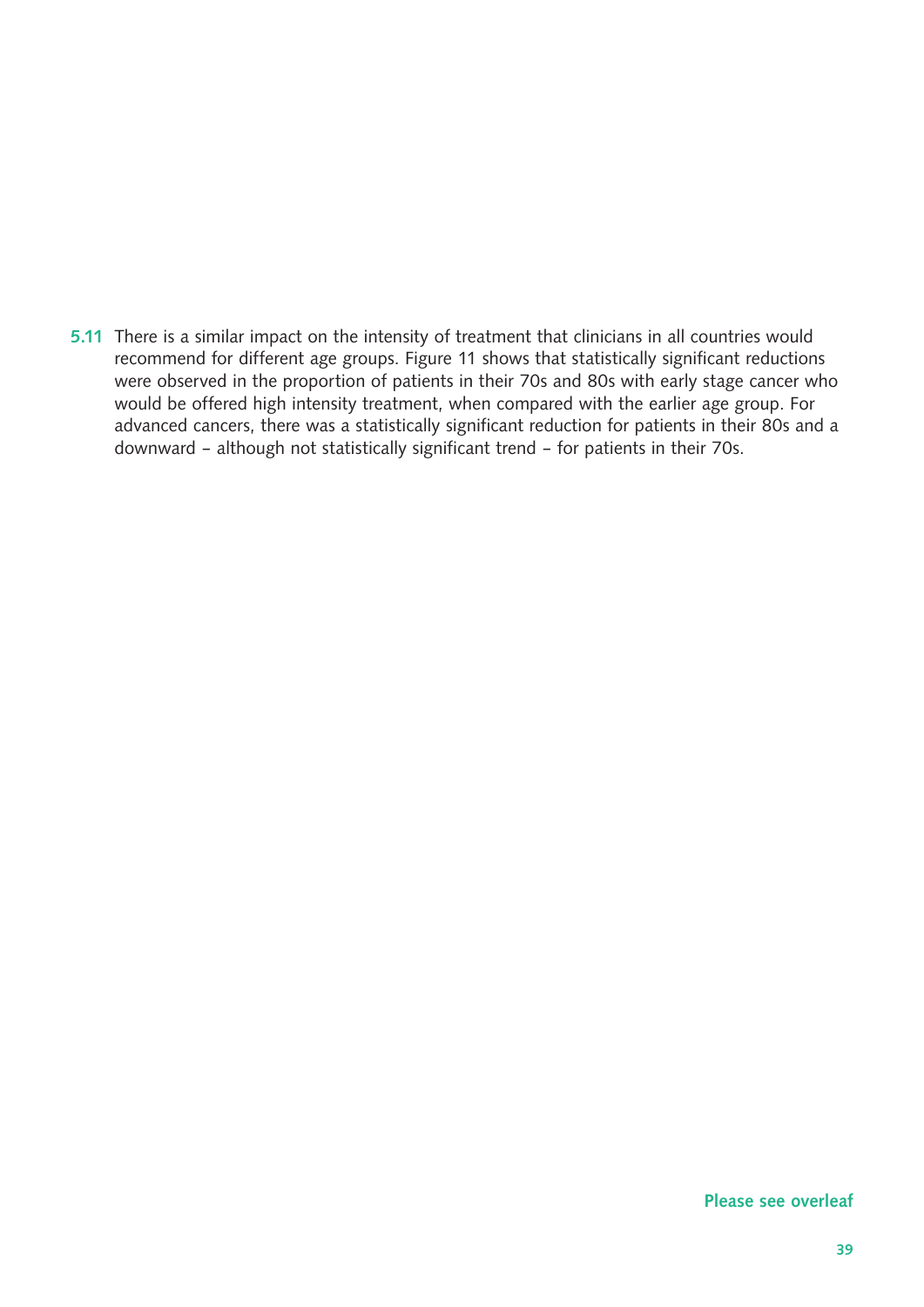

Figure 11: Proportion of patients who would be offered high intensity treatment, by age group across all countries (a. Early Stage Cancer; b. Advanced Cancer)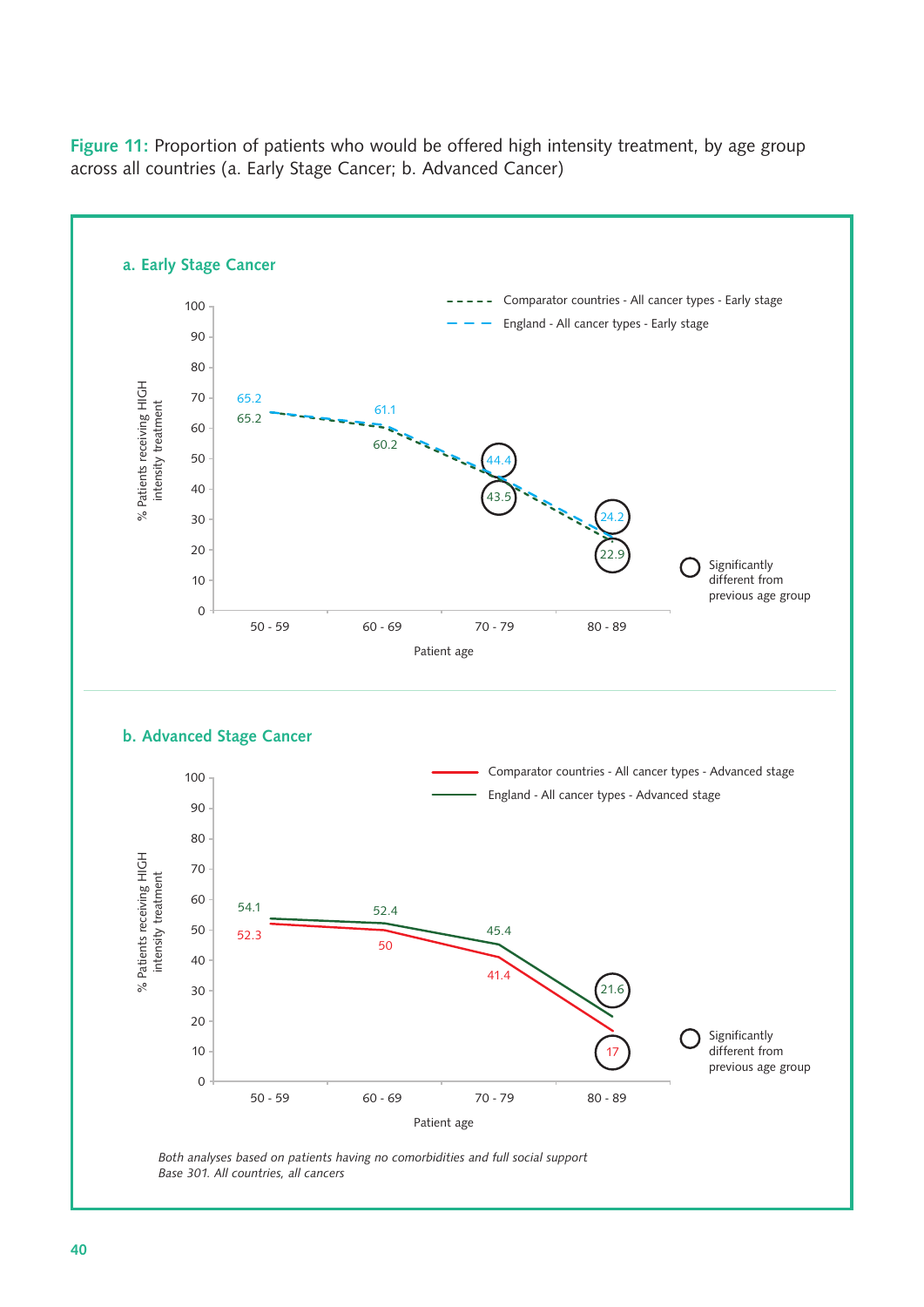5.12 Again, when the results were reanalysed according to whether the recommended treatment is more or less intense (grouping treatments deemed as being of high and medium intensity together), a similar pattern is observed. For both patients in their 70s and 80s with early stage cancer, there were statistically significant reductions in the proportion who would be recommended to have more intensive treatment. For advanced cancers, there was a statistically significant reduction for patients in their 80s and a downward – although not statistically significant trend – for patients in their 70s. These findings are set out in Figure 12.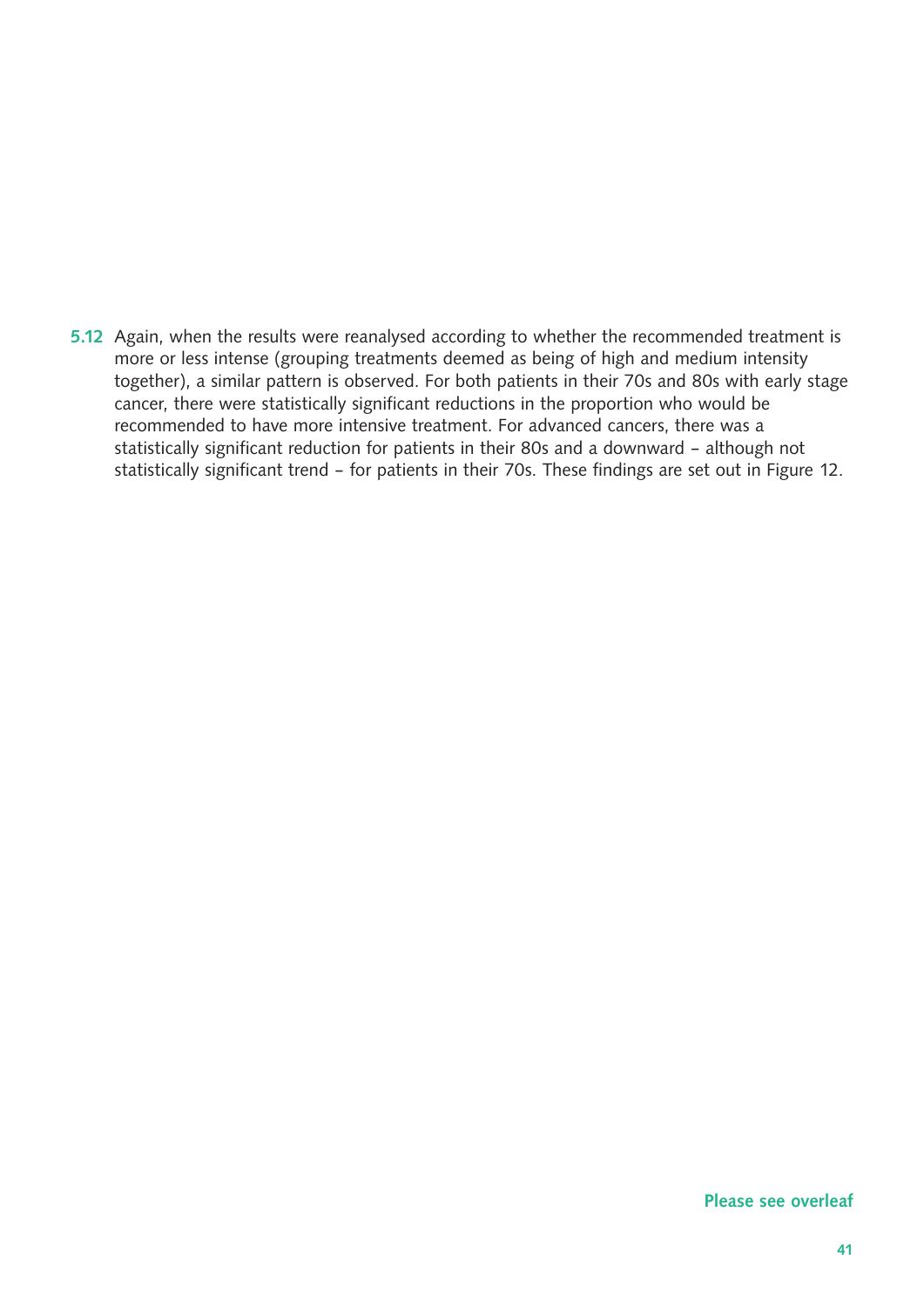

Figure 12: Proportion of patients who would be offered more intensive treatment, by age group across all countries (a. Early Stage Cancer; b. Advanced Cancer)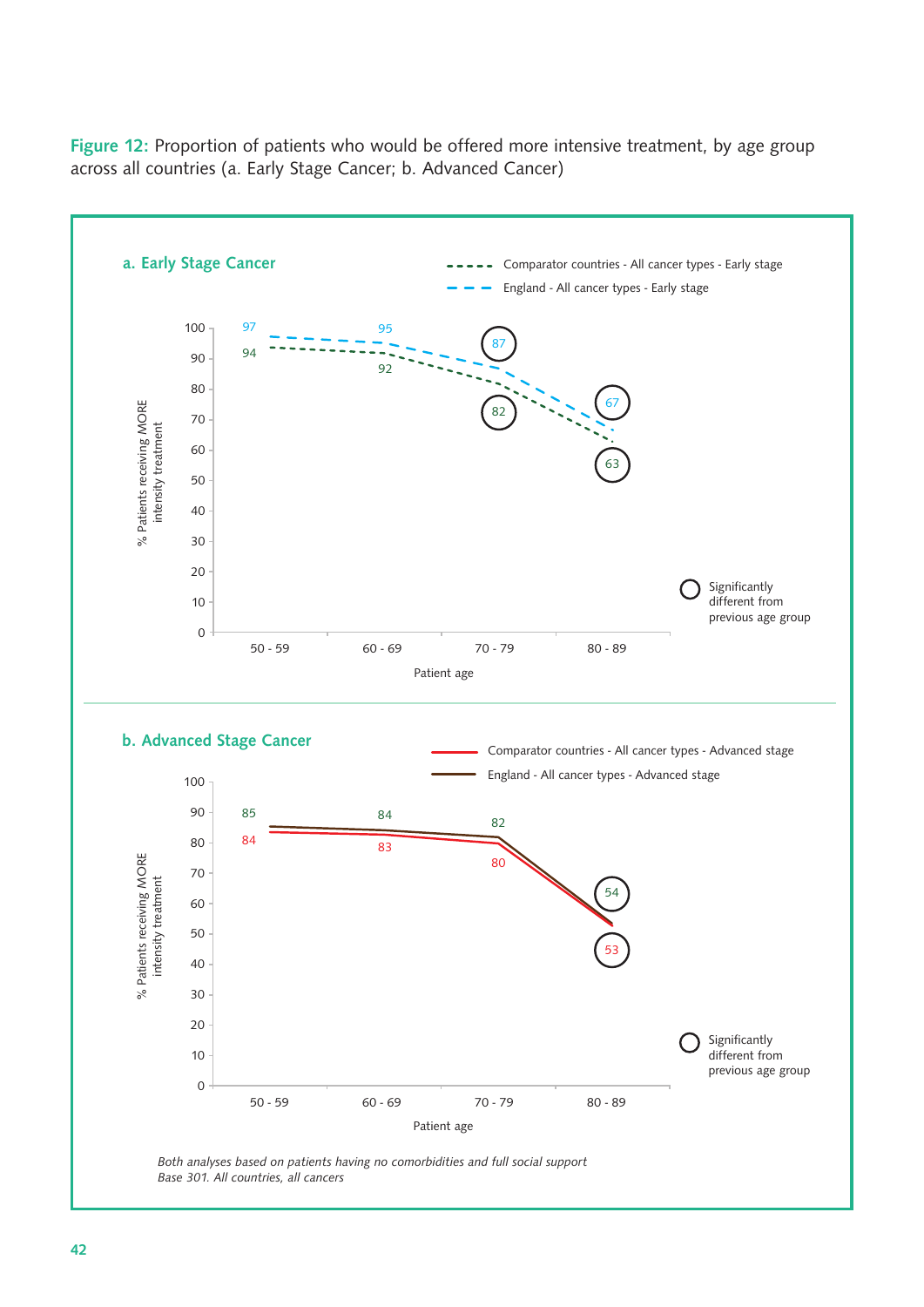#### Impact on treatment approaches for older people

- 5.13 The findings from the patient scenarios suggest that, contrary to the approach towards clinical decision-making that clinicians report, chronological age is itself a significant factor in determining the intensity of treatment that would be recommended to patients.
- 5.14 If the approach observed in response to the patient scenarios was replicated in clinical practice, then age would indeed play a significant role in determining the nature of treatment offered to cancer patients. For example, analysis of the results from the patient scenarios suggest that, for a patient in their 70s, a decade of healthy ageing would have the same impact on the likelihood of their clinician to prescribe more intensive cancer therapy as if they were to develop a severe comorbidity that affected their everyday life, as set out in Box 6.

#### Box 6 Impact of healthy ageing on treatment intensity

Analysis of the findings from the patient scenarios suggests that the likelihood of a patient with advanced cancer receiving more intense cancer treatment reduces by a similar amount in the following scenarios:

- The patient changes from someone in their 70s with good social support and no comorbidities to a patient in their 80s with the same characteristics (reduction of 28%);
- The patient changes from someone in their 70s with good social support and no comorbidities to a patient of the same age and social support but with severe comorbidity which affects their everyday life (reduction of 13%).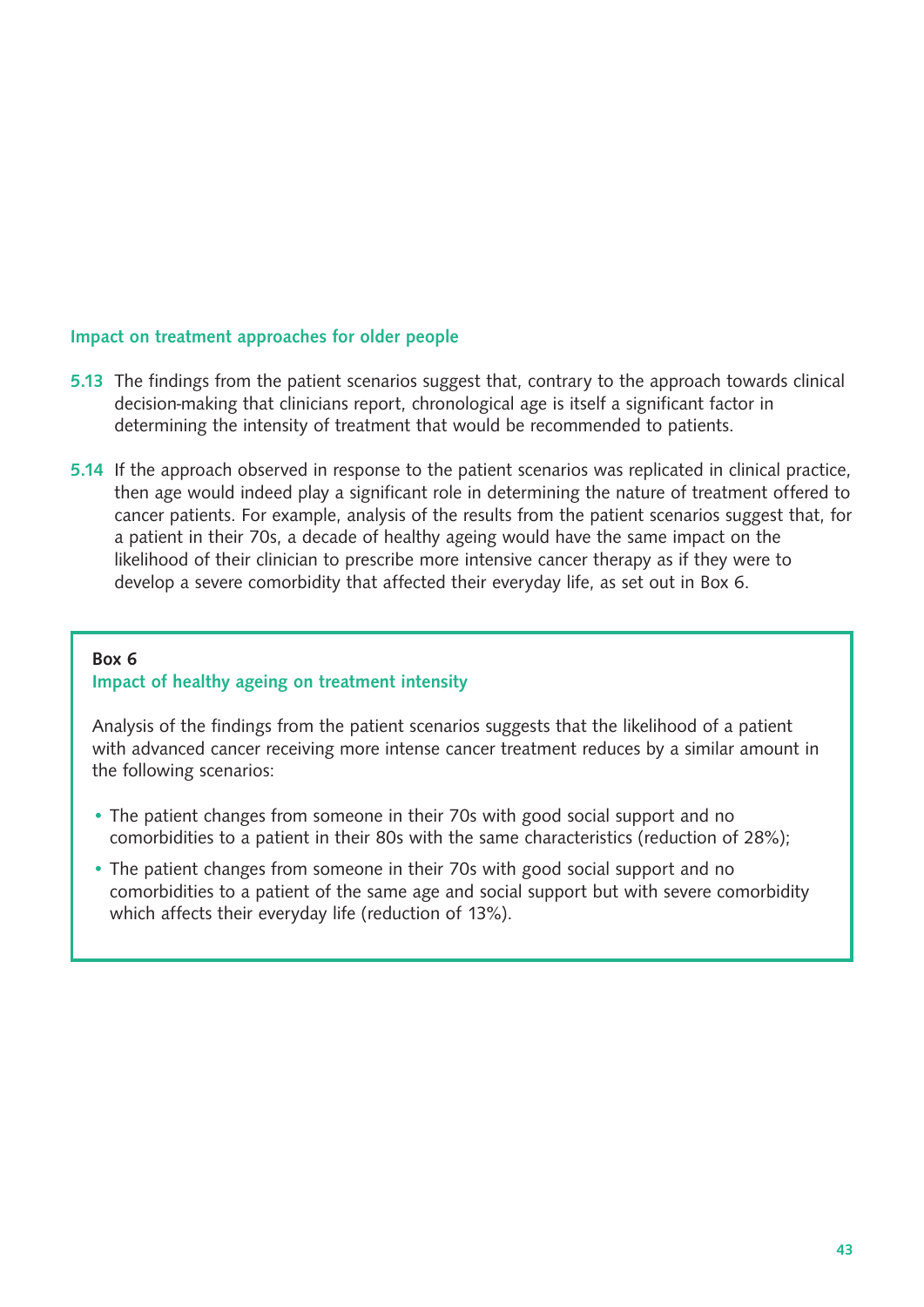# 6. Conclusion and next steps

- 6.1 There are often very good reasons why older people are offered less intensive cancer treatment. Age is associated with the development of comorbidities and older people may well be less able to withstand the toxicities which can be associated with cancer treatment. Age is often, therefore, a proxy for other factors.
- 6.2 Although clinicians cite age as a factor in determining the intensity of cancer treatment to recommend, they say that it is significantly less influential than other factors which might be associated with age, such as comorbidities, performance status or ability to tolerate treatment.
- 6.3 Nonetheless, this study suggests that chronological age alone is a significant factor in influencing clinical decision-making in cancer, in ways that clinicians would not consciously recognise. Indeed, age is a significantly more influential factor than comorbidities or social support.
- 6.4 This pattern is observed for a range of both early stage and advanced forms of cancer. Nor is it a phenomenon which is limited to certain countries, with a high degree of consistency being observed across six different countries.
- 6.5 The findings suggest that there is an issue which is worthy of attention, particularly given the current and growing impact of cancer on health outcomes for older people. Indeed the research documented in this report presents a challenge to the cancer community to consider how best it can support older people affected by cancer, including ensuring that they are offered the most appropriate treatment for them and are supported in making informed decisions.
- 6.6 The findings from this research will be relevant to a range of stakeholders committed to improving cancer outcomes, both in England and elsewhere. These include – but are not limited to – the clinical community, commissioners and providers of cancer services, the pharmaceutical industry, cancer charities and organisations of and for older people. There are a range of actions which these groups might wish to consider, including:
	- Professional bodies should consider developing guidelines to support clinicians in offering appropriate treatment to older patients, based on a thorough assessment of their clinical characteristics;
	- Geriatricians should consider the ways in which they could support cancer clinicians in delivering the most appropriate treatment to older people;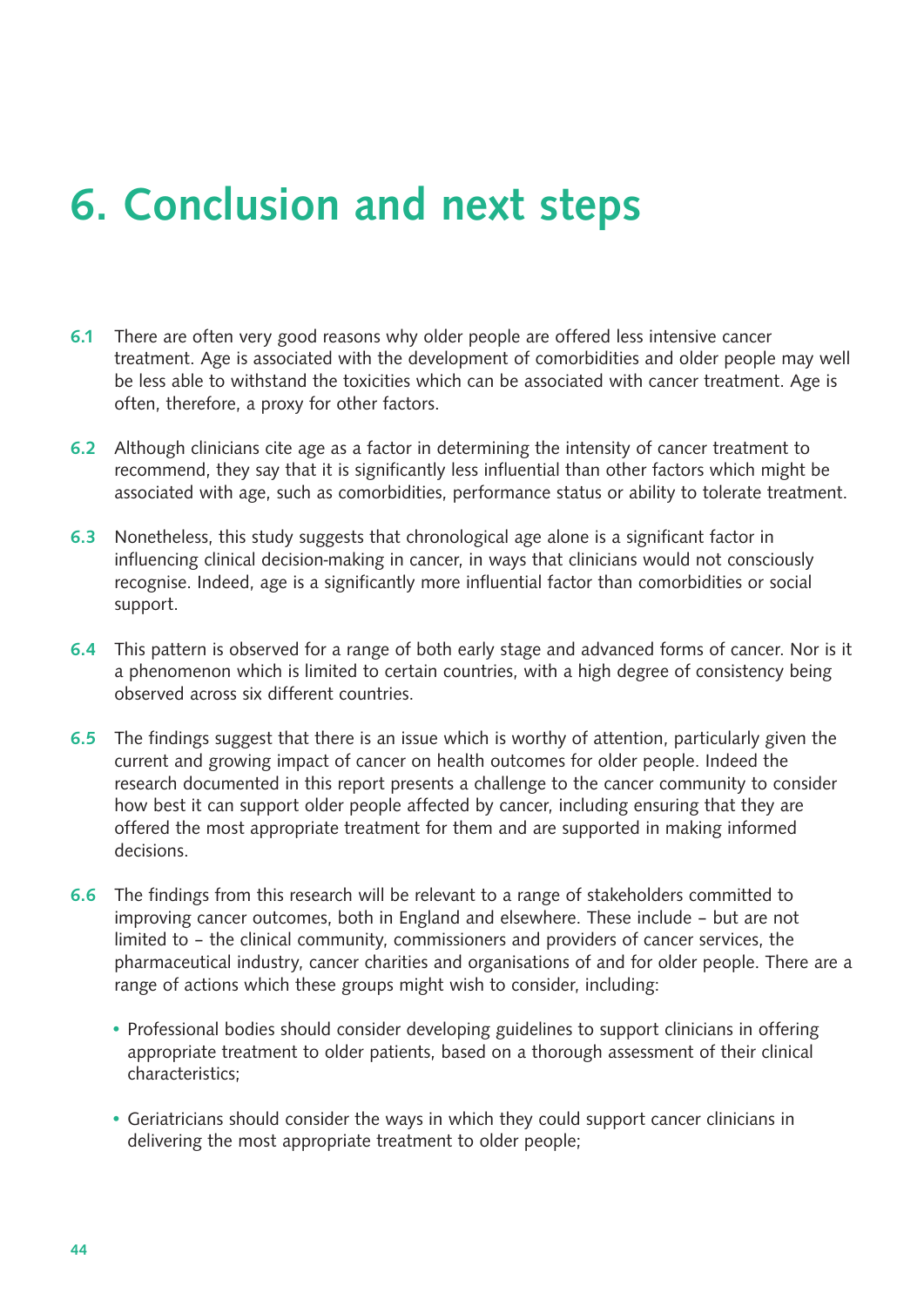- Data on clinical practice including national clinical audits and datasets on surgery, radiotherapy and chemotherapy – should wherever possible be published in such a way to enable analysis by age, building on the work undertaken to date by the NCIN;
- Those hospitals that already have high quality information on chemotherapy usage, as a result of adopting e-prescribing systems, may wish to work together to examine the age profile of their chemotherapy patients. The findings could be published in an anonymised format so as to provide a more detailed picture of the impact of age on the provision of chemotherapy;
- Guidance on the quality of cancer services should reflect the needs of older people and the fact that active treatment rates for older patients can be a marker of wider quality. In particular, NICE should consider the case for building on the example of the Breast Cancer Quality Standard, which includes active treatment rates for older people, when developing further cancer quality standards;
- Information should be provided to commissioners of cancer services in assessing the extent to which older cancer patients are being offered appropriate treatment, including publishing data on treatment rate and modality by age;
- Providers of cancer services should consider taking steps to ensure they are offering appropriate treatment to their patients and supporting informed decision making, including the application of multi-disciplinary team (MDT) equity audits, as described in Box 7;
- The work being led by the Department of Health, National Cancer Action Team and Macmillan Cancer Support to support clinicians in offering the most appropriate treatment to older people – including through testing new approaches to clinical assessment - should reflect and address the findings of this study;
- Commissioners and providers of cancer services should consider working together to improve the quality and consistency of the information on side effects of treatment which is provided to older patients as part of their efforts to improve outcomes in Domain 5 of the NHS Outcomes Framework ('Treating and caring for people in a safe environment and protecting them from avoidable harm');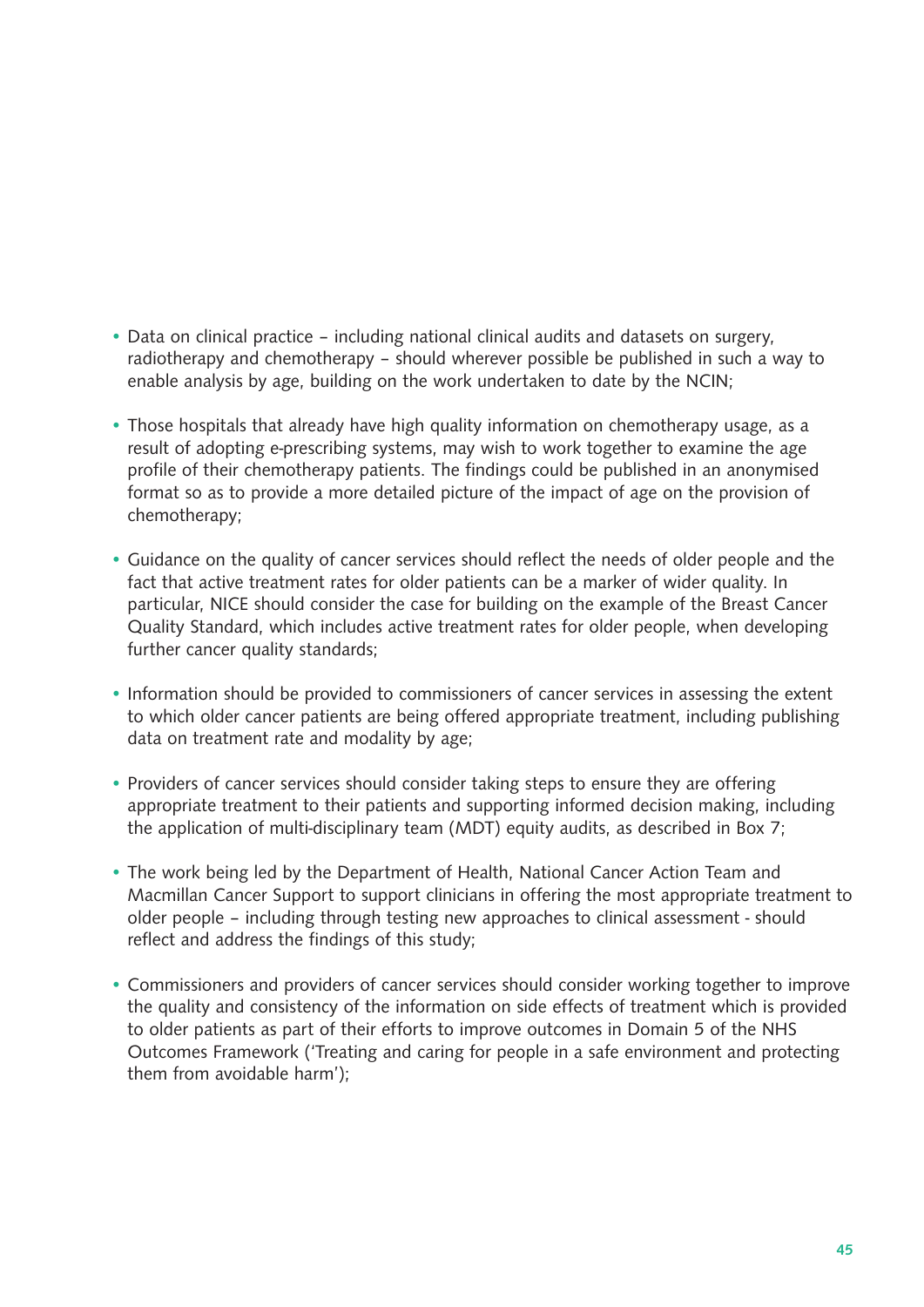- A systematic review of the evidence on the efficacy and tolerability of cancer treatment in the over 70s should be conducted. The pharmaceutical industry and other medical researchers should also consider what more can be done to publish evidence on treatment efficacy and side effects in older people. This evidence may be generated through premarketing authorisation trials or post-licensing audits or surveillance. An example of such a study is included in Box 8;
- Given that lack of clinical trial data supporting treatment choices for older people was cited by 80% of respondents as the second highest ranking challenge of treating older people, the National Cancer Research Network (NCRN) should consider working with the principal investigators of large scale clinical trials to assess whether or not the demographics of trial participation is representative of the demographics of the wider population of people affected by cancer. An example of how steps can be taken to include frail or older patients in clinical trials, led by Professor Mathew Seymour et al is included in Box 9; and
- Cancer charities should consider the case for developing tailored information aimed at supporting older people who are either considering or undergoing treatment.

#### Box 7 MDT equity audits

The equity audit, first announced in Improving Outcomes: a Strategy for Cancer, enables multidisciplinary teams or Site Specific Tumour Groups to consider demographic characteristics of their patients and reflect on their care and treatment. In this way, MDTs who record consistent variables, for example performance status and stage at presentation, and comorbidities will be able to reflect annually on treatment recommendations for older people. It is intended that the equity audit will be included in future peer review measures, ensuring its widespread use.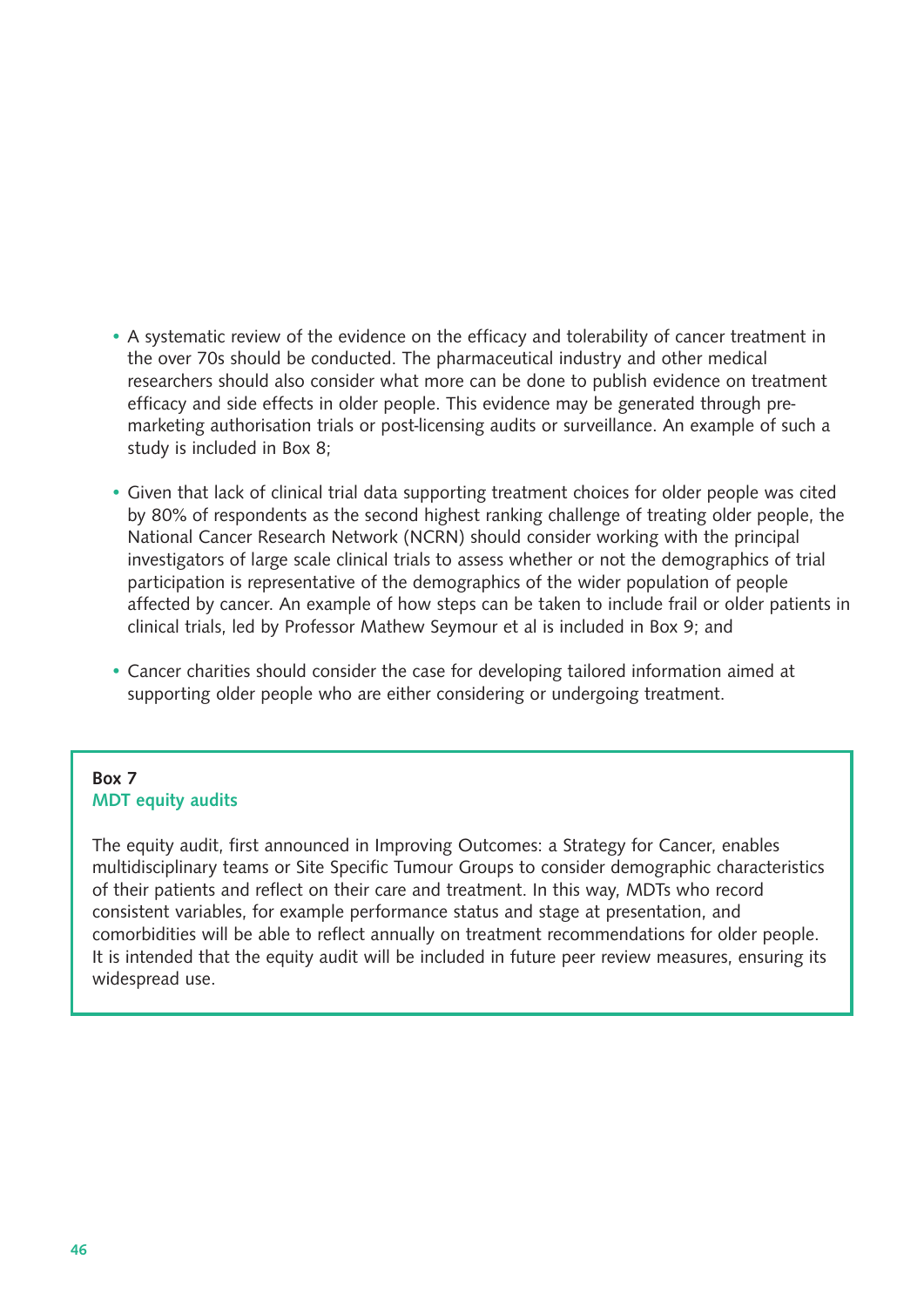#### Box 8 Generating data on the efficacy of treatments in older people<sup>28</sup>

Older patients are often excluded from clinical trials due to concerns over comorbidity and this in turn can impact upon treatment rates in standard clinical practice. Yet it is possible to examine the impact of treatment in older people. For example, data from a large randomised study which was presented at the American Society of Clinical Oncology in 2010 found that more intensive combination therapy for lung cancer was effective and safe in patients between the ages of 70 and 89, with one-year survival improving from 26.9% on the single agent to 45.1% percent with the combination. Progression-free survival nearly doubled to 6.1 months for those patients receiving combination therapy.

### Box 9 Including frail or older patients in clinical trials<sup>29</sup>

Standard treatment for advanced colorectal cancer includes palliative chemotherapy, with an expanding range of treatment options. However, the evidence supporting these treatments is from clinical trials that underrepresented older or frail and especially older frail patients. Even when there is no formal upper age limit in trials, there are impediments to recruiting older patients, including a lack of flexibility in dosing arrangements, which means that trials are often not representative of routine clinical practice.

The FOCUS2 trial, conducted on patients with advanced colorectal cancer who were not deemed to be suitable for other clinical trials, shows that with an appropriate design – including reduced starting doses of chemotherapy – frail or older patients can participate in a randomised controlled trial.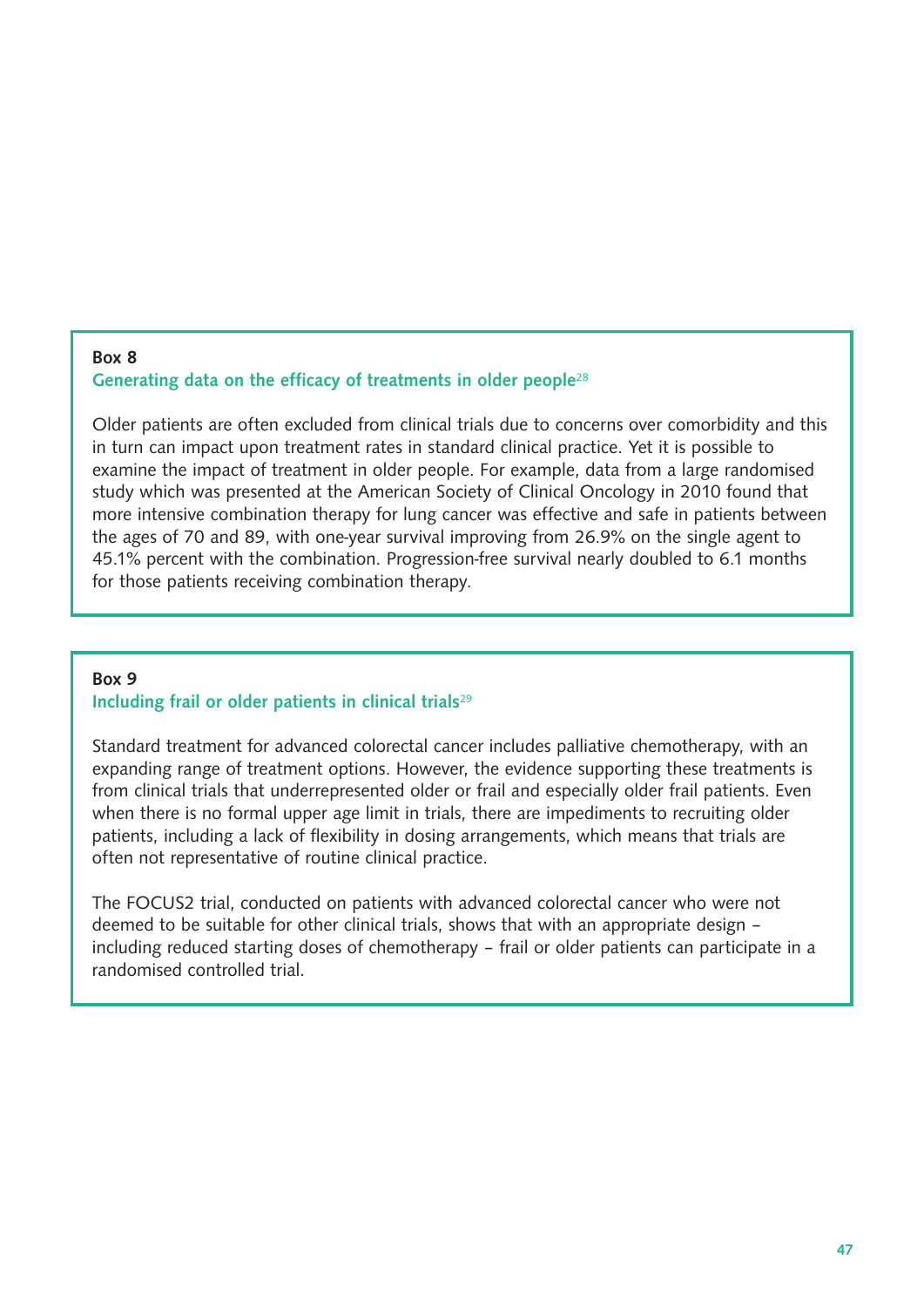# Annex 1 – background to the statistical model

#### Discussion of Methodology

Conjoint analysis is a statistical technique used in market research to determine how people value different features and which of these features or factors drive decision making. It is considered more powerful than direct questioning, as it examines behaviour rather than attitudes and perceptions.

The technique helps identify preferences by offering respondents a series of choices, rather than simply asking them to say what is important. The principle behind conjoint analysis is to break a situation down into its constituent parts, then to test combinations of these parts (in this case patient features) to examine the priority of these different features in therapy choice.

The objective of conjoint analysis is then to determine what combination of a limited number of patient features is most influential on respondent choice or decision making.

A controlled set of potential parameters (in this instance different permutations and combinations of patient features in the form of vignettes) is shown to respondents. The implicit value of each of the individual patient features can be understood by analysing how respondents make choices in treatment intensity between the vignettes. These implicit valuations can be used to create simulation models that help predict the impact of different patient features on the behaviour of clinicians making choices in treatment.

This allows the exploration of different levels of an attribute or feature – for example we don't ask just whether or not comorbidities are important – we can examine the actual impact that no / mild / moderate/ and severe comorbidities have on decision-making.

In terms of age, we can isolate the impact of changing the age in the profile in the different vignettes, by keeping everything else constant. We can then see how moving from ages 50 / 60 / 70 through to 80 impacts on therapy choice. By designing the study appropriately, it is then possible to use statistical analysis to work out the value of each patient feature and its level, in driving clinical decision-making.

In order to examine the impact of each patient feature and level within a series of 96 scenarios, the patient vignettes were constructed from different permutations and combinations of the patient features and their levels. Each respondent was asked to comment on their treatment choice in 16 different scenarios, with the full 96 scenarios being rotated through the sample using a statistical design.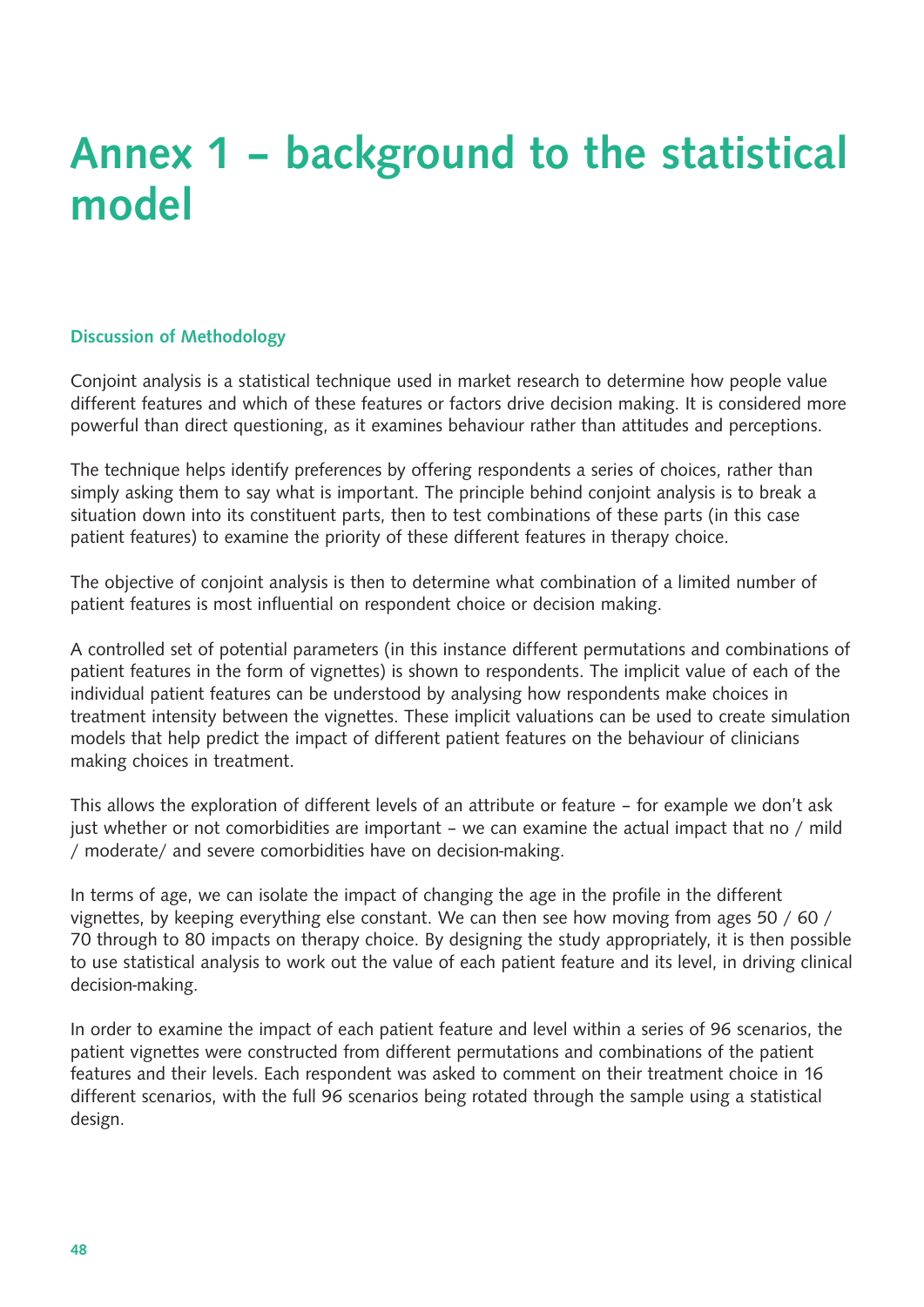# Annex 2 – clinical advisers to the project

The following clinicians provided expert advice on the development of the patient scenarios, as well as the interpretation of the findings:

- Professor Jane Apperley, Chair of Haematology, Imperial College, London;
- Tim Eisen, Professor of Medical Oncology, University of Cambridge;
- Dr Rob Glynne-Jones, Mount Vernon Centre for Cancer Treatment, Northwood;
- Dr Alison Jones, UCLH and Royal Free Hospitals, London; and
- David Linch, Professor of Haematology and Head of the Department of Haematology at University College London (UCL)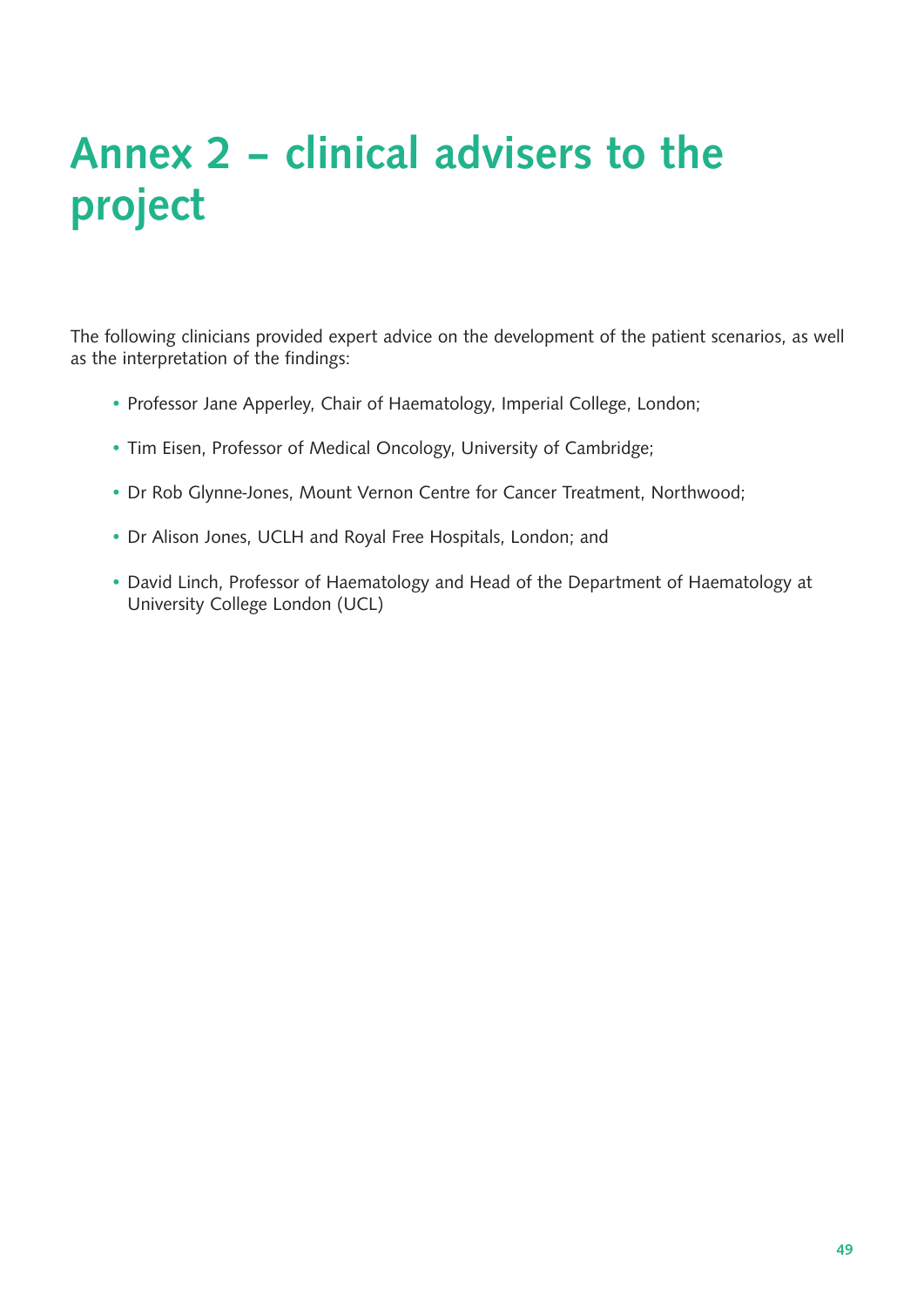# Annex 3 – summary of treatment options, banded according to intensity

Treatment options made available for market research respondents were based on potential therapies which could be used within the framework of high, medium and low intensity treatments across tumour types and stages on the feedback from the clinical expert panel. They do not represent recommendations for treatment by the ABPI, NCEI or the clinical expert panel. For information on the recommended use of medicines, please refer to the relevant Summary of Product Characteristics.

|                |                | Cancer Type                                                                                                                       |                                                                                                                                            |                                                                                                                        |                                                                                                                                            |                                                                                                                                                                                                                                      |
|----------------|----------------|-----------------------------------------------------------------------------------------------------------------------------------|--------------------------------------------------------------------------------------------------------------------------------------------|------------------------------------------------------------------------------------------------------------------------|--------------------------------------------------------------------------------------------------------------------------------------------|--------------------------------------------------------------------------------------------------------------------------------------------------------------------------------------------------------------------------------------|
|                |                | Renal                                                                                                                             | <b>Breast</b>                                                                                                                              | Colorectal                                                                                                             | <b>NHL</b>                                                                                                                                 | <b>CML</b>                                                                                                                                                                                                                           |
|                | High intensity | • Nephrectomy<br>followed by<br>sunitinib - 50mg<br>od                                                                            | • Adjuvant<br>chemotherapy<br>followed by breast<br>radiotherapy and<br>then adjuvant<br>endocrine therapy                                 | • Surgery and<br>adjuvant FOLFOX<br>• Surgery and<br>adjuvant XELOX                                                    | • Combination<br>chemotherapy                                                                                                              | · Imatinib                                                                                                                                                                                                                           |
| Early Stage    | Low intensity  | • Nephrectomy<br>· Sunitinib alone -<br>50mg od<br>· Sunitinib alone -<br>37.5mg od<br>· Sorafenib - 400mg<br>bd<br>• Observation | • Adjuvant breast<br>radiotherapy<br>followed by<br>adjuvant endocrine<br>therapy<br>• Adjuvant endocrine<br>therapy only<br>• Observation | • Surgery and<br>adjuvant<br>Capecitabine<br>• Surgery and<br>adjuvant 5-FU<br>(Fluorouracil)<br>• Surgery alone       | • Combined modality<br>treatment<br>• Radiation alone<br>• Observation                                                                     | • 2nd generation<br><b>Tyrosine Kinase</b><br>Inhibitor<br>(dasatanib/<br>nilotinib)<br>• 2nd generation<br>Tyrosine Kinase<br>Inhibitor<br>(dasatanib/<br>nilotinib) via a<br>national trial<br>• Hydroxycarbamide<br>• Observation |
|                | High intensity | • Nephrectomy<br>followed by<br>sunitinib - 50mg<br>od                                                                            | • Taxane or<br>Anthracycline<br>based<br>chemotherapy<br>regime with<br>biphosphonates                                                     | • FOLFOX and<br>Bevacizumab<br>• FOLFOX and<br>Cetuximab<br>• FOLFIRI and<br>Bevacizumab<br>• FOLFIRI and<br>Cetuximab | • Combination<br>therapy including<br>anthracycline i.e.<br>CHOP regimen                                                                   | • Imatinib                                                                                                                                                                                                                           |
| Advanced Stage | Low intensity  | • Nephrectomy<br>• Sunitinib alone -<br>50mg od<br>· Sunitinib alone -<br>37.5mg od<br>· Sorafenib - 400mg<br>bd<br>• Observation | • Capecitabine with<br>biphosphonates<br>• Endocrine therapy<br>with<br>biphosphonates<br>• Observation                                    | • FOLFOX)<br>• FOLFIRI<br>• 5-FU (Fluorouracil)<br>• Capecitabine<br>• Observation                                     | • Chemotherapy<br>excluding<br>anthracycline i.e.<br>CVP regimen<br>· Steroids/single<br>agent palliative<br>chemotherapy<br>• Observation | • 2nd generation<br>Tyrosine Kinase<br>Inhibitor<br>(dasatanib/<br>nilotinib)<br>• 2nd generation<br><b>Tyrosine Kinase</b><br>Inhibitor<br>(dasatanib/<br>nilotinib) via a<br>national trial<br>• Hydroxycarbamide<br>• Observation |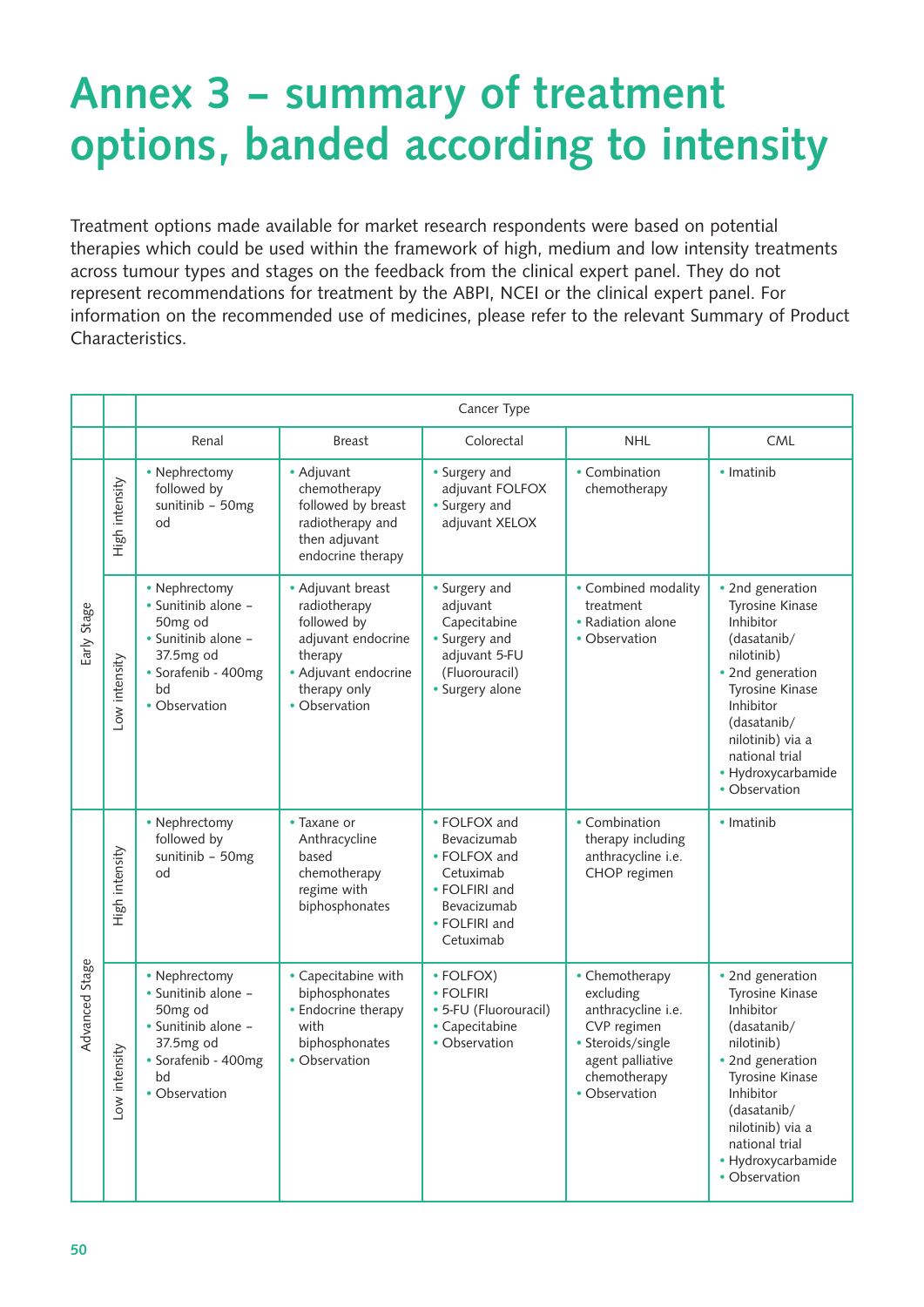# Annex 4 – summary of treatment options, in 'more intense' and 'less intense' categories

Treatment options made available for market research respondents were based on potential therapies which could be used within the framework of high, medium and low intensity treatments across tumour types and stages on the feedback from the clinical expert panel. They do not represent recommendations for treatment by the ABPI, NCEI or the clinical expert panel. For information on the recommended use of medicines, please refer to the relevant Summary of Product Characteristics.

|                |              | Cancer Type                                                                                                           |                                                                                                                           |                                                                                                                                                                     |                                                                                                                                              |                                                                                                                       |
|----------------|--------------|-----------------------------------------------------------------------------------------------------------------------|---------------------------------------------------------------------------------------------------------------------------|---------------------------------------------------------------------------------------------------------------------------------------------------------------------|----------------------------------------------------------------------------------------------------------------------------------------------|-----------------------------------------------------------------------------------------------------------------------|
|                |              | Renal                                                                                                                 | <b>Breast</b>                                                                                                             | Colorectal                                                                                                                                                          | <b>NHL</b>                                                                                                                                   | <b>CML</b>                                                                                                            |
| Early Stage    | More intense | • Nephrectomy<br>followed by<br>sunitinib - 50mg<br>ho<br>• Nephrectomy<br>· Sunitinib alone -<br>50 <sub>mg</sub> od | • Adjuvant<br>chemotherapy<br>followed by breast<br>radiotherapy and<br>then adjuvant<br>endocrine therapy                | • Surgery and<br>adjuvant FOLFOX<br>• Surgery and<br>adjuvant 5-FU<br>• Surgery and<br>adjuvant<br>Capecitabine<br>• Surgery and<br>adjuvant 5-FU<br>(Fluorouracil) | • Combination<br>chemotherapy<br>• Combined modality<br>treatment                                                                            | • Imatinib<br>• 2nd generation<br>Tyrosine Kinase<br>Inhibitor<br>(dasatanib/nilotinib<br>) [via a national<br>trial] |
|                | Less intense | · Sunitinib alone -<br>37.5mg od<br>· Sorafenib - 400mg<br>ho                                                         | • Adjuvant breast<br>radiotherapy<br>followed by<br>adjuvant endocrine<br>therapy<br>• Adjuvant endocrine<br>therapy only | · Surgery alone                                                                                                                                                     | • Radiation alone                                                                                                                            | Hydroxycarbamide                                                                                                      |
| Advanced Stage | More intense | • Nephrectomy<br>followed by<br>sunitinib - 50mg<br>od<br>• Nephrectomy<br>• Sunitinib alone -<br>50mg od             | • Taxane or<br>Anthracycline<br>based<br>chemotherapy<br>regime with<br>biphosphonates                                    | • FOLFOX and<br>Bevacizumab<br>• FOLFOX and<br>Cetuximab<br>• FOLFIRI and<br>Bevacizumab<br>• FOLIRI and<br>Cetuximab<br>• FOLFOX<br>• FOLFIRI                      | • Combination<br>therapy including<br>anthracycline i.e.<br>CHOP regimen<br>• Chemotherapy<br>excluding<br>anthracycline i.e.<br>CVP regimen | · Imatinib<br>• 2nd generation<br>Tyrosine Kinase<br>Inhibitor<br>(dasatanib/<br>nilotinib) [via a<br>national trial] |
|                | Less intense | · Sunitinib alone -<br>37.5mg od<br>· Sorafenib - 400mg<br>od                                                         | • Capecitabine with<br>biphosphonates<br>• Endocrine therapy<br>with<br>biphosphonates                                    | • 5-FU (Fluorouracil)<br>• Capecitabine                                                                                                                             | • Steroids/single<br>agent palliative<br>chemotherapy                                                                                        | • Hydroxycarbamide                                                                                                    |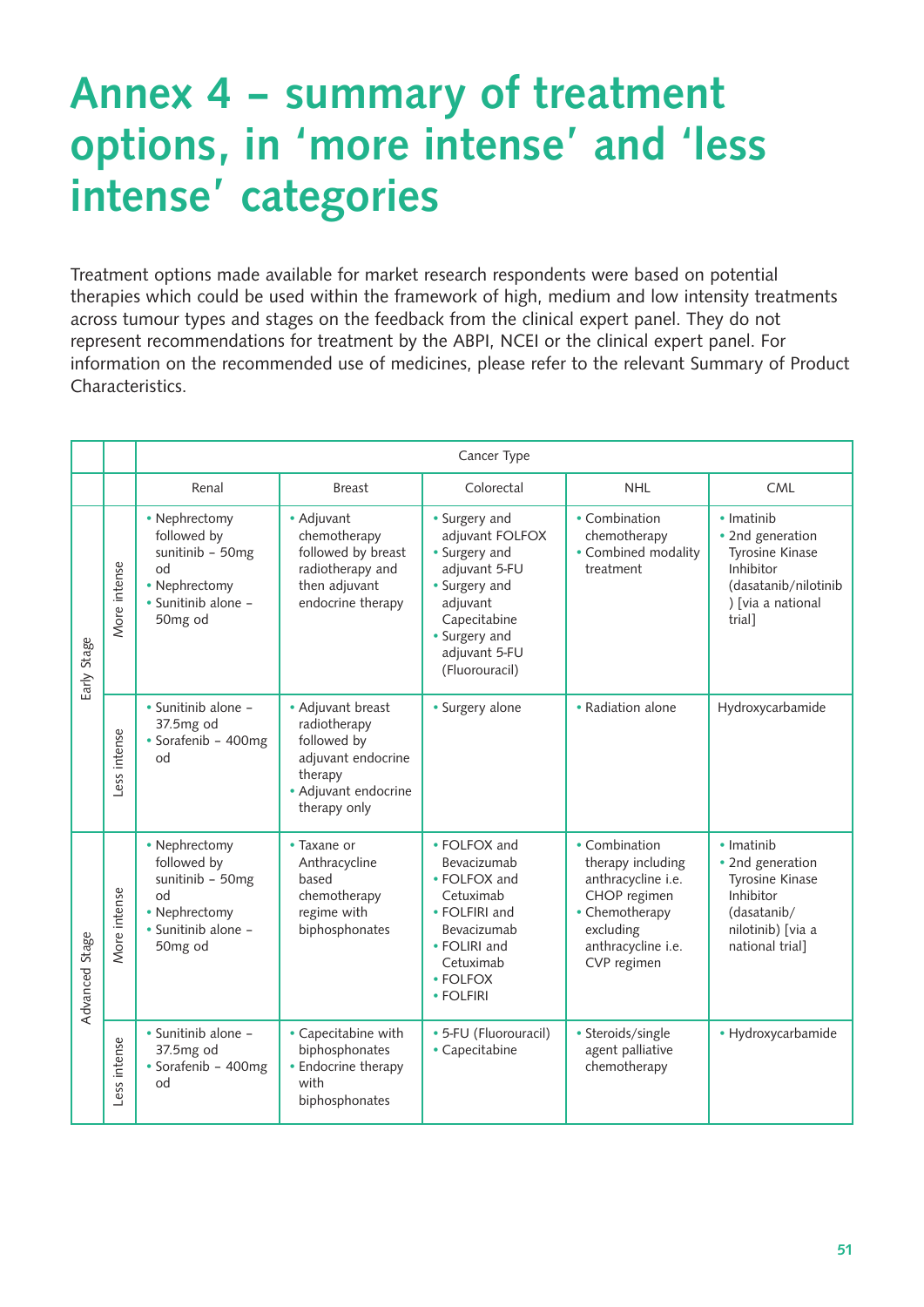# Annex 5 – full questionnaire

Before you start with the main survey, we would like to confirm some eligibility questions with you.

#### S.1 What is your specialty?

Please select the answer that best describes your role

- 1. Haematologist
- 2. Medical Oncologist
- 3. Radiologist (CLOSE)
- 4. Gastrointestinal Surgeon (CLOSE)
- 5. General Medicine (CLOSE)
- 6. Nephrologist (CLOSE)
- 7. Breast Surgeon (CLOSE)

#### S.2 What is your grade?

Please select the answer that best describes your role

Professor (or equivalent) Consultant (or equivalent) Specialist Registrar/Senior Registrar (or equivalent) Registrar/Junior Registrar (or equivalent) (CLOSE) Not applicable – office based (or equivalent) (CLOSE) Other (CLOSE)

S.3 For how many years have you been in practice for your speciality?

[Digit box. 0-50] years

#### S.4 What proportion of your time is spent in direct patient care?

[Digit box] %

S.5 How many cancer patients do you see overall in an average month? [Digit box]

### ASK HAEMATOLOGIST S.6 Which of the following types of cancer do you treat?

- 1. Acute Lymphoblastic Leukaemia
- 2. Acute Myeloid Leukaemia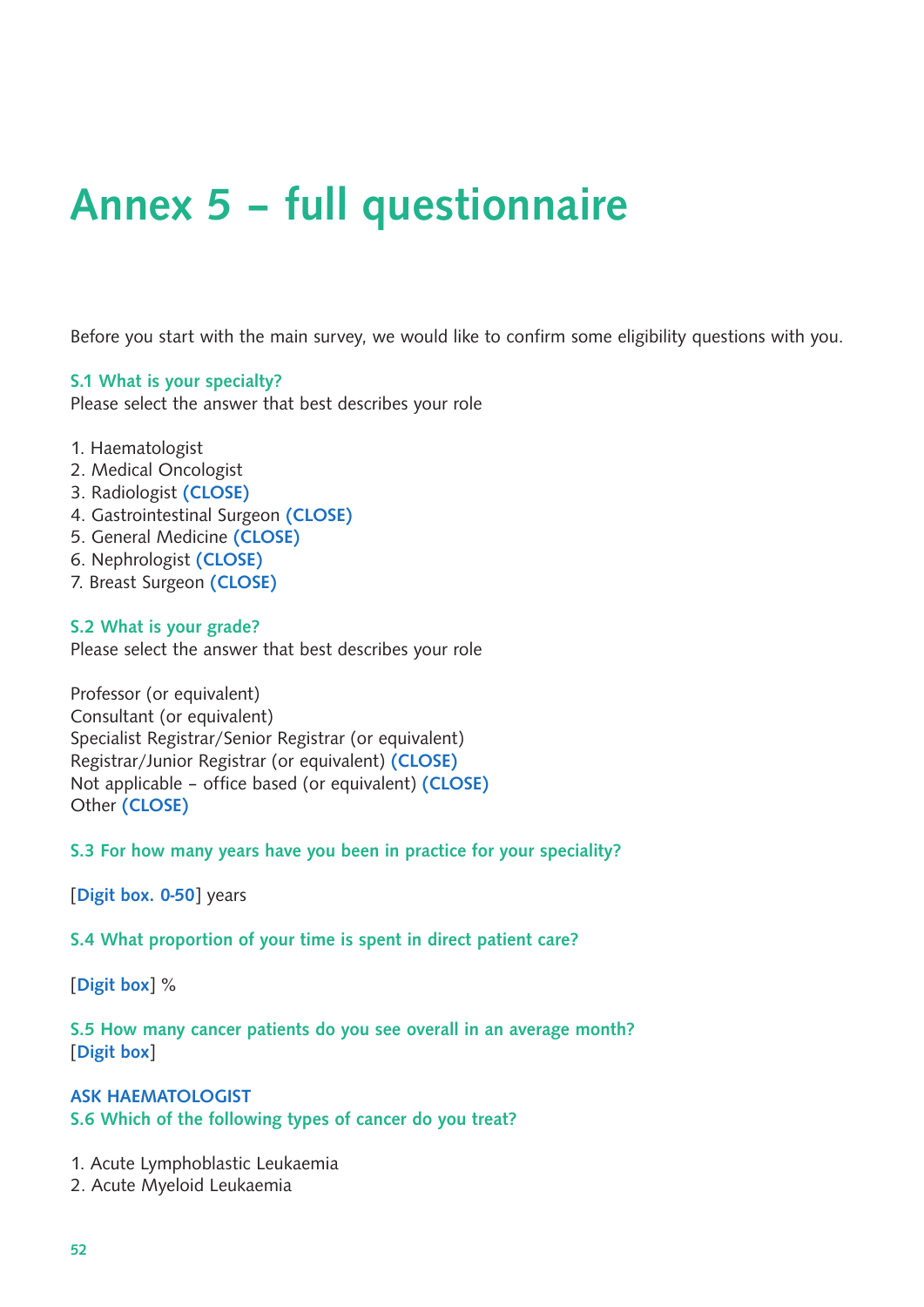- 3. Myelodysplastic syndromes
- 4. Chronic Myeloid Leukaemia
- 5. Chronic Lymphocytic Leukaemia
- 6. Hodgkin's Lymphoma
- 7. Non- Hodgkin's Lymphoma
- 8. Polycthemia Rubra Vera

9. Myeloma

None of the above [s/c]

### ASK ONCOLOGIST S.7 Which of the following types of cancer do you treat?

- 1. Small Cell Lung Cancer
- 2. Non Small Cell Lung Cancer
- 3. Breast Cancer
- 4. Prostate Cancer
- 5. Renal Cell Carcinoma
- 6. Transitional Cell Carcinoma
- 7. Colorectal Cancer
- 8. Carcinoma of the Pancreas
- 9. Liver Cancer

None of the above [s/c]

#### S.8 What best describes the way in which you are paid for your role (excluding bonuses etc.). Are you paid…?

- 1. A salary (fixed per annum)
- 2. A service based reward (paid per treatment/procedure)
- 3. Part salary/part service based reward
- 4. Other PLEASE SPECIFY

I prefer not to answer this question  $[s/c]$ 

Congratulations, you have qualified to participate in this survey. The following questions will focus on the treatment and management of [INSERT CANCER] patients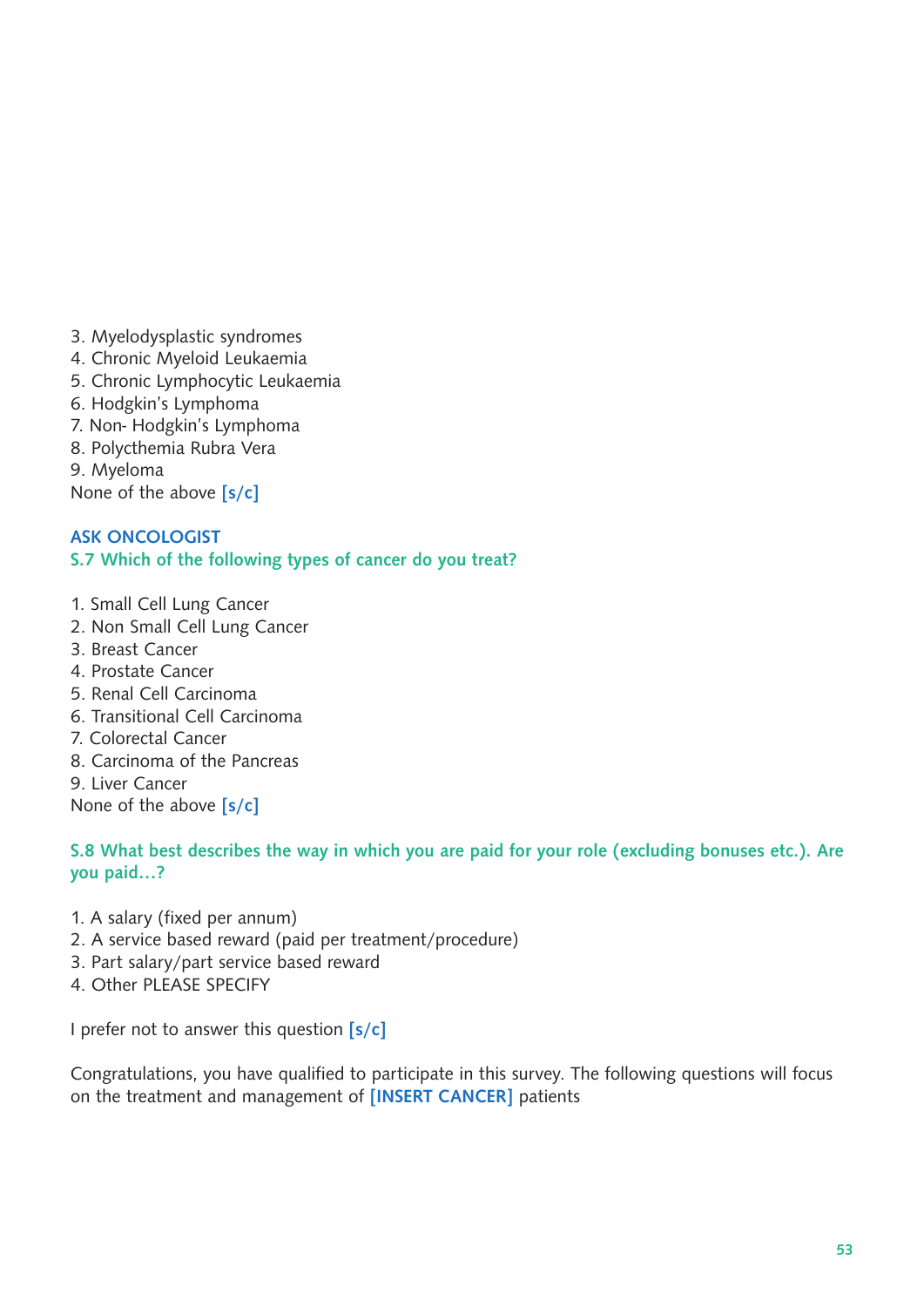## Survey Questions – Part 1

Q.1 On average how many patients do you see with [INSERT CANCER] a month? [Digit box]

Q.2 Please rank the following factors in terms of the importance they have when you are assessing the severity of [INSERT CANCER]?

Please rank each factor from 1 to 5 where  $1 =$  most important and  $5 =$  fifth most important

#### RANDOMISE ORDER

The stage of the cancer The grade/histology of the cancer Diagnostic biomarkers Prognostic biomarkers The patient performance status

### Q.3 Please rank the following factors in terms of the importance they have when you are deciding which treatment modality to use for a curative approach in [INSERT CANCER]?

Please rank the top 5 factors from 1 to 5 where  $1 =$  most important and  $5 =$  fifth most important

#### RANDOMISE ORDER

Cancer stage Cancer grade Prognostic biomarkers Patient's performance status (measure of general wellbeing) Treatment side effects Patient's co morbidities Patient's biological age Patient's chronological age Patient's sex Intensity of treatment Patient's expectations Treatment toxicity Level of professional supportive care available Level of supportive care provided by the patient's family

#### Q.4 Which treatment approaches do you use when your goal is to cure [INSERT CANCER]?

Chemotherapy Surgery Radiotherapy Endocrine Therapy [Breast ONLY] Stem Cell Transplant [CML ONLY] Immunotherapy [RCC ONLY] Other (please specific)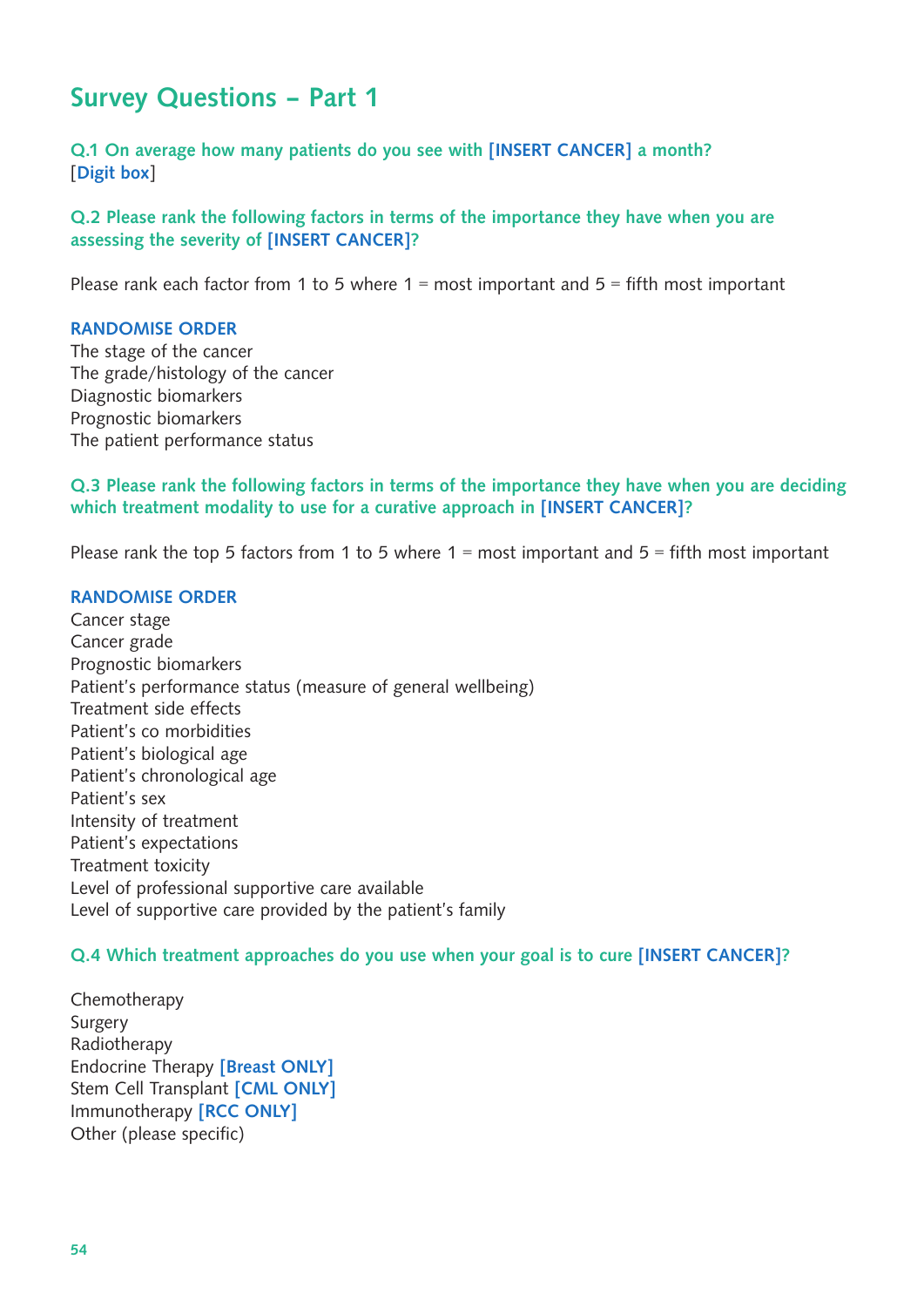### Q.5 Which is your preferred treatment modality when your goal is to cure [INSERT CANCER]?

### [ONLY SHOW OPTIONS AT SELECTED AT Q4]

Chemotherapy Surgery Radiotherapy Endocrine Therapy [Breast ONLY] Stem Cell Transplant [CML ONLY] Immunotherapy [RCC ONLY] Other (please specify)

### Q.6 Please rank the following advisory factors in terms of their influence over which treatment you administer [INSERT CANCER] patients

Please rank the top 5 factors from 1 to 5 where  $1 =$  most influential and  $5 =$  fifth most influential

#### RANDOMISE ORDER

International Guidelines European Guidelines North American Guidelines National Guidelines Regional Guidelines Hospital Guidelines Personal clinical experience Advice and guidance from colleagues Key Opinion Leaders

#### Q.7 To what extent do you feel satisfied with the available treatments for [INSERT CANCER]

Please rate your satisfaction with a score of 1-5 where  $1$  = extremely satisfied and  $5$  = not satisfied at all

ORDER Q8 AND 9 AS FOLLOWS: If respondent scores 1-2 at Q7 then the order goes Q9 then Q8 If respondent scores 3 please randomise the order of Q9 and Q8 If they score 4-5 then the order goes Q8 then Q9

Q.8 Please rank the following factors in terms of their impact on your dissatisfaction with current treatments for [INSERT CANCER]

Please rank the top 4 factors from 1 to 4 where  $1 =$  most impactful and  $4 =$  fourth most impactful

#### RANDOMISE ORDER

Cost of treatments Local access to treatments Tolerability of treatments Predictability of the response to treatments Consistency in the response to treatments Effectiveness of therapies in achieving a cure Effectiveness of therapies in providing palliative treatment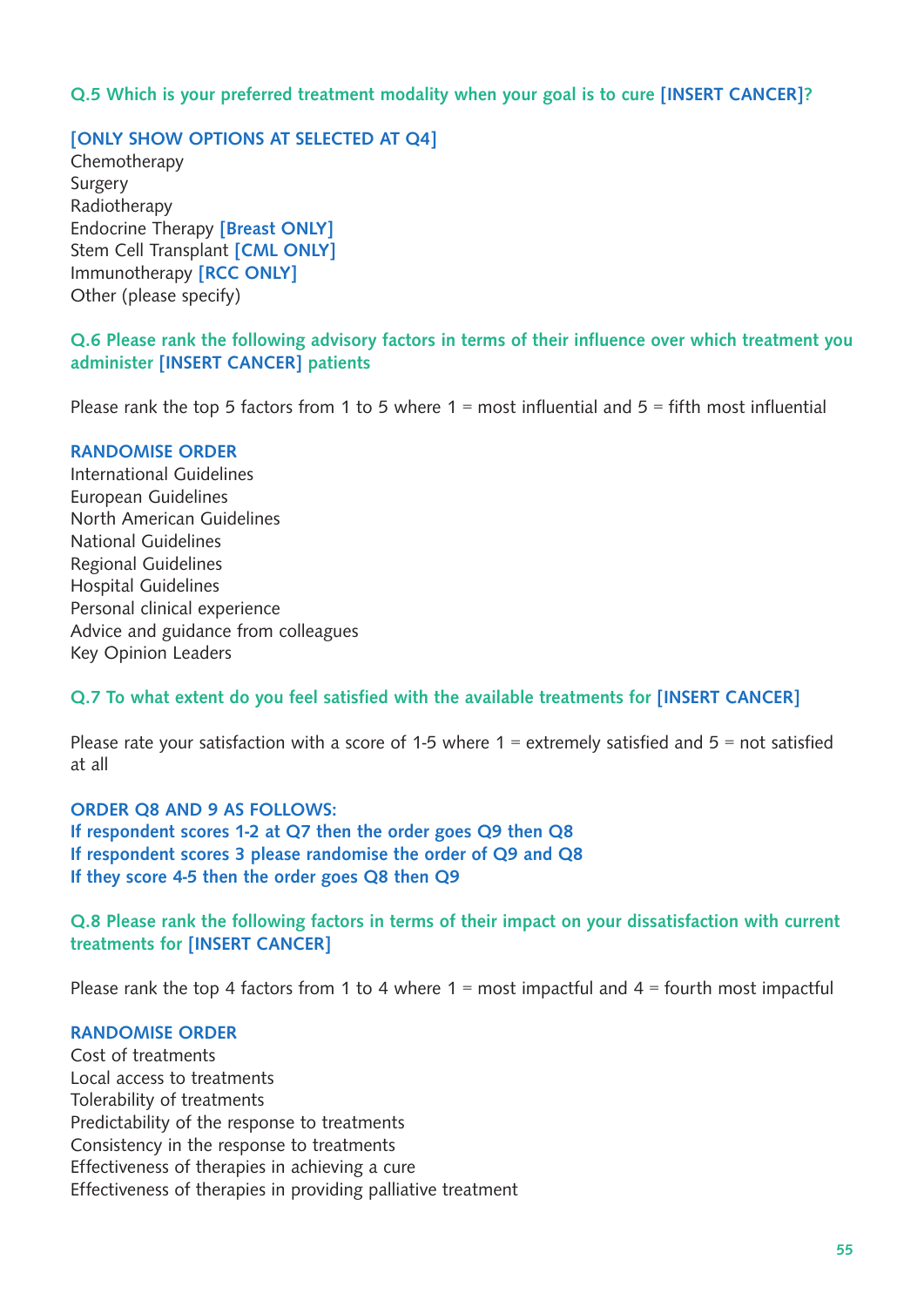Quality of evidence supporting treatment options Volume of evidence supporting treatment options The number of patients that can be treated with existing treatments Toxicity of treatments

### Q.9 Please rank the following factors in terms of their impact on your satisfaction with current treatments for [INSERT CANCER]

Please rank the top 4 factors from 1 to 4 where  $1 =$  most impactful and  $4 =$  fourth most impactful

### RANDOMISE ORDER

Cost of treatments Local access to treatments Tolerability of treatments Predictability of the response to treatments Consistency in the response to treatments Effectiveness of therapies in achieving a cure Effectiveness of therapies in providing palliative treatment Quality of evidence supporting treatment options Volume of evidence supporting treatment options The number of patients that can be treated with existing treatments Toxicity of treatments

### Q.10 Please rank the following factors in terms of how significantly they might improve your perception of treatments for [INSERT CANCER]

Please rank the top 5 factors from 1 to 5 where  $1 = \text{most significant}$  and  $5 = \text{fifth most significant}$ 

#### RANDOMISE ORDER

Reduced cost of treatments Increased investment in research and development More targeted/cancer specific therapies Treatments with fewer side effects Treatments that are more effective at prolonging life Treatments that are more effective in reducing patient symptoms Treatments that can be tolerated by more patients Reduced toxicity of treatments

## Conjoint Analysis

We are now going to show you a series of patient scenarios, please read each description carefully and decide how intensively you would treat each patient. Please consider each profile to represent a typical patient you would see in your own hospital/clinic and base your answer on the decision you would make in real life circumstances.

The treatment options presented to you for each scenario may not be a fully comprehensive list. Therefore, please select the most appropriate treatment option(s) from the list provided.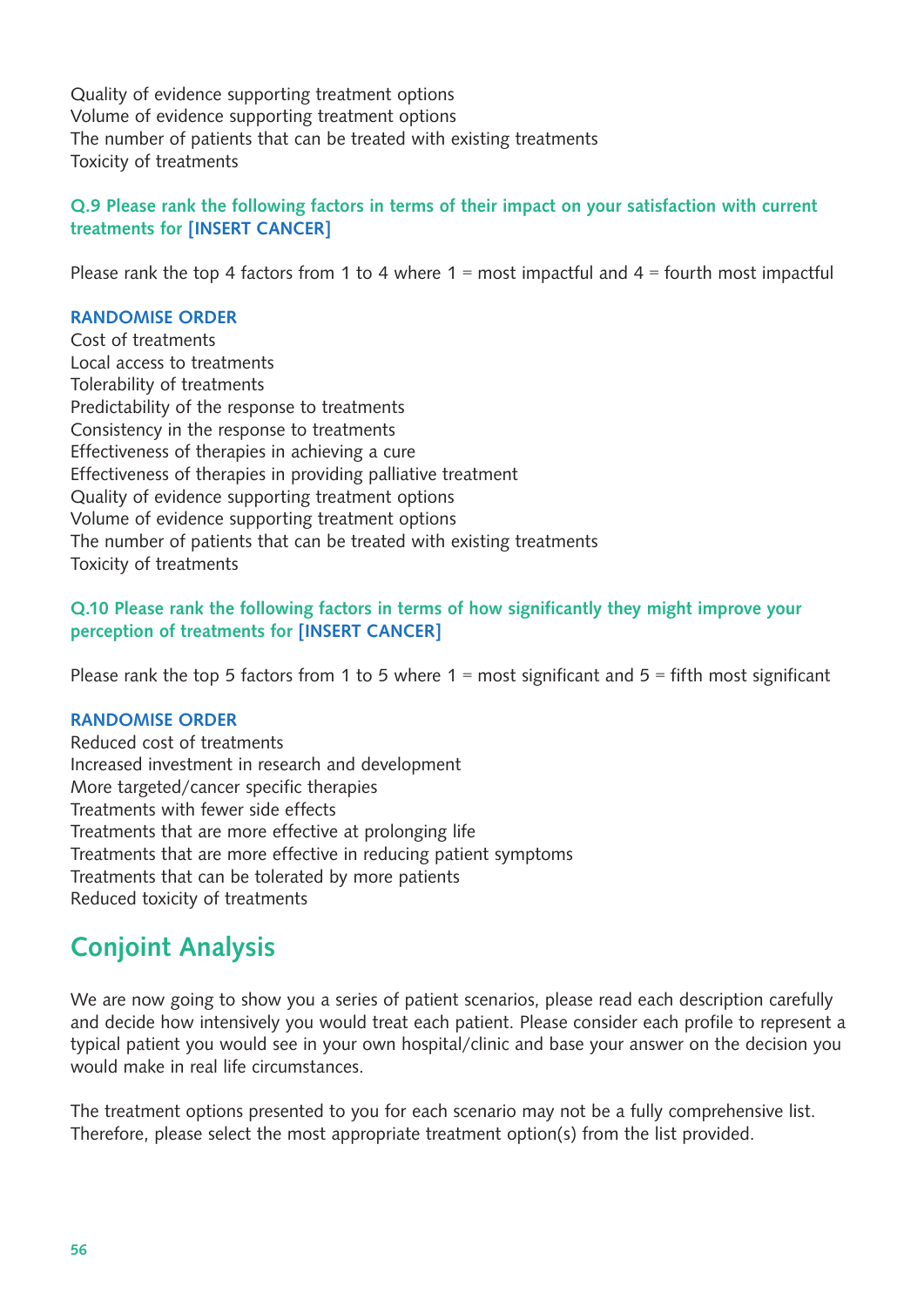### Q.11

Description of patient cancer type and any specific markers/description/text (need to ensure respondents are clear that the treatment aim is curative)

| <b>Patient Characteristics:</b> |
|---------------------------------|
| Stage:                          |
| Age:                            |
| Social status                   |
| Co morbidities:                 |

## Survey Questions – Part 2

Q.12 What factors dictate how intensively you can treat a patient with [INSERT CANCER] when your goal is to cure them?

Please write in as much detail as possible

Q.13 Please rank the following factors in terms of their importance when deciding how intensively you can treat [INSERT CANCER] patients when your goal is to cure them?

Please rank the top 5 factors from 1 to 5 where  $1 =$  most important and  $5 =$  fifth most important

#### RANDOMISE ORDER

Patient's biological age Patient's chronological age Patient's performance status Patient's ability to tolerate treatment Patient's sex Cancer stage Cancer grade Number of co morbidities Severity of co morbidities Specific prognostic bio-markers Level of professional supportive care available Level of supportive care provided by the patient's family Use of growth factors to allow patients to tolerate more intensive therapy Treatment toxicity

### Q.14 Please rank your level of agreement with the following statements regarding how doctors might measure the intensity of treatment to prescribe for a [INSERT CANCER] patient?

Please rank the top 5 factors from 1 to 5 where  $1 = \text{most strongly agree}$  and  $5 = \text{fifth most strongly}$ agree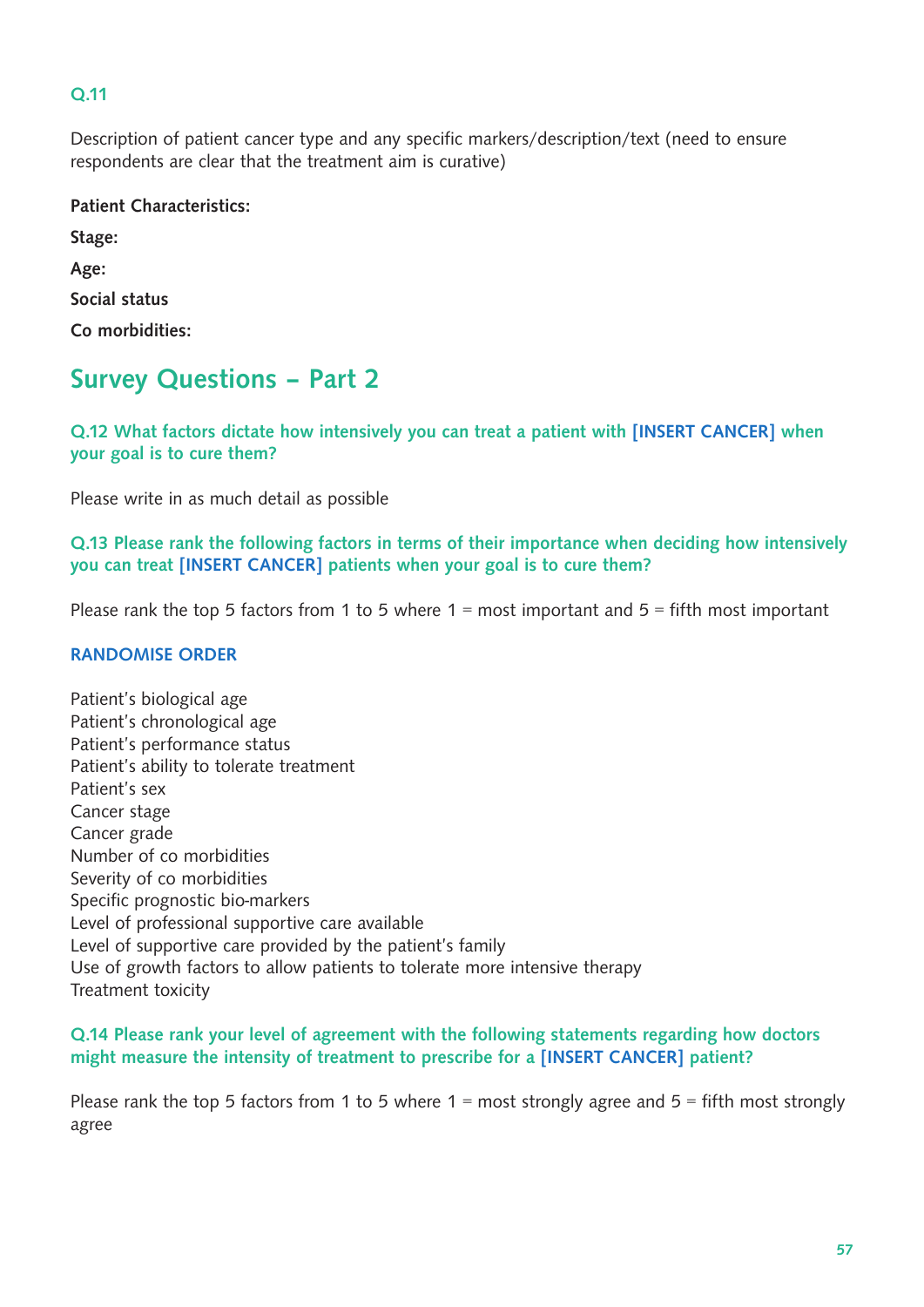#### RANDOMISE ORDER

- 1. Intensity is related to the duration of a cycle of chemotherapy
- 2. Intensity is related to the overall duration of therapy
- 3. Intensity is related to the dose of therapy
- 4. Intensity is related to the number of side-effects the treatment causes
- 5. Intensity is related to the severity of side-effects the treatment causes
- 6. The threshold for the intensity of treatment is higher in curative therapy than palliative care
- 7. Intensity is dependent on the patient's co morbidities
- 8. Intensity is dependent on the patient's assessed performance status
- 9. Intensity is dependent on the patient's biological age
- 10. Intensity is dependent on the patient's chronological age
- 11. Intensity is measured on an individual patient basis
- 12. Intensity is dependent on what the patient is prepared to tolerate
- 13. Intensity is related to the level of toxicity of therapy

#### ASK THOSE WHO DO NOT RANK AGE AFFECTING TREATMENT INTENSITY IN THE TOP 5

### Q.15 Why do you think chronological age does not affect the intensity of treatment you can administer to a [INSERT CANCER] patient?

Please provide as much detail as possible

ASK THOSE WHO DO RANK AGE AFFECTING TREATMENT INTENSITY IN THE TOP 5

#### Q.16 Why do you think chronological age affects the intensity of treatment you can administer to a [INSERT CANCER] patient?

Please provide as much detail as possible

#### Q.17 Please rank the following factors in terms of the influence chronological age has on patients with [INSERT CANCER] cancer?

Please rank the top 5 factors from 1 to 5 where  $1 =$  most influential and  $5 =$  fifth most influential

#### RANDOMISE ORDER

A patient's performance status A patient's ability to tolerate a treatment The intensity of treatment a patient can be prescribed The stage of cancer a patient is likely to have The number of comorbidities a patient is likely to have The severity of comorbidities a patient is likely to have The patient's kidney function The patient's liver function The patient's lung function The patient's cardiovascular function The level of supportive care likely to be required by the patient The likelihood of a patient to achieve a curative outcome The patient's likelihood to respond to therapy The toxicity of treatment a patient can be prescribed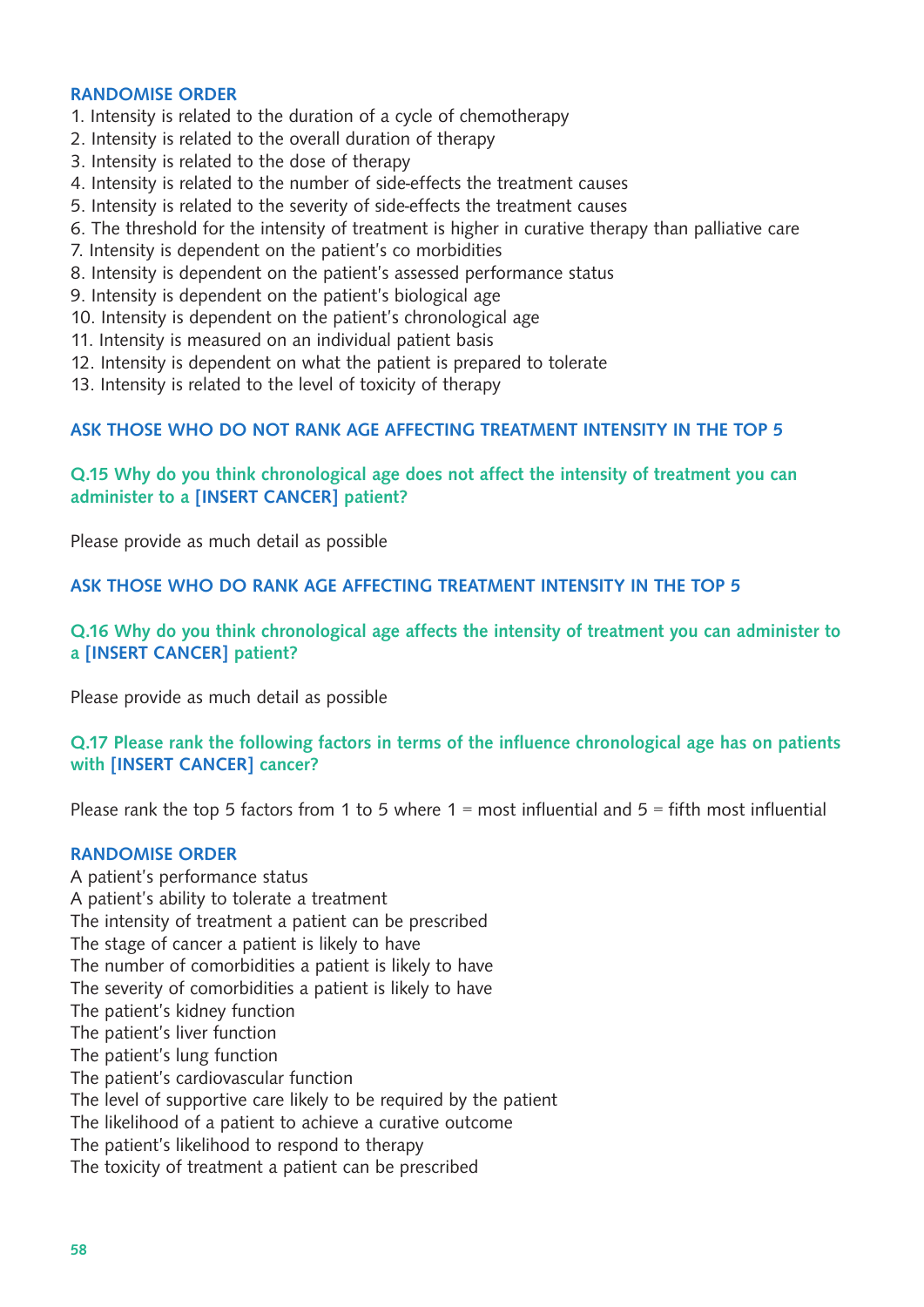### Q.18 At what chronological age do you consider a patient with [INSERT CANCER] to be 'old'?

#### [Digit box] years

I do not believe a patient can be classified by age

Q.19 Up to what chronological age do you consider a patient with [INSERT CANCER] to be 'young'?

[Digit box] years I do not believe a patient can be classified by age

#### Q.20 Please rank the following factors in terms of how challenging they are when treating older patients with [INSERT CANCER] cancer?

Please rank the top 5 factors from 1 to 5 where  $1 =$  most challenging and  $5 =$  fifth most challenging

#### RANDOMISE ORDER

The patient's expectations are too high The patient's expectations are low (i.e. refuse treatment) The quality of clinical trial data supporting the treatment choices for older patients The volume of clinical trial data supporting the treatment choices for older patients The patient's ability to tolerate treatment The patient's response to therapy The adequacy of supportive care available to the patient The patient's level of involvement in their treatment is low The patient's level of involvement in their treatment is high

#### Q.21 Please rank the following factors in terms of how challenging they are when treating younger patients with [INSERT CANCER]?

Please rank the top 5 factors from 1 to 5 where  $1 =$  most challenging and  $5 =$  fifth most challenging

#### RANDOMISE ORDER

The patient's expectations are too high The patient's expectations are low (i.e. refuse treatment) The quality of clinical trial data supporting the treatment choices for young patients The volume of clinical trial data supporting the treatment choices for young patients The patient's ability to tolerate treatment The patient's response to the therapy The adequacy of supportive care available to the patient The patient's level of involvement in their treatment is low The patient's level of involvement in their treatment is high

#### Q.22 Finally, please complete the following sentence:

*Treating older patients with* [INSERT CANCER] *is all about…*

Please write in as much detail as possible

#### [Open]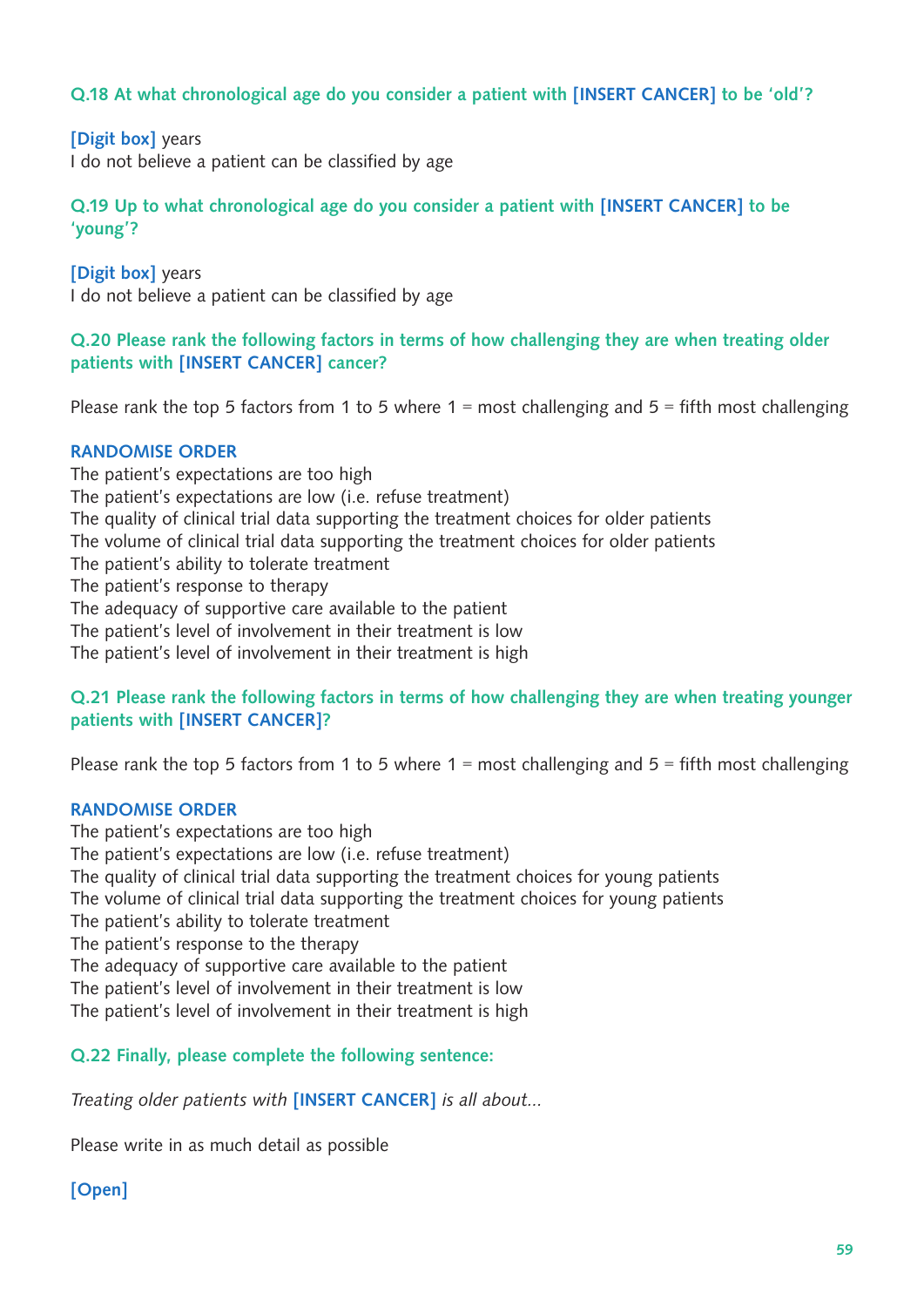## References

- 1. Cancer Research UK, *Average Number of New Cases Per Year and Age-Specific Incidence Rates, UK, 2006-2008*
- 2. Department of Health, *Reducing cancer inequality: evidence, progress and making it happen A report by the National Cancer Equality Initiative,* March 2010
- 3. Department of Health, *Improving Outcomes: a Strategy for Cancer,* January 2011
- 4. Department of Health, *Equity and Excellence: Liberating the NHS,* July 2010
- 5. Department of Health, *Improving Outcomes: a Strategy for Cancer,* January 2011
- 6. Department of Health, *Reducing cancer inequality: evidence, progress and making it happen A report by the National Cancer Equality Initiative,* March 2010
- 7. Department of Health, *The NHS Constitution for England,* March 2010
- 8. Moller H, et al. 'High cancer mortality rates in the elderly in the UK', *Cancer Epidemiology* (2011), DOI:10.1016/j.canep.2011.05.015.
- 9. Turner NJ, Haward RA, Mulley GP, Selby PJ. 'Cancer in old age is it inadequately investigated and treated?' *BMJ*. 1999 319:309-12.
- 10. Richards MA et al. 'Low field strength magnetic resonance imaging of bone marrow in patients with malignant lymphoma.' *British Journal of Cancer* 1988 57 412-415.
- 11. Dunnill, Anderson and Whitehead. *Quantitative histological studies on age changes in bone,* J Pathol Bacteriol '94: 275-291
- 12. Department of Health, *Reducing cancer inequality: evidence, progress and making it happen A report by the National Cancer Equality Initiative,* March 2010
- 13. Moran T, *To what extent do suboptimal services for older people affected by cancer contribute to poorer outcomes when compared with other countries? A presentation to a Rarer Cancers Foundation conference,* November 2010
- 14. Department of Health, *Cancer Reform Strategy,* December 2007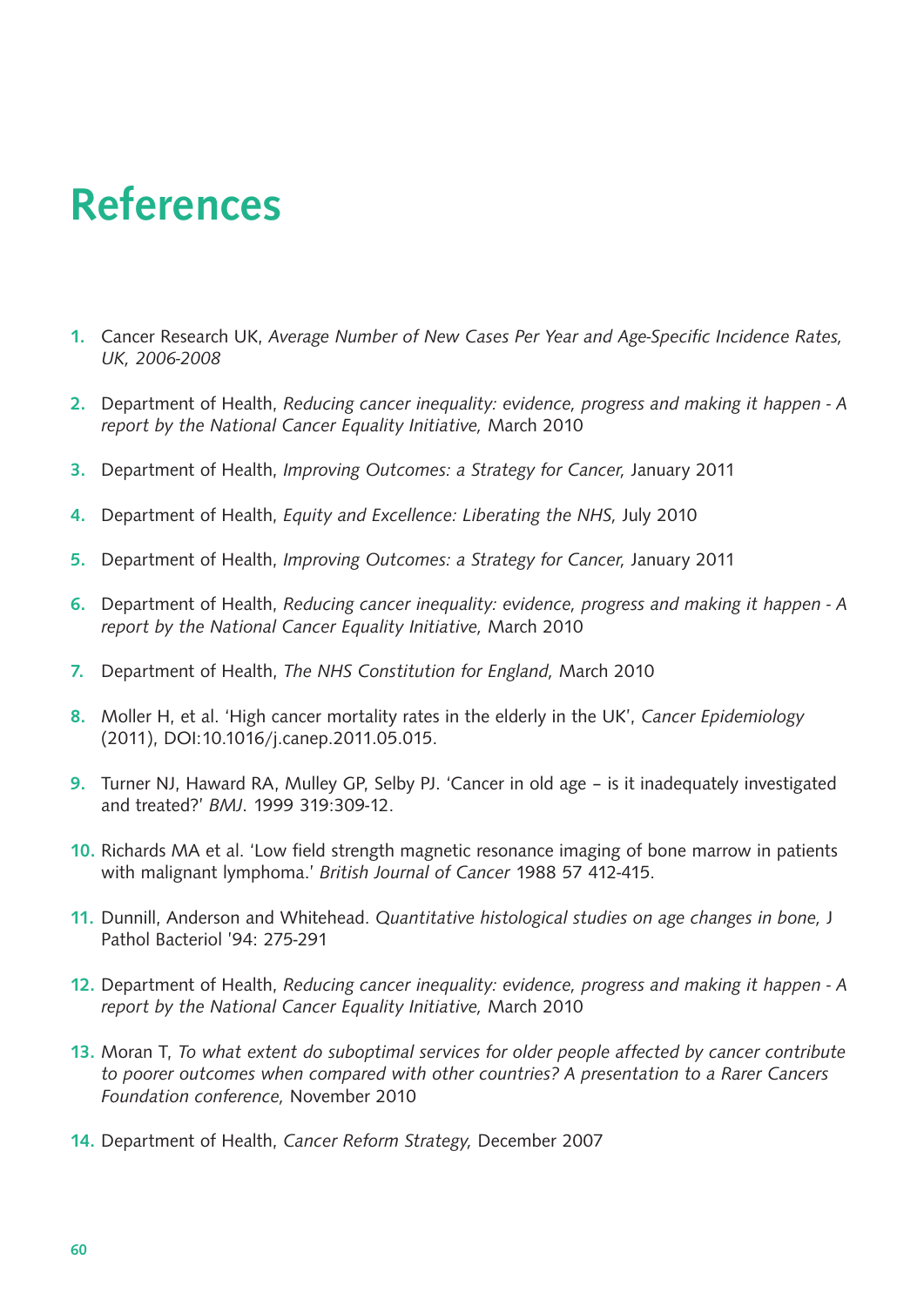- 15. Lavelle K, Todd C, Moran A, Howell A, Bundred N, Campbell M. 'Non-standard management of breast cancer increases with age in the UK: a population based cohort of women  $>$  or  $=65$ years'. *British Journal of Cancer*. 2007 96:1197-203
- 16. Ring A. *The influences of age and comorbidities on treatment decisions for patients with HER2 positive early breast cancer*. Critical Review, *Oncology Hematology* (2010), DOI:10.1016/j.critrevonc.2010.01.002
- 17. Ring A. *The influences of age and comorbidities on treatment decisions for patients with HER2 positive early breast cancer*. Critical Review, *Oncology Hematology* (2010), DOI:10.1016/j.critrevonc.2010.01.002
- 18. Department of Health, *Cancer Reform Strategy,* December 2007
- 19. Seymour, M. T. et al, 'Chemotherapy options in elderly and frail patients with metastatic colorectal cancer (MCR FOCUS2): an open-label, randomised factorial trial,' *The Lancet* – 12 May 2011 (Vol. 377, online publication, Pages 1749-59) DOI:10.1016/S0140-6736(11)60399-1
- 20. Study on CNSs
- 21. Department of Health, *Reducing cancer inequality: evidence, progress and making it happen A report by the National Cancer Equality Initiative,* March 2010
- 22. Department of Health, *Cancer Reform Strategy,* December 2007
- 23. Stuck A. Iliffe E. 'Comprehensive geriatric assessment for older adults: should be standard practice, according to a wealth of evidence', *BMJ* 2011;343;d6799
- 24. National Cancer Intelligence Network and National Cancer Equality Initiative, *Analysis of National Cancer Patient Experience Survey 2010 according to age* (unpublished)
- 25. Department of Health, *Extent and causes of international variation in drug usage,* July 2010
- 26. Coleman MP et al . 'Cancer survival in Australia, Canada, Denmark, Norway, Sweden, and the UK, 1995–2007 (the International Cancer Benchmarking Partnership): an analysis of populationbased cancer registry data.' *The Lancet* - 8 January 2011 (Vol. 377, Issue 9760, Pages 127-138) DOI: 10.1016/S0140-6736(10)62231-3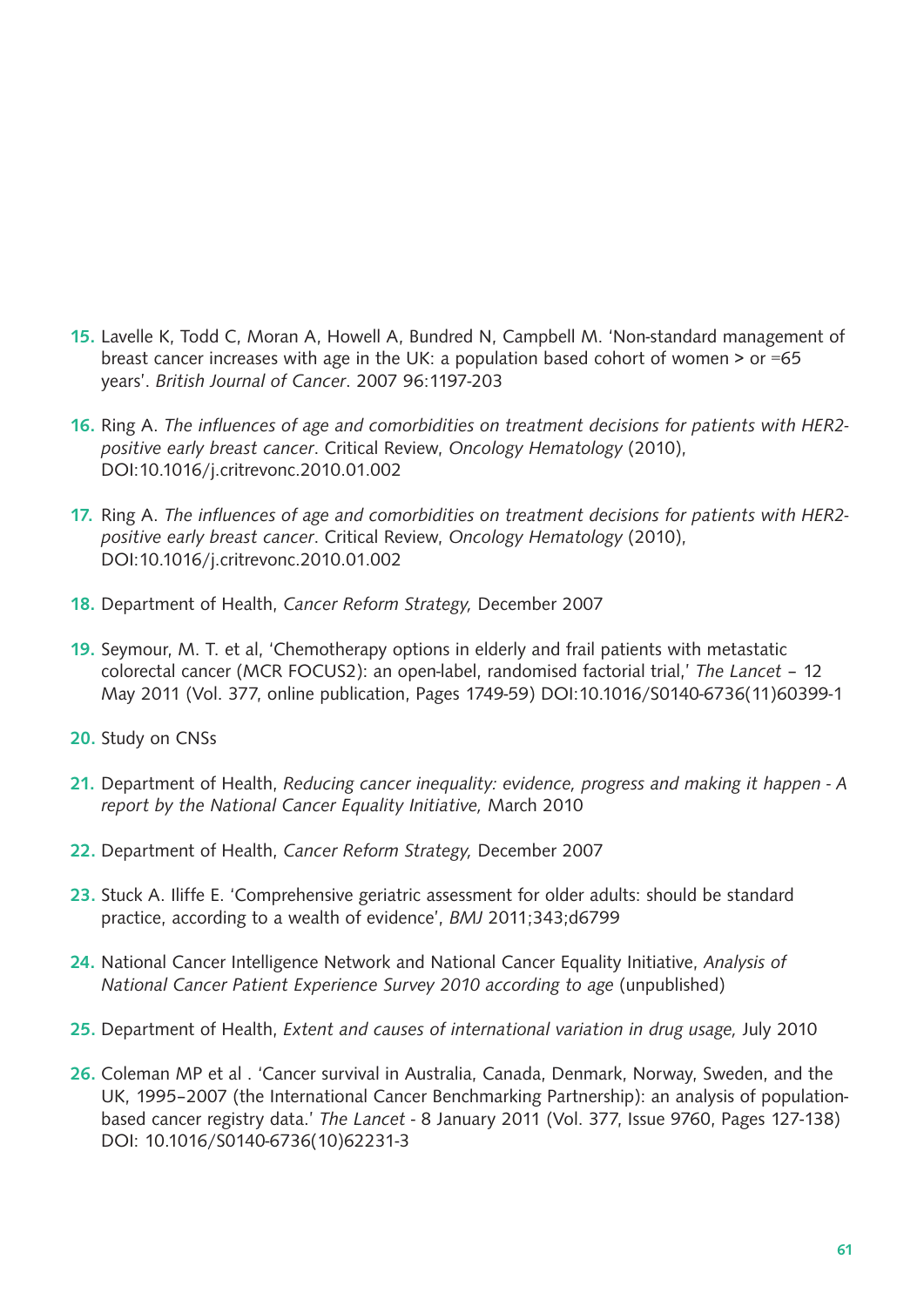27. Respondents were recruited using Kantar Health's partner agencies in each country, these agencies were All Global, MPI and QQFS. Respondents were recruited from the agencies online panels or call lists. These panels/call list consist of a large number of healthcare professionals per country, with a good geographic spread, who have been specifically recruited to ensure that members are unbiased, have actively opted into market research, and have had their details validated. The panels/call lists are regularly monitored for quality of responses and updated to cover change of details, new recruits and those dropping out. The respondents were selected because of their experience in managing at least one of the five conditions included in this study. The respondents were recruited on a first come first serve basis and received a reimbursement for their time in line with the market research guidelines applicable to the country in which they work.

Kantar Health requires all of its suppliers to comply with the following industry standards: that they shall perform in compliance with the Code of Standards and Ethics for Survey Research of the Council of American Survey Research Organizations (CASRO), the Legal and Ethical Guidelines and the Adverse Event Reporting in Market Research Guidelines of the British Healthcare Business Intelligence Association (BHBIA), the European Pharmaceutical Market Research Association (EphMRA) Guidelines on Adverse Events and the International Code on Market and Social Research of the European Society for Opinion and Marketing Research (ESOMAR), as applicable. Suppliers must demonstrate that the work contracted for this project should as far as possible meet at least the minimum requirements of the International Standard for Market Research ISO20252:2006 and ISO 9001:2008.

- 28. Quoix EA, Oster J, Westeel V, et al: Weekly paclitaxel combined with monthly carboplatin versus single-agent therapy in patients age 70 to 89: IFCT-0501 randomized phase III study in advanced non-small cell lung cancer. 2010 ASCO Annual Meeting. Abstract 2. Presented June 6, 2010.
- 29. Seymour, M. T. et al, Chemotherapy options in elderly and frail patients with metastatic cancer (MRC FOCUS2): an open-label, randomised factorial trial', *The Lancet* – 12 May 2011 (Vol. 377, online publication, Pages 1749-59) DOI:10.1016/S0140-6736(11)60399-1